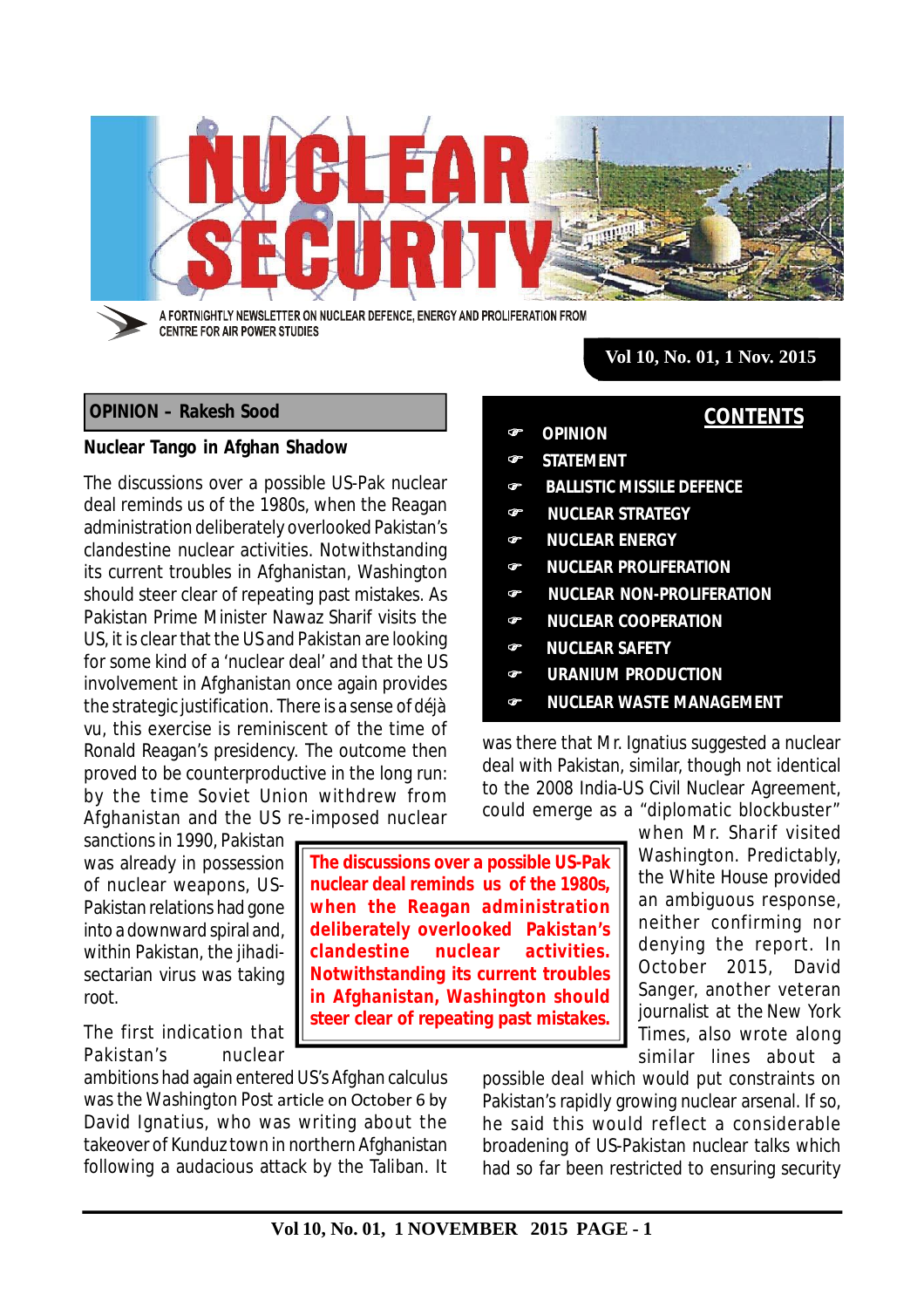of Pakistan's nuclear assets. This idea is not new. Fuelled by Pakistan's unhappiness about the NSG's exceptional waiver given to India in 2008, a number of Western non-proliferation experts had been suggesting that one way to persuade Pakistan to stop going ahead with TNW would be to offer it a similar deal. They felt such a deal would also address the country's obsession with having 'parity' with India. These experts have also been keen purveyors of the 'South Asia as a nuclear flashpoint' hypothesis.

In 2014, Mark Fitzpatrick, earlier with US State Department and now with IISS, a London based think tank, came out with a report titled "Overcoming Pakistan's Nuclear Dangers". A couple of months ago, Michael Krepon (Stimson Centre) and Toby Dalton (Carnegie Endowment) co-authored a paper, "A Normal Nuclear Pakistan".

The authors stated that Pakistan's objective is a 'civilian nuclear cooperation deal' which would require an NSG waiver. Since India's entry into the NSG is likely to be blocked by China, one way out would be to integrate Pakistan too into the international nonproliferation architecture and 'put behind' its murky

proliferation past. A second rationale is that with the introduction of short-range nuclear capable missiles (the 60-km range Nasr), described as a TNW, Pakistan has lowered the nuclear threshold and shifted from 'minimum credible deterrence' to 'full spectrum deterrence'. Mr. Krepon and Mr. Dalton suggested that in return for such a deal, Islamabad should accept certain constraints. It should eschew TNW, shift back to strategic deterrence, maintain its arsenal in 'recessed' (dealerted) mode, sign the CTBT without waiting for India to do the same, and stop blocking the negotiations in Geneva on a FMCT. There had been few takers for the idea. Pakistan indicated that it would be unwilling to accept any restrictions on its nuclear posture and underlined the need for 'full spectrum deterrence'.

*Unrealistic demand for parity:* The factors that contributed to the US-India deal were qualitatively

interests, India's clean track-record on nonproliferation, a stable democratic polity and the need for nuclear power as a clean energy resource to meet India's growing energy demands. These factors did not hold in Pakistan's case and in any event, China had addressed Pakistan's nuclear power demands by repeatedly assuring Pakistan of continuing its nuclear cooperation. At last count, China is building Chashma III and IV (2x340 MW) and KANUPP II and III (2x1000 MW), with options to build another five, all under concessional financing.

different. The key drivers included: a growing strategic convergence, commercial and economic

However, later, the Afghanistan factor entered the equation. With just another fifteen months left for the Obama administration to complete its term, the goal of a clean and managed exit for the US

> troops seemed difficult to manage. The peace process between the Afghan government and the Taliban had stalled. President Ashraf Ghani was no longer convinced that Pakistan was serious about delivering on the talks with the Taliban. Suicide bombings and Taliban attacks had gone up with the Kunduz attack being a rude wake-up call.

Within the US, there was a growing feeling that a premature US exit would rapidly undo the gains that had been made in Afghanistan; this has already forced President Obama to postpone the departure of 5500 US troops from 2015-end to 2016-end. Pakistan had become indispensable and needed to be persuaded to be cooperative; but the question was, 'How'?

Peter Lavoy, who had dealt with South Asia in the DoD and in National Intelligence Council earlier, had taken over as Senior Director in the National Security Council (NSC). He was joined by Joshua White, formerly with the Stimson Centre. Both had spent many years working on non-proliferation issues and given their backgrounds, it is hardly surprising that a nuclear deal with Pakistan became a seductive option. A similar logic had driven US policy earlier during the Reagan years with disastrous consequences. Military and

**The factors that contributed to the US-India deal were qualitatively different. The key drivers included: a growing strategic convergence, commercial and economic interests, India's clean trackrecord on non-proliferation, a stable democratic polity and the need for nuclear power as a clean energy resource to meet India's growing energy demands.**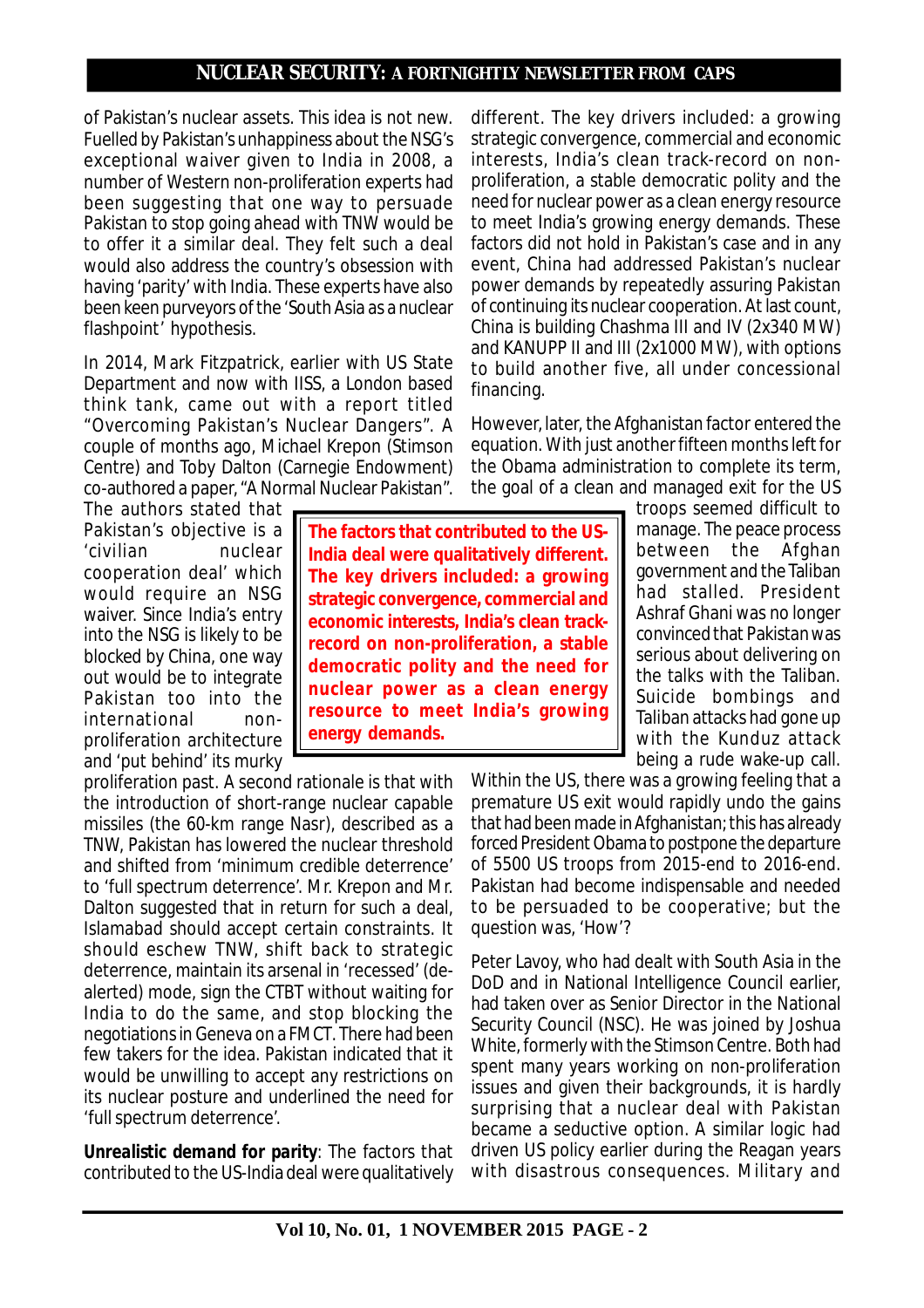economic assistance to Pakistan had been severely curtailed in 1979 in view of disclosures about Pakistan's clandestine uranium enrichment and reprocessing activities. General Zia-ul-Haq's military takeover and former Prime Minister Zulfikar Ali Bhutto's execution had added to the disenchantment. However, with President Reagan's election, Pakistan emerged as the front line state in US's covert war in Afghanistan against the Soviet Union. Nuclear sanctions were waived in 'national interest'; instead, a six year special assistance package of \$3.2 billion was announced in 1981.

*Mistakes under Regan and Bush:* Evidence continued to mount about Pakistan accelerating its clandestine nuclear activities as it proceeded apace with its enrichment programme. In 1984, three Pakistani nationals were indicted in US for illegally exporting nuclear related materials and equipments. Similar incidents were reported from Germany and Switzerland. The Solarz Amendment, championed by US Congressman Stephen Solarz,

kicked in to block assistance but the Reagan administration, obsessed with Afghanistan, overlooked Pakistan's nuclear activities and provided yet another waiver. Faced with growing pressure from the nonproliferation lobby, the Pressler Amendment,

sponsored by Senator Larry Pressler, was adopted in 1985 under which the US President certified annually to the Congress that Pakistan did not possess a nuclear device and that the continued economic and military assistance was necessary in the 'national interest'.

In 1989, the Soviet Union withdrew from Afghanistan and in 1990, faced with definitive CIA reports about Pakistan have crossed all nuclear red lines, President George Bush (Sr.) was unable to provide the certification required under the Pressler Amendment, ending US economic and military assistance. But under the Afghan shadow, the US willingness to overlook Pakistan's clandestine activities and Dr. A.Q. Khan's 'nuclear Wal-Mart' enabled Pakistan to become a nuclear weapon state. After 9/11, Pakistan again emerged

as a front line state, this time as part of the 'global war on terror'. Nevertheless, by 2009, there was growing scepticism in the US about Pakistan's intentions. All terror attacks, in the West or elsewhere, whether successful or thwarted, were traced back to Pakistani *madrassa*s and training camps; Osama bin Laden's presence in Abbottabad just reinforced US misgivings.

However, Pakistan had received economic and military assistance amounting to \$19 billion since 2002, with an additional \$13 billion as reimbursements from the Coalition Support Fund for allowing transit to Afghanistan and use of its ports and airports for coalition troops and equipment transfers. However, this has not helped Mr. Obama to manage a responsible exit from Afghanistan. The investment in a National Unity Government, led by President Ghani in Kabul, has failed to deliver despite Mr. Ghani's overtures to Pakistan which have damaged him domestically. The US-Pakistan nuclear tango in the 1980s took place during the Cold War. Today, India-US

**Practically, the Obama administration will be unable to deliver what Pakistan wants in the limited time that it has (the Indian deal took more than three years, 2005-08, to reach fruition) but this shortsighted policy will certainly have an adverse impact on India-US relations in the long term.**

relations are qualitatively different and successive leaders in both countries have contributed to realising the potential of the newfound strategic partnership.

Prime Minister Narendra Modi has gone out of his way to build a personal rapport with President

Obama, reflected in the frequent summit-level interactions. Foreign Secretary S. Jaishankar's personal involvement in the India-US nuclear deal makes him a trusted figure in the Washington circles. However, recent US moves in Afghanistan, like promoting peace talks with the Taliban on any terms, pushing the Afghan government towards unrealistic concessions and turning a blind eye to Pakistan Army's continued policy of distinguishing between 'good terrorists' and 'bad terrorists', have created serious doubts about the strength of US-India engagement. Practically, the Obama administration will be unable to deliver what Pakistan wants in the limited time that it has (the Indian deal took more than three years, 2005-08, to reach fruition) but this short-sighted policy will certainly have an adverse impact on India-US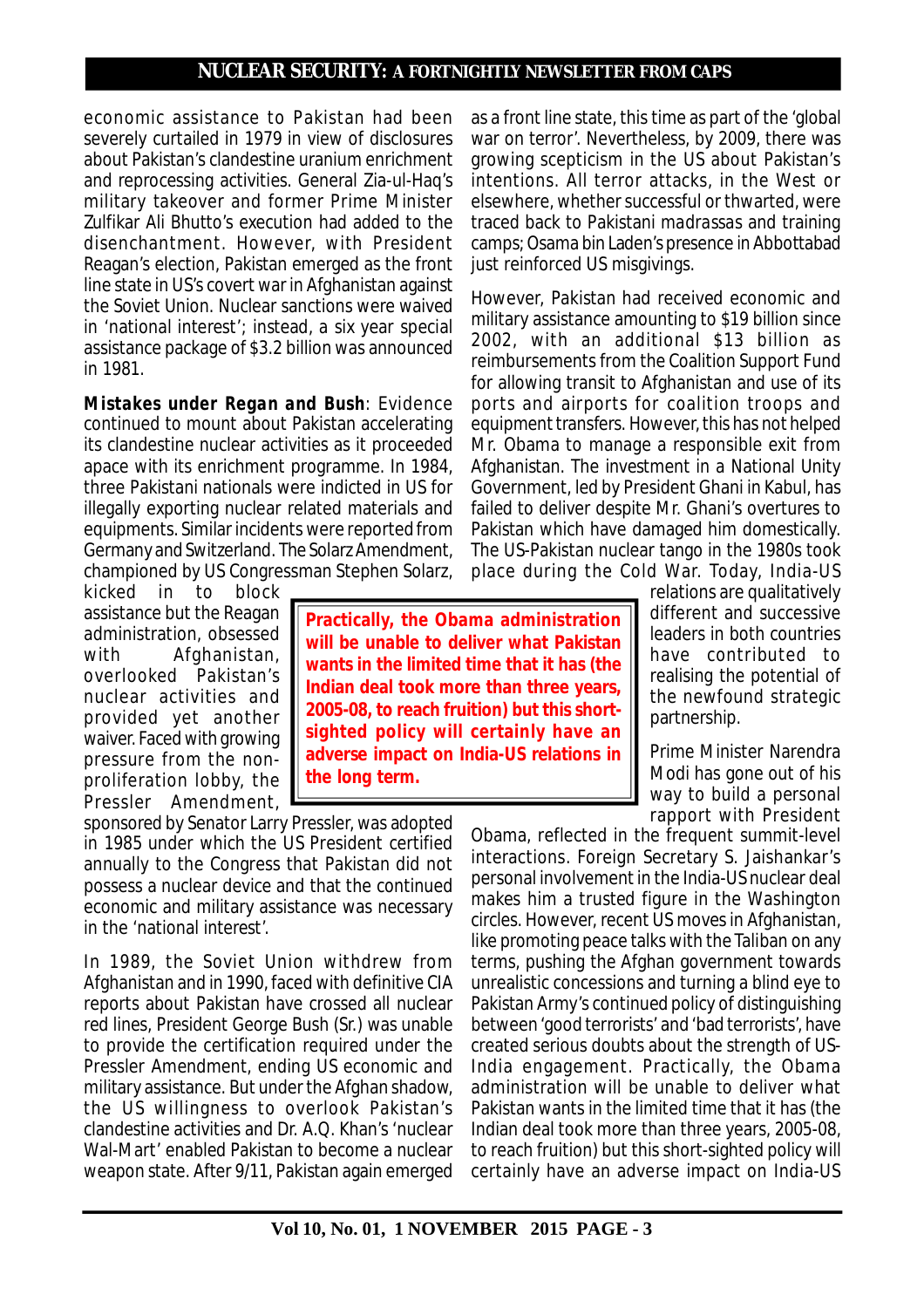relations in the long term. As the French have say: *Plus ca change, plus c'est la meme chose* (The more things change, the more they remain the same).

*Source: http://www.thehindu.com/, 22 October 2015.*

# **OPINION – Happymon Jacob**

#### **Mainstreaming a Nuclear Pakistan**

India should offer conditional support to a civilian nuclear deal between the US and Pakistan while insisting that Islamabad signs the 'Nofirst-use treaty' and clamps down on home-grown terror. It is in India's interest to ensure that Pakistan's

nukes are under international supervision. What should New Delhi's response be to a potential nuclear deal between the United States and Pakistan that could eventually mainstream the latter into the global nuclear order? New Delhi's initial reactions to media reports about a possible deal indicate that it would unambiguously resist any such move by the United States.

In a recent *Washington Post* column, David Ignatius wrote that "the United States might support an eventual waiver for Pakistan by the

48-nation Nuclear Suppliers Group, of which the United States is a member… the issue is being discussed quietly in the run-up to Prime Minister Nawaz Sharif's visit to Washington on October 22". The MEA quickly responded to what Mr. Ignatius called a

potential US-Pak "diplomatic blockbuster" in the following words: "We've seen these reports and it is not for the first time this issue has surfaced. Whosoever is examining that particular dossier should be well-aware of Pakistan's track record in the area of proliferation. When India got this particular deal it was on the basis of our own

impeccable non-proliferation track record. That is the reason the US gave us 123 Agreement in 2005 and that is why we got a NSG waiver in 2008. Pakistan's track record is completely different, so we hope that will be taken into account in making any such decision".

The Ignatius piece should be seen in the context of a number of important developments which should be taken on board by India while evaluating

the merits of Pakistan's admission into the nuclear order. The NSG has been organising outreach meetings with Pakistan regarding nuclear exports for sometime now. Pakistan has also reached out to the international community to help end its

status as a nuclear outcast and to be treated on par with India. At the Hague Nuclear Security Summit in March 2014, Prime Minister Nawaz Sharif called for "Pakistan's inclusion in all international export control regimes, especially the Nuclear Suppliers Group." Pakistan also holds the key to the commencement of negotiations on a FMCT at the CD.

*Chinese Support:* Moreover, China, whose consent is necessary for admitting new members to the NSG, has consistently supported Pakistan's entry into the NSG. When Prime Minister Narendra Modi

> visited China in May this year, the Sino-Indian joint statement had an interesting sentence: "The Chinese side took note of India's aspirations to become a member of the NSG, in a bid to strengthen international nonproliferation efforts". A

month later, the Chinese Foreign Ministry carefully balanced its support for India: "China has noted Pakistan's aspirations for NSG membership". Given that Beijing has previously opposed Washington's efforts at helping New Delhi to get the NSG membership, the Chinese willingness today to consider membership for both

**grown terror. It is in India's interest to ensure that Pakistan's nukes are under international supervision.**

**Given that Beijing has previously opposed Washington's efforts at helping New Delhi to get the NSG membership, the Chinese willingness today to consider membership for both India and Pakistan will influence the thinking in Washington and key**

**Western capitals.**

**India should offer conditional support to a civilian nuclear deal between the US and Pakistan while insisting that Islamabad signs the 'No-first-use treaty' and clamps down on home-**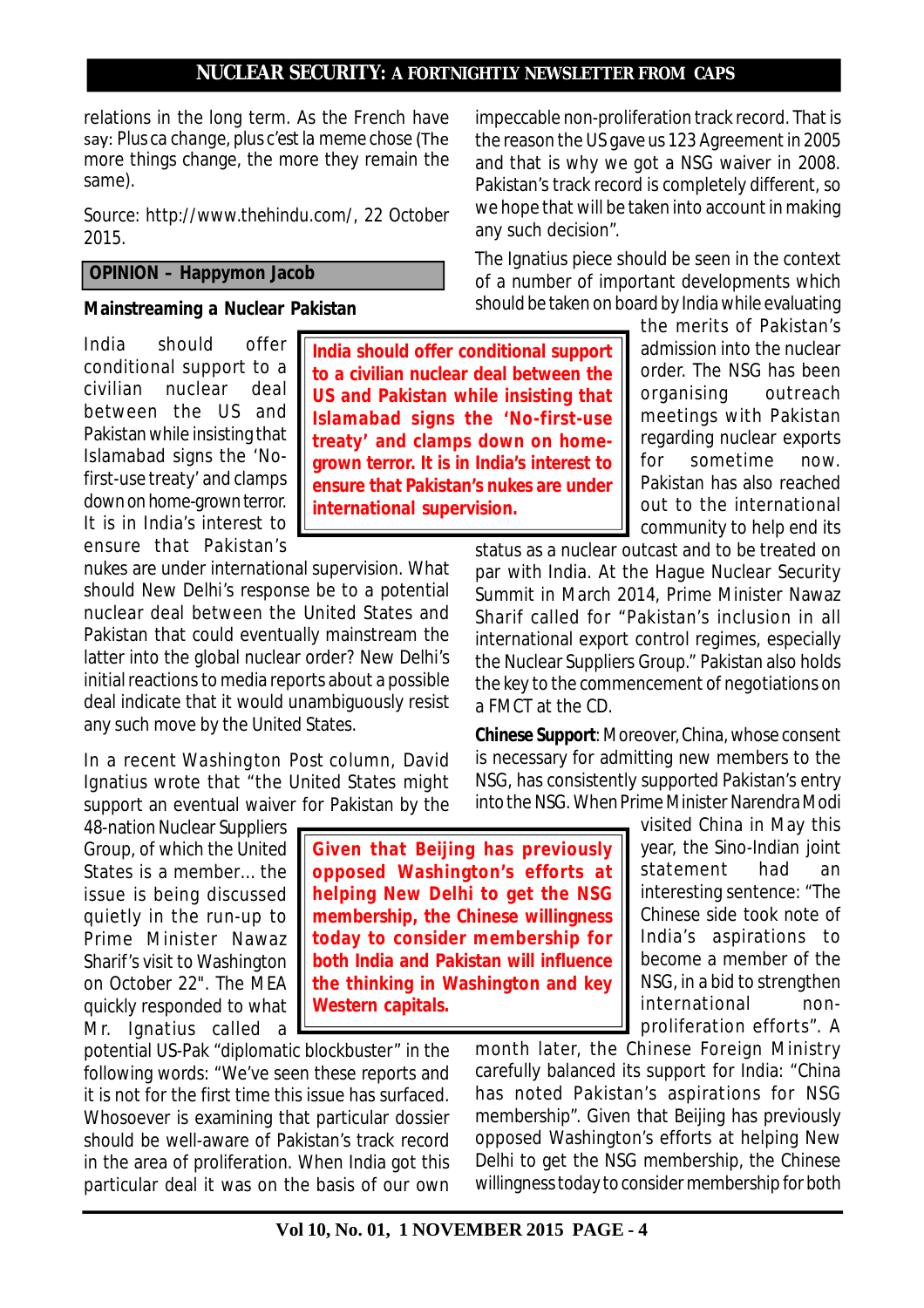India and Pakistan will influence the thinking in Washington and key Western capitals. Pakistanwatchers in Washington do not think that the proposal for a nuclear deal for Pakistan would

fructify anytime soon, and even if it does materialise, it will come with a number of conditionalities, many of them unacceptable to the Pakistan Army, the custodian of the country's nuclear arsenal.

Moreover, even if the negotiation process between the US and Pakistan eventually leads

to a civilian nuclear deal, there is absolutely no reason for New Delhi to lose sleep over it, unless, of course, New Delhi wants to get back at Islamabad for crying foul when the Indo-US nuclear deal was being negotiated over a decade ago. Critics of the US-Pakistan deal advance a number of arguments why Pakistan should not be offered a nuclear deal by the United States. One, they point out that Pakistan has a terrible track record of nuclear proliferation and that a nuclear deal would be seen as rewarding such

irresponsible behaviour. Two, they argue that it would enable Pakistan to enhance its nuclear arsenal which, of course, is directed against India, making the latter more insecure. Third, they feel a US-Pakistan nuclear deal will hyphenate India and Pakistan once again in the

international discourse, something New Delhi viscerally detests.

Yet another objection is an emotional, if not substantive, one. Consider, for instance, the following remark of a senior Indian commentator on the potential US-Pak deal: "it will show how hollow is the strategic relationship between India and the US, and why it would not be wise to trust the US The India-US nuclear deal will be eroded

of much of its strategic importance bilaterally as result." Issues of national interest and strategy should be approached with clinical logic and incisive reasoning and pursued keeping in mind

**To my mind, there are at least four sets of reasons why a 'conditional nuclear deal' between US and Pakistan would be in India's national interest. First of all, Pakistan's admission to the global nuclear order is good news for the international non-proliferation regime. An isolated nuclear Pakistan would not be in the interest of the international community or India.**

the long-term interests of the country. Rhetorical questions like "How can the Americans treat India and Pakistan in the same way?" do not meet the above criteria. To my mind, there are at least four sets of reasons why a 'conditional nuclear deal' between US and Pakistan would be in

India's national interest. First of all, Pakistan's admission to the global nuclear order is good news for the international non-proliferation regime. An isolated nuclear Pakistan would not be in the interest of the international community or India.

Critics of the deal would argue that given Pakistan's well-known history of engaging in external nuclear proliferation, we should be wary of inviting it to be part of the global normative

> framework. To me, that is precisely the reason Pakistan should be mainstreamed rather than kept out. I am not sure having a terror-infested nuclear-armed state for a neighbour – operating outside the reach and supervision of the global nuclear institutions – is in India's best interests.

Second, it is in India's interest to ensure that Pakistan's nuclear programme is under international safeguards, if not control. It is indeed better for the international community to be in the know of Pakistan's nuclear programme, as far as possible, than having absolutely no clue about what it is doing with its nuclear material and technology. The only nuclear relationship that Pakistan has today is with China. How can such

**Pakistan's nuclear programme is under international safeguards, if not control. It is indeed better for the international community to be in the know of Pakistan's nuclear programme, as far as possible, than having absolutely no clue about what it is doing with its nuclear material and technology.**

**It is in India's interest to ensure that**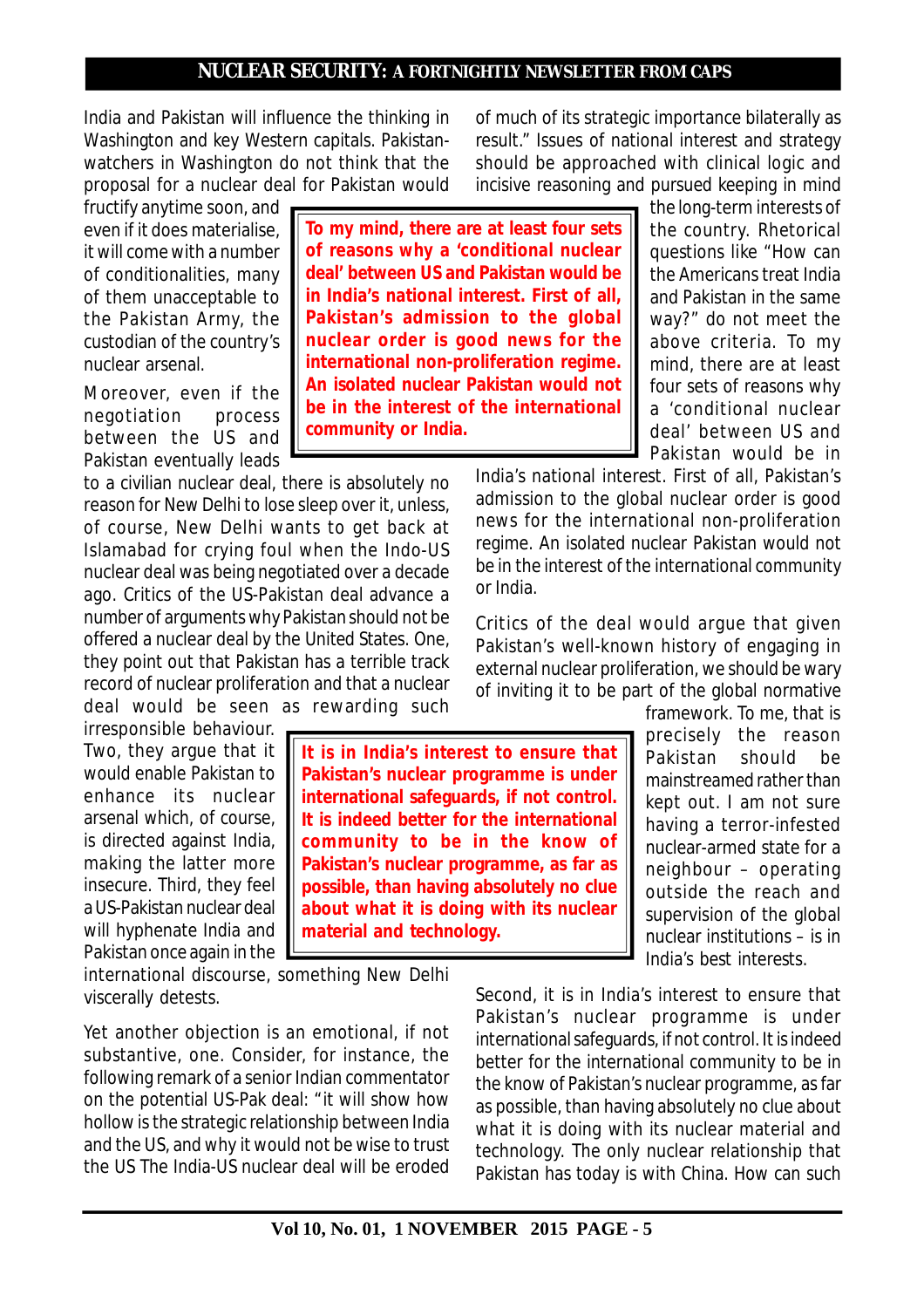an exclusive and obscure nuclear partnership be better for India than having a Pakistan whose nuclear programme is under continuous international supervision? More importantly, the long-drawn-out process of mainstreaming will have a great deal of impact on Pakistan's nuclear

behaviour and will most certainly bring the Sino-Pak. nuclear relations under international scrutiny.

Let us not confuse a nuclear deal with status alone. A nuclear deal is primarily about undertaking responsibilities and the constant demonstration of good behaviour in exchange for an ability to

engage in nuclear commerce and energy production. In short, the more the international control over Pakistan's nuclear programme, the better it is for India. Third, if India's experience of inking the nuclear deal with the US and other states, besides getting the NSG waiver and

signing the India-specific Safeguards Agreement with the IAEA, is anything to go by, the road to nuclear normalcy is not going to be a smooth one for Islamabad. It would most certainly mean passing the nonproliferation regime's 'admission tests' as well as jumping through a

number of hoops imposed by strategic conditionalities.

*Pakistan Should Meet Conditions:* The international community will place a number of demands on Pakistan, given the latter's negligent nuclear history and the offensive nuclear posture today. For one, it would have to separate its civilian and military facilities, like India did, as part of a potential deal with the IAEA, leading to a less feverish production of fissile material by

**The international community will place a number of demands on Pakistan, given the latter's negligent nuclear history and the offensive nuclear posture today. For one, it would have to separate its civilian and military facilities, like India did, as part of a potential deal with the IAEA, leading to a less feverish production of fissile material by Pakistan, thereby**

**producing fewer nuclear warheads.**

**Indeed, if some of the conditions identified above can be imposed on Pakistan in the process of the negotiation process, which is likely to happen, that would be a bonus for us. One concern is that such a deal will enable Pakistan to make more nuclear warheads. But even without a nuclear deal, Pakistan has more nuclear warheads than India.**

Pakistan, thereby producing fewer nuclear warheads. Second, it may be asked to accept restrictions on its weapons programme, materially and doctrinally – such as giving up the policy of early use of nuclear weapons in a conventional conflict with India. Third, Pakistan will have to give

> up its opposition to FMCT negotiations as a precondition for the deal.

A recent Stimson-Carnegie report on a potential US-Pak nuclear deal identified five initiatives that Pakistan may have to undertake to mainstream itself into the global nuclear order: shift declaratory policy from a "full spectrum deterrence" to "strategic deterrence";

commit to a recessed deterrence posture and limit production of short-range delivery vehicles and tactical nuclear weapons; lift Pakistan's veto on FMCT negotiations and reduce or stop fissile material production; separate civilian and military nuclear facilities; and sign the CTBT, without waiting for India to do the same. Reports also

indicate that there is a great deal of concern in Rawalpindi about a nuclear deal with the US since the Pakistan Army considers many of the preconditions conveyed to Pakistan to be harmful to its interests.

Finally, unlike what some Indian analysts argue, a

US-Pakistan civilian nuclear deal will make absolutely no difference to India's national security interests. Indeed, if some of the conditions identified above can be imposed on Pakistan in the process of the negotiation process, which is likely to happen, that would be a bonus for us. One concern is that such a deal will enable Pakistan to make more nuclear warheads. But even without a nuclear deal, Pakistan has more nuclear warheads than India. India, if it chooses to, can outpace Pakistan, but it has wisely chosen not to.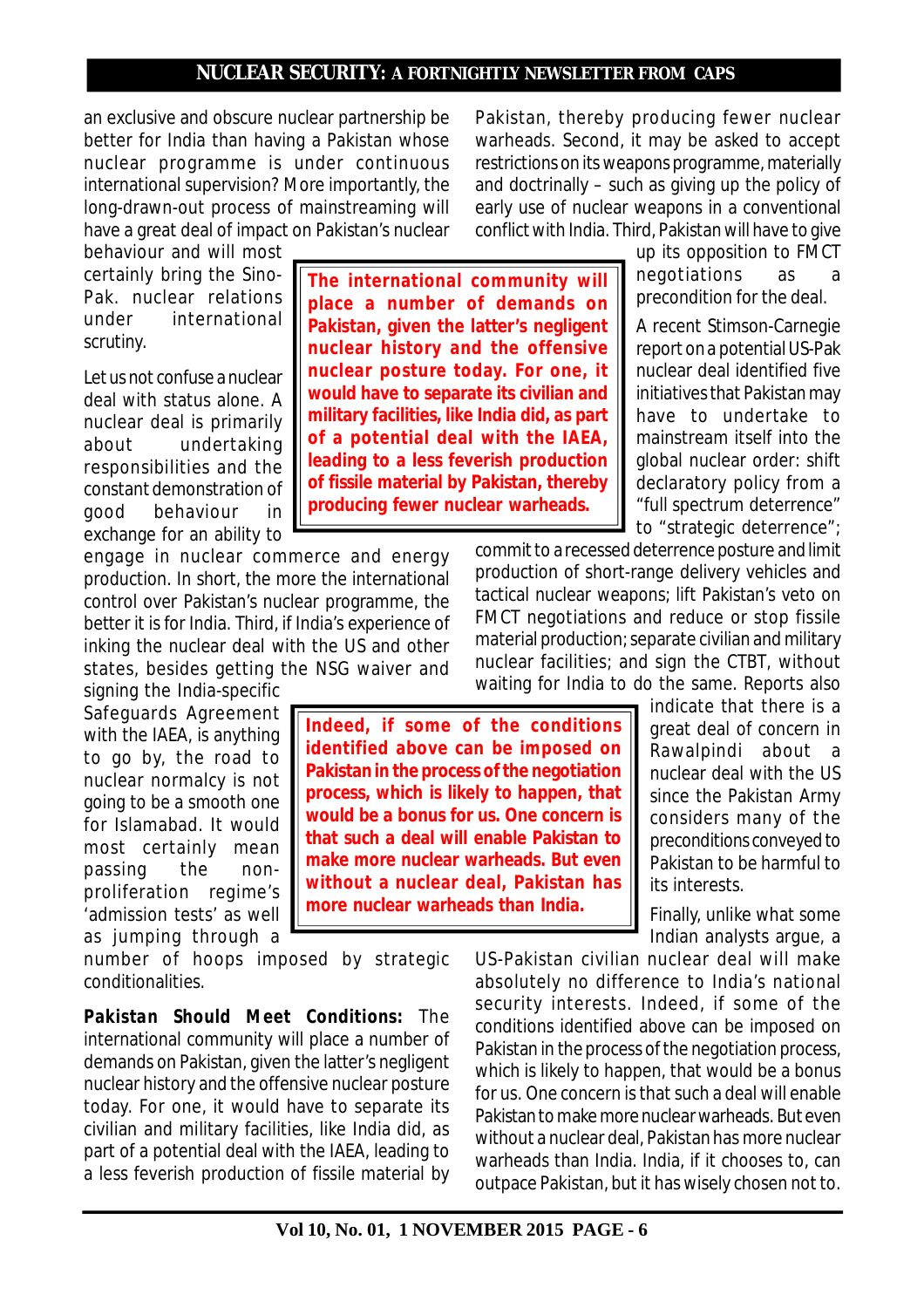However, if New Delhi's concern is about a 'status equivalence' with Pakistan, it should note that the India-US deal imposes hardly any conditions on India, unlike what is likely to be the case with a US-Pakistan deal.

New Delhi should therefore, offer conditional support to Pakistan's inclusion in the global nuclear order. We must, however, ask the US and other stakeholders to press Islamabad to stop stalling the FMCT negotiations, and agree to a nuclear 'No-first-use' agreement with India,

which is already part of the Indian doctrine. Firm commitments should also be sought from Pakistan on clamping down on terrorism in the country in order to reduce the likelihood of nuclear terrorism in the region. Moreover, India should

insist that Pakistan, as part of the deal, should be asked to negotiate nuclear CBMs with India without linking them to conventional arms control.

*Source: http://www.thehindu.com/, 16 October 2015.*

# **OPINION – Mel Deaile, Al Mauroni**

# **Why We Still Need a Nuclear-Armed Cruise Missile**

"History does not repeat itself, but it does rhyme," Mark Twain is reported to have said. Two years ago, also at *War on the Rocks*, Elbridge Colby responded forcefully to an op-ed calling for the elimination of the Air Force's nuclear-armed Long Range Standoff (LRSO) missile that is to replace the existing nuclear-equipped cruise missile, the AGM-86 (also known as ALCM). Today, it appears we need yet another defense of the LRSO, a program vital to US national security and deterrence posture. In a recent op-ed in the *Washington Post*, former Defense Secretary William Perry and former defense acquisition official Andrew Weber called on President Obama to defund the LRSO, reiterating many of the talking points of two years ago. The strategic environment has only worsened since then, making the need for LRSO even more acute.

Perry and Weber believe that stealth bombers with direct-attack nuclear munitions are sufficient for the bomber leg of the nuclear triad, and that stealth bombers negate the need for cruise missiles. They make an unsupported claim that developing a nuclear cruise missile is not affordable in today's budget environment. Finally, echoing previous arguments, the two make the statement that dual-capable cruise missiles are

> inherently destabilizing. History does not support this claim. Since the Gulf War, the US military had possessed a dual-capable version of the AGM-86. In fact, all three of the last major air campaigns the US military has engaged in – Operation Allied Force in

Yugoslavia, Operation Enduring Freedom in Afghanistan, and Operation Iraqi Freedom – began with salvos of conventional dual-capability cruise missiles (the Air Force's AGM-86 and the Navy's Tomahawk). No one misinterpreted those actions or the intent of the United States.

Furthermore, in each of these conflicts, the United States flew direct-attack sorties with the B-2 stealth bomber – but only after launching cruise missiles against command and control or integrated air defense targets. The reality is that cruise missiles are still an essential part of the US arsenal. No bomber, no matter how stealthy, is completely invisible to radar; expendable, highvolume dual-capability cruise missiles will be critical in the increasingly hostile anti-access/ area-denial (A2/AD) threat environment.

When President Obama made his 2009 Prague speech, he stated, "As long as these weapons exist, the United States will maintain a safe, secure, and effective arsenal to deter any adversary, and guarantee that defense to our allies." Deterring our adversaries and assuring our allies was a central premise of Obama's message. The nuclear deterrence capability of this nation

# **The reality is that cruise missiles are still an essential part of the US arsenal. No bomber, no matter how stealthy, is completely invisible to radar; expendable, high-volume dual-capability cruise missiles will be critical in the increasingly hostile anti-access/areadenial (A2/AD) threat environment.**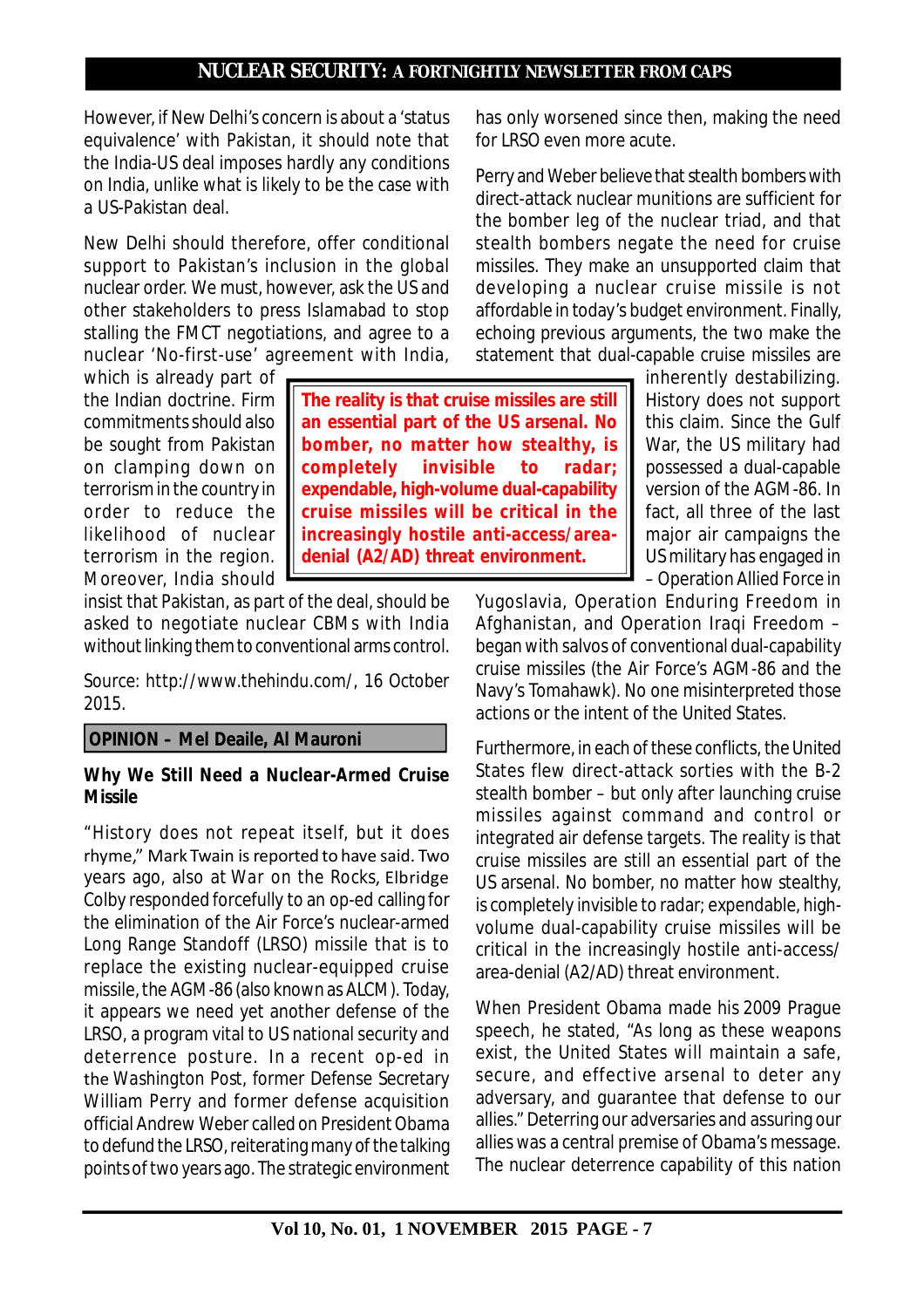and its ability to extend that deterrence rests on acquisition of LRSO. The AGM-86 became operational in the early 1980s when the most

advanced SAM systems were focused on America's pre-stealth fighter aircraft fleet. The secondgeneration AGM-129 Advanced Cruise Missile (which incorporated some stealth technology) has already been scrapped.

**Today, anti-aircraft (and missile) systems are not only more advanced but have proliferated. Russia recently announced it was giving S-300 SAMs to Iran. Meanwhile, it is important to consider the ages and capabilities of our aircraft.**

While the AGM-86 will be operational until 2030, its penetration capability against advanced SAM systems will continue to decline. As the radar cross-section of our aircraft decreased, the systems that sought to target them became more advanced.

Today, anti-aircraft (and missile) systems are not only more advanced but have proliferated. Russia recently announced it was giving S-300 SAMs to Iran. Meanwhile, it is important to consider the ages and capabilities of our aircraft. The B-52 is programmed to remain in active service well into 2040; even the B-2's 1990s-vintage stealth technology will eventually be overtaken. Coupled

with this, the Air Force has decided that the nextgeneration stealth bomber will be fielded with conventional capabilities first and nuclear capability to follow. In the next 10 years, our airborne strategic deterrent will rely on a 1980s missile launched from a 1960s bomber or a 1990s penetrating bomber going against the most advanced

**Without the LRSO, adversaries would only have to defend themselves against submarine-launched or intercontinental ballistic missiles, plus the weakening capabilities of our existing bombers and AGM-86 cruise missiles. Specifically, in cases of limited nuclear escalation scenarios, adversaries might believe that the US government has no realistic course of action if limited to those weapon systems.**

SAM systems. All of this happens as the nation waits for the next-generation stealth bomber to gain nuclear capability. This is why the United States needs the LRSO. It will keep the airborne strategic deterrent viable and serve as a capable hedge.

Deterrence and assurance only work if the US military can hold all necessary targets at risk. A2/ AD advances make it harder for our forces to reach their targets and our inattention to these limitations makes it harder to convince our allies that we can

> and will come to their defense in an emergency. Most importantly, dual-use aircraft and missiles allow us the greatest deterrent flexibility. In contrast to the widely-accepted salvos of conventional cruise missiles with which we have

begun military operations from the 1990s onward, any ballistic missile launch would unambiguously escalate a conflict. The LRSO's attackers also fail to account for its importance as a hedge vis-a-vis submarine-launched and intercontinental ballistic missiles. Should either of these legs be subject to technological failure or decreased capability, a flight of 30 B-52s armed with 20 LRSO missiles each would give the STRATCOM commander 600 warheads at the ready. Furthermore, under New START accounting rules, the 600 warheads would only count as 30 deployed weapons.

"Killing the missile" as Perry and Weber suggest would severely weaken one leg of our nuclear

> deterrence triad. Without the LRSO, adversaries would only have to defend themselves against submarine-launched or intercontinental ballistic missiles, plus the weakening capabilities of our existing bombers and AGM-86 cruise missiles. Specifically, in cases of limited nuclear escalation scenarios, adversaries might believe that the US government has no realistic

course of action if limited to those weapon systems. It defies logic to claim, as Perry and Weber do, that our current bombers and missiles offer sufficient penetrating capabilities. In highly contested airspace, these put more US personnel at risk and do not guarantee a successful strike. President Obama himself has promised to maintain

**Vol 10, No. 01, 1 NOVEMBER 2015 PAGE - 8**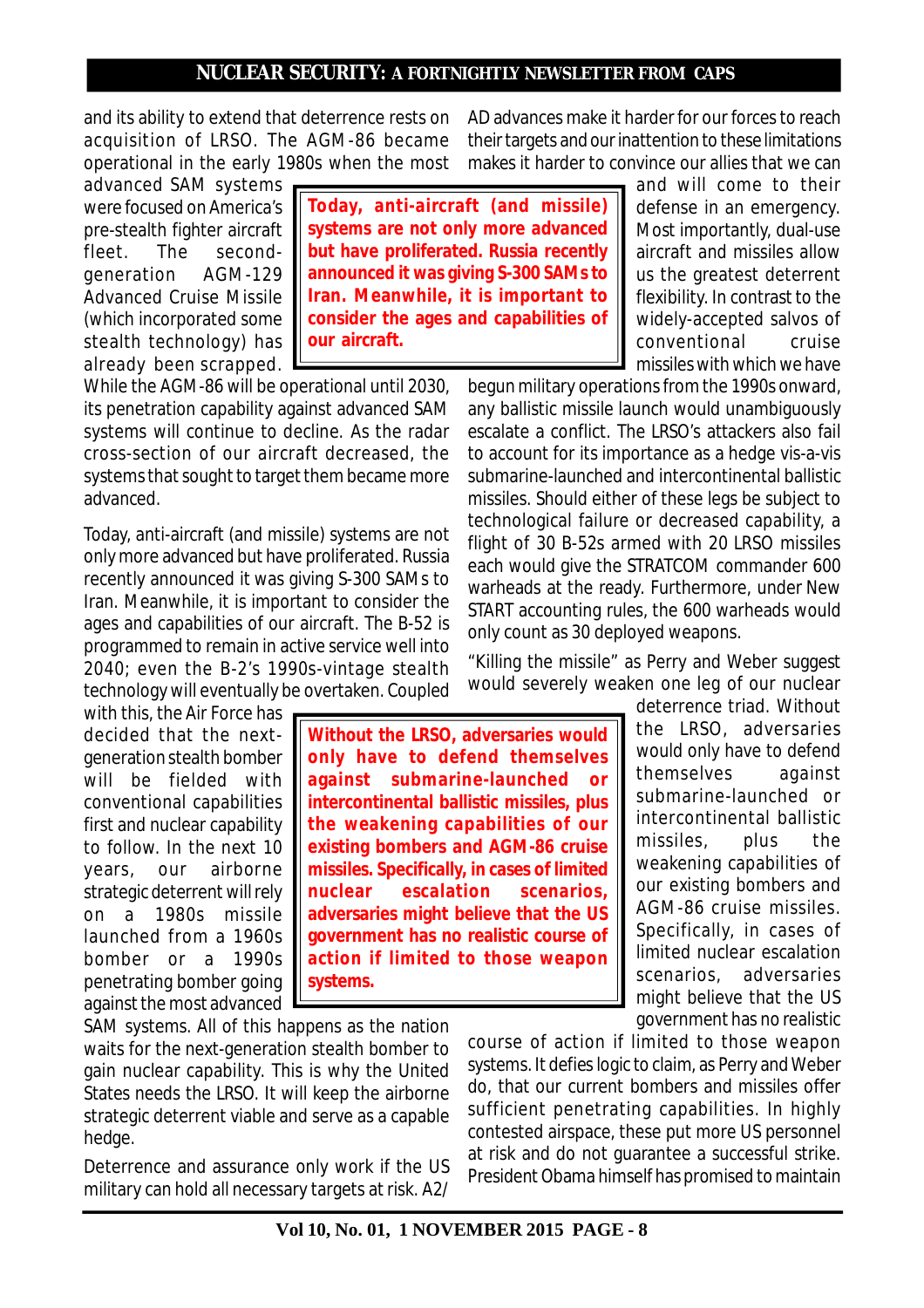a credible deterrent and to field forces that will assure our allies. No matter how many recycled arguments its opponents marshal against it, the need for a next-generation nuclear-capable cruise missile make the LRSO a necessity in the face of the aging of our current offensive systems and the proliferation of sophisticated A2/AD defenses.

*Source: http://warontherocks.com/ , 26 October 2015.*

 **OPINION – Ami Bera, Richard M Rossow**

#### **Iran's Nuke Deal Good for India's Ties with US, UNSC Bid**

The Iran nuclear agreement and the prospect of a reduction in Iran's nuclear

capability have important implications for America's relations with India. The timing is relevant as momentum builds in the UN to modernise the structure of its UNSC, with the possibility of a more powerful role for India. The nuclear deal must be

primarily viewed through the lens of how it affects Iran's nuclear programme and regional stability. But the deal will also have important effects on countries that are not directly threatened by an unfettered Iranian nuclear programme. India figures prominently on such a list of countries.

India's policy of "non-alignment" has allowed it

to maintain relations with many nations. Today, India-Iran relations are defined largely by energy, diplomacy, and investment. Iran remains a top petroleum supplier to India. There is a regular stream of high-level visits between the two countries. In May, India signed a new contract for

**A successful implementation of the Iran nuclear agreement should be very good for US-India relations. It will allow India to play a direct role in Afghanistan's future through the development of the Chabahar port; it will help secure additional energy for India; and it will remove a regularly cited obstacle to strengthening US-India strategic relations.**

the development of two terminals in Iran's Chabahar port to secure connectivity with

Afghanistan. In August, two Indian naval ships spent five days in Iran, conducting joint exercises and other activities. India seeks to enhance its energy imports from Iran to include natural gas, looking at overland, undersea, or oversea options. India is also reviving plans to develop a government-led fertiliser plant in Iran.

However, India's support for Iran in recent years can sometimes be over-stated. India has been reducing its oil imports from Iran, voted in concert with the US on Iran-related votes in the IAEA, and has slowed its work at Chabahar in Iran. These steps have given increased confidence to US policymakers that a deeper strategic partnership with India is possible, which helps open the door

> to deeper cooperation in areas such as defence and civilian nuclear cooperation. As the UN looks to reform the UNSC, India covets a larger role. The decision in September to initiate text-based negotiations on UNSC reforms has been greeted by the Indian government.

However, other nations including some existing UNSC members, or rivals of those countries that are likely to be considered, have reservations about expanding the UNSC. American support for national bids to join the UNSC will be critical, and it is far easier to make the case for a country's inclusion if it is already contributing to international

> security, and if it is not supporting regimes that the US opposes. Removing Iran as a possible obstacle is helpful in this regard. India's continued relations with Iran, paired with growing relations with Israel, offers it an opportunity to use access to both capitals to help ensure the deal's success.

A successful implementation of the Iran nuclear agreement should be very good for US-India

# **The nuclear deal must be primarily viewed through the lens of how it affects Iran's nuclear programme and regional stability. But the deal will also have important effects on countries that are not directly threatened by an unfettered Iranian nuclear programme. India figures prominently on such a list of countries.**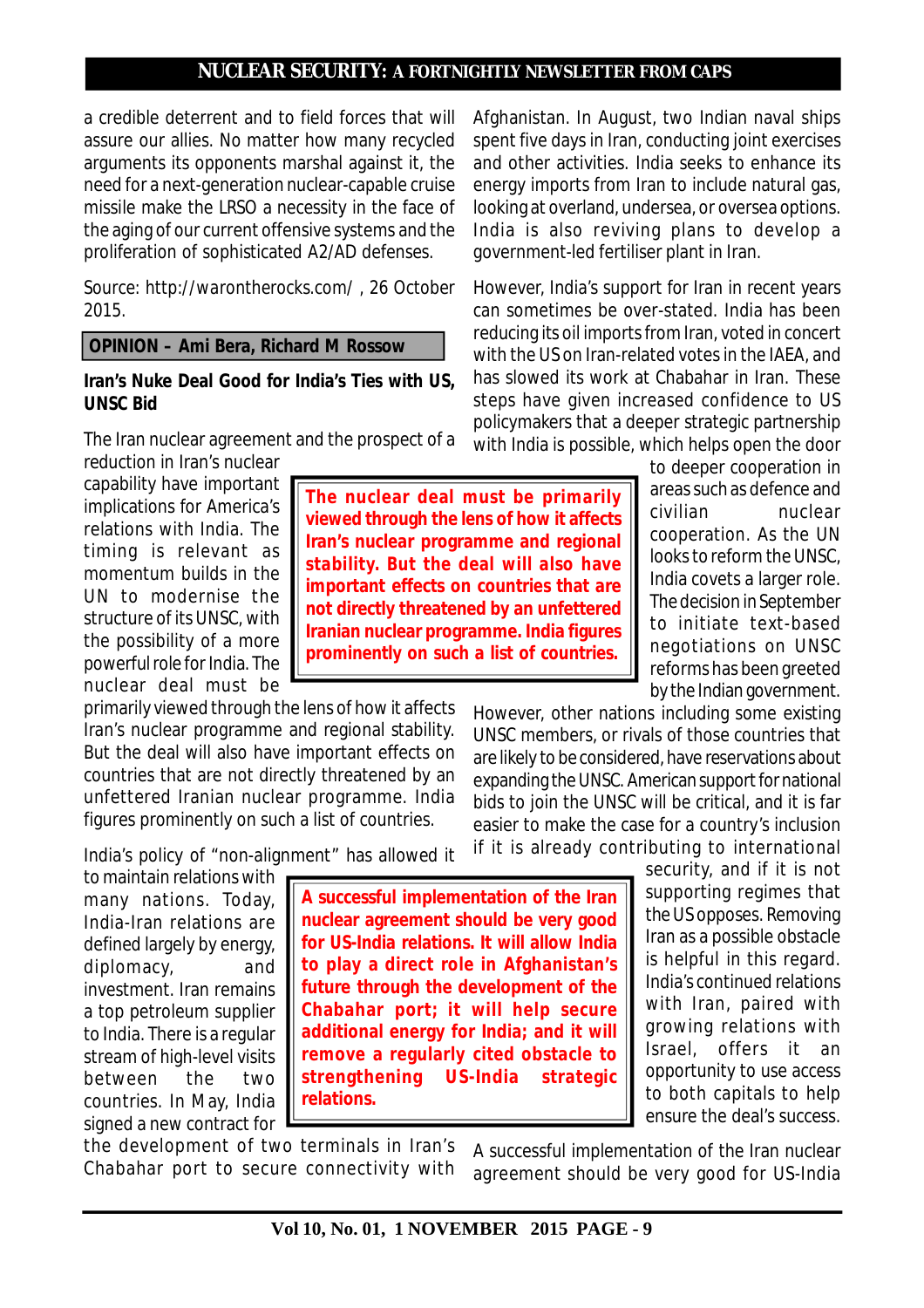relations. It will allow India to play a direct role in Afghanistan's future through the development of the Chabahar port; it will help secure additional energy for India; and it will remove a regularly cited obstacle to strengthening US-India strategic relations. We are also hopeful that refreshed India-Iran relations will help Iran maintain a pathway that does not serve to destabilise an already volatile region. In the light of recent progress in reforming the UN Security Council, the timing could not be better.

*Source: http://www.hindustantimes.com/ , 20 October 2015.*

#### **OPINION – Farhang Jahanpour**

#### **The Nuclear Deal's Impact on Iranian Domestic and Foreign Policy**

As in most countries, in Iran too there are hardliners and moderates. All polls show that a

large majority of Iranians support the nuclear deal (or Joint Comprehensive Plan of Action, JCPOA) between Iran and the P5+1, while a small but powerful group of hardliners opposes it. The Iranian parliament has finally approved the deal, but after a great deal of controversy and with some reservations.

Despite the fact that in the 2013 presidential election, in which 72 per cent of eligible voters participated,

more than half of the electorate voted for Hassan Rouhani, a centrist and moderate cleric, hardliners have a tight grip over practically all other branches of power in Iran. Hardliners control the judiciary, and have a majority in the current Majles or Iranian Parliament. They control the Assembly of Experts that has the power to elect the Supreme Leader's successor, the Guardian Council that acts as a second chamber, the National Broadcasting Organization that has a virtual monopoly of all radio and television broadcasting, and many other organizations. However, with President Rouhani's election, the dominance of hardliners over the executive branch came to an end, and elections for parliament and the Assembly of Experts are due on 26 February 2016, and they could alter the internal balance of power. The nuclear agreement has begun to swing public support back to the reformists.

After the initial revolutionary upheaval that isolated Iran from most of the world, and after 36 years of estrangement from the West, this landmark agreement has ushered in a new era of relations between Iran and the West.While most analysts in the West are primarily concerned about its effect on Iran's foreign relations, for most Iranians its significance lies in what it can do to improve the economic and political situation at home.

The fact of the matter is that Iran has made many

**Hardliners control the judiciary, and have a majority in the current Majles or Iranian Parliament. They control the Assembly of Experts that has the power to elect the Supreme Leader's successor, the Guardian Council that acts as a second chamber, the National Broadcasting Organization that has a virtual monopoly of all radio and television broadcasting, and many other organizations. However, with President Rouhani 's election, the dominance of hardliners over the executive branch came to an end.**

concessions, but its nuclear program has received the seal of approval from the Security Council and the West. Even above and beyond the nuclear issue, the JCPOA has opened the prospect of the reintegration of Iran into the global economy and of it playing a much more prominent role in world affairs.This is precisely what the hardliners fear, because they are worried that Iran's revolutionary values would

be undermined and that Western values would weaken Islamic sentiments. Iran's powerful Revolutionary Guards chief warned of "nuclear sedition," aimed at derailing the Islamic Republic from its revolutionary path. Iran's Supreme Leader Ayatollah Ali Khamenei has also warned against "infiltration" attempts by the West and has banned further negotiations with Washington.The main question is whether Iran still wishes to remain in the past and retain its revolutionary zeal, or whether she feels confident enough to look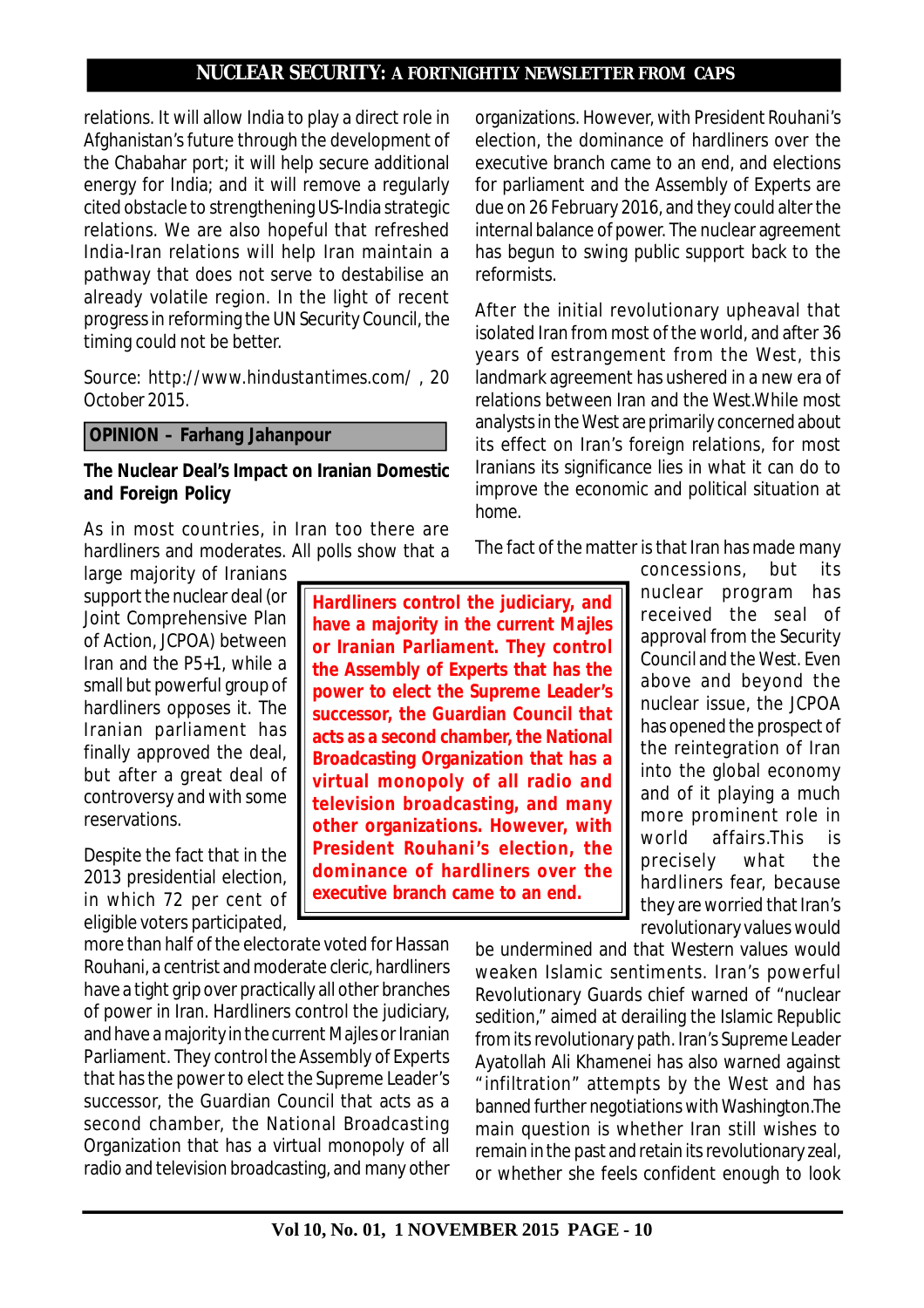**The JCPOA has opened new horizons for Iran. In the foreign policy field, it has lifted the shadow of war and has made Tehran the diplomatic and economic capital of the Middle East. Now, it is time for Iranian leaders to begin a new chapter of relations with the world.**

forward and embrace change. It is quite clear that the majority of Iranians have shown that they are in favor of change and coexistence with the rest

of the world, while also retaining their distinct religious and cultural values.

Most Iranians are strongly opposed to regime change in the way that has happened in a number of neighboring countries.

They are in favor of evolution and reform, rather than revolution and violence. Nevertheless, they have a number of legitimate demands that cannot be suppressed by force. President Rouhani pledged repeatedly during his campaign to expand political and social freedoms for all Iranians, including freedom of expression. Although some restrictions have been eased, the pace of change has been far too slow. Iran still has one of the largest numbers of executions per capita in the world, and one of the highest numbers of political prisoners. Iranian women still do not enjoy equality with men. It is true that the government does not have much control over the judiciary or security organizations, but it cannot use this excuse to shirk its responsibilities towards the Iranian people. It must understand that the maintenance of the status quo is not an option. If change is not to be imposed through violence or from outside,

after 34 years, have made a very startling discovery, that diplomacy -long-neglected tools of listening, of seeking small areas of agreement, of careful choice of words

 can actually accomplish more than shouting insults, making threats and the wonderful selfsatisfaction of always being right."The same principle also applies to the domestic situation.

Iranian leaders will be surprised to see how much small areas of agreement and small but steady steps towards greater freedoms and democracy can accomplish in putting an end to the alienation between the people and the government, and allow Iran to find its rightful place in the world, and avoid the chaos rampant in many neighboring countries. It is time to use this great opportunity to move forward both at home and abroad, confident in the common sense and patriotism of Iranian people.

*Source: http://www.ipsnews.net/,19 October 2015.*

# **STATEMENT**

**Ratan Kumar Sinha, Chairman of the AEC at the 59th General Conference, IAEA**

Mr. President, I am happy to share some highlights

the government with the support of the majority of the population must bring about meaningful change.

The JCPOA has opened new horizons for Iran. In the foreign policy field, it has lifted the shadow of war and has made Tehran the diplomatic and

economic capital of the Middle East. Now, it is time for Iranian leaders to begin a new chapter of relations with the world. As Ambassador John Limbert, a former US Deputy Assistant Secretary of State for Iran and a former US hostage during the Iranian hostage crisis, has said: "Both sides,

**The first unit of the KKNPP-1, built in collaboration with the Russian Federation, started commercial operations from December 31, 2014, taking the country's installed nuclear power generation capacity to 5780 MWe. The second unit at Kudankulam is in an advanced stage of commissioning.**

of the progress achieved in the Indian nuclear programme, since the previous General Conference. Our utility, NPCIL, has achieved the highest ever generation of electricity in the financial year 2014-15, with a Capacity Factor of about

82% and Availability Factor of 88%. The first unit of the KKNPP-1, built in collaboration with the Russian Federation, started commercial operations from December 31, 2014, taking the country's installed nuclear power generation capacity to 5780 MWe. The second unit at Kudankulam is in an advanced stage of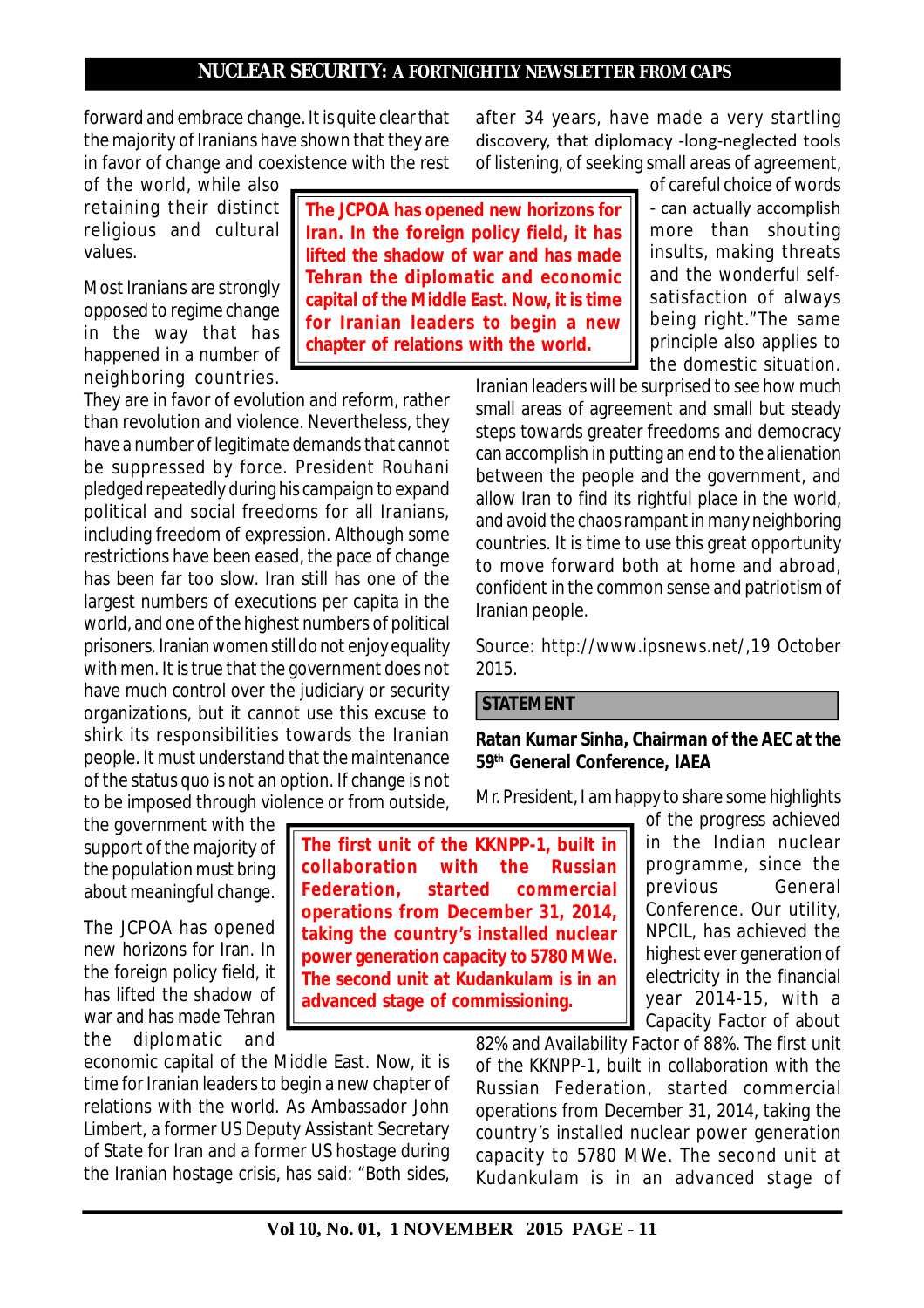**to the Board of Radiation and Isotope Technology (BRIT) for use in the indigenous blood irradiators. This technology is being used for the first time in the world in commercial**

commissioning. Indian nuclear power plants continue to register records of long continuous

runs. Recently, Narora Atomic Power Station Unit-2 crossed 500 days of uninterrupted operation and is continuing to operate. Till date, the Indian nuclear power reactors have recorded continuous runs exceeding one year on twenty occasions.

Following the completion of construction of the 500 MWe PFBR its commissioning is in progress. At present the

reactor is gearing up for loading its coolant – sodium. Construction work is progressing on four indigenous 700 MW Pressurised Heavy Water Reactors. In addition, 16 reactors of similar capacity are planned to be set up in already identified locations. Plans for further expansion of nuclear power generation capacity through imported LWRs are progressing and technocommercial negotiations with identified vendors, including localisation of manufacture involving Indian industries, are underway.

**domain.**

Mr. President, The performance of several Indian fuel cycle facilities continues to reach higher levels every year. At the Nuclear Fuel Complex (NFC) the annual production of nuclear fuel for

PHWRs achieved an increase of 30% over the production figures for the previous year. Annual domestic production of uranium also recorded its highest ever figure. In my Statement to the General Conference last year, I reported on the technology developed for the removal

**India greatly values its association with the International Project on Innovative Nuclear Reactors and Fuel Cycles (INPRO). India believes that the INPRO methodology provides an important tool for the evaluation of new advanced safety features of the next generation nuclear power plants.**

of Caesium-137 and its conversion to vitrified pencil sources for low-dose rate applications. During the current year, we have separated large quantity of Caesium-137 from High Level Liquid Waste (HLLW) using an indigenously developed process, and the first lot of pencils of vitrified

Caesium-137 was produced at the BARC and delivered to the Board of Radiation and Isotope

Technology (BRIT) for use in the indigenous blood irradiators. This technology is being used for the first time in the world in commercial domain. India continues to attach **During the current year, we have separated large quantity of Caesium-137 from High Level Liquid Waste (HLLW) using an indigenously developed process, and the first lot of pencils of vitrified Caesium-137 was produced at the BARC and delivered**

high priority to all aspects of Thorium related reactor and fuel cycle technologies. In the month of January this year, the newly constructed Power Reactor Thoria Reprocessing Facility (PRTRF) started the reprocessing of thorium

oxide fuel bundles irradiated in our PHWRs earlier. India is hosting the International Thorium Energy Conference (ThEC15) in Mumbai next month.

Mr. President, Our State-owned General Insurance Corporation-Reinsurer (GIC-Re) and several other Indian insurance companies came together in June 2015 to launch an Indian Nuclear Insurance Pool (INIP). The INIP will initially launch the insurance product for NPCIL to cover the operator's liability under the provisions of the CLND Act 2010. A separate product will be subsequently launched to cover the risks of the suppliers under this Act. This is expected to address liability related concerns of national as well as international suppliers. Mr. President,

> In March this year, the IAEA's Integrated Regulatory Review Services (IRRS) mission conducted the peer review of the nuclear power related regulatory activities of the AERB. The IRRS team appreciated the AERB's actions and initiatives taken as a follow-up of the Fukushima accident related

reviews, and identified a number of good practices, recommendations and suggestions. We are in the process of implementing those recommendations and suggestions. India greatly values its association with the International Project on Innovative Nuclear Reactors and Fuel

**Vol 10, No. 01, 1 NOVEMBER 2015 PAGE - 12**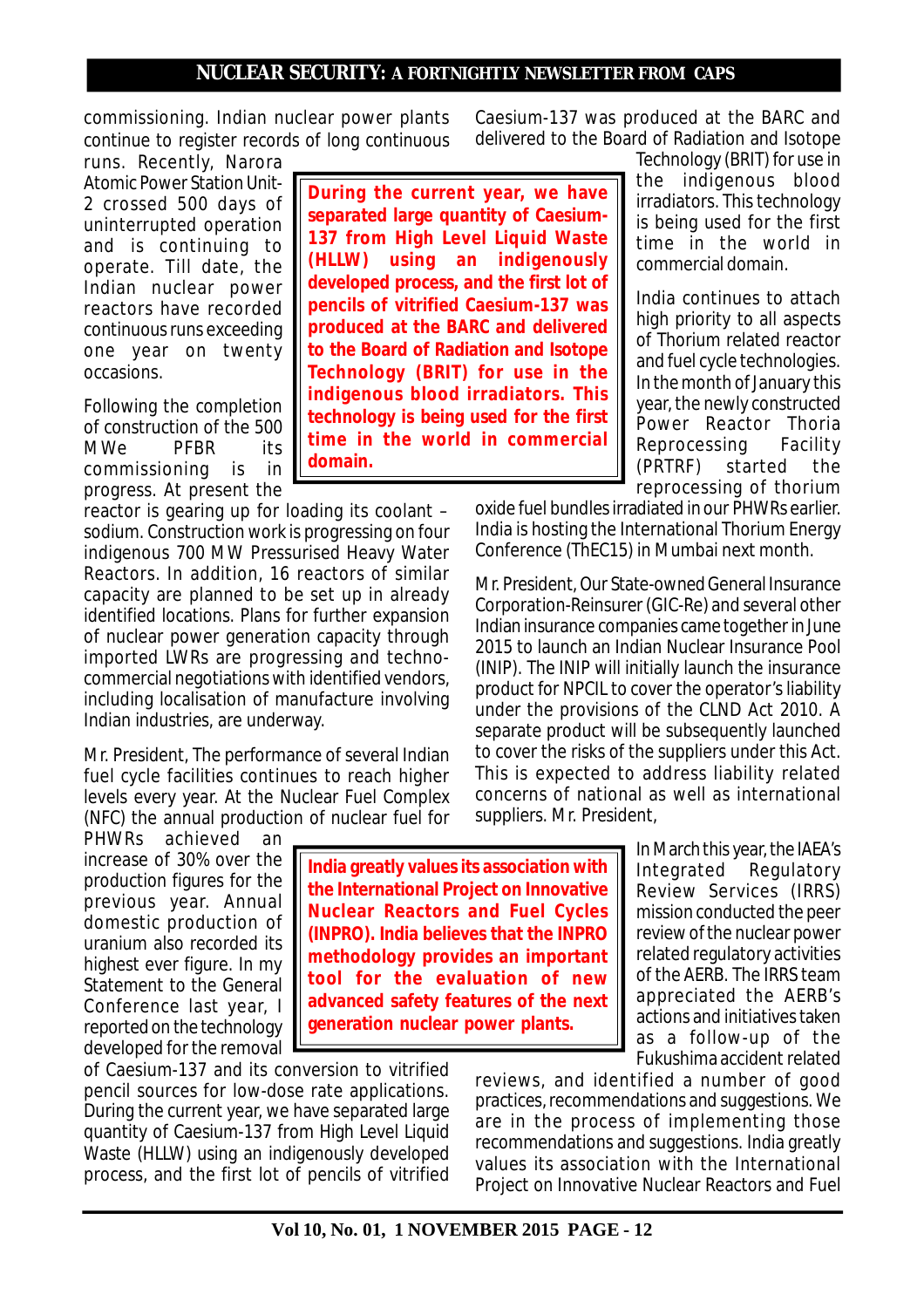Cycles (INPRO). India believes that the INPRO methodology provides an important tool for the evaluation of new advanced safety features of the next generation nuclear power plants.

Mr. President, In the opening session of this

Conference, DG, IAEA made an important statement highlighting the role of nuclear in addressing the green house gas emission and associated climate change. Indeed, from this perspective, nuclear power has to be a very prominent component in the global energy-mix to meet the growing energy

demands of the world. In order to facilitate assessment of a country specific optimum energy mix, it is, however, important to address the question of system-effects, in particular those arising out of grid-connected variable energy sources, along with mainly base load energy sources such as nuclear. Such system-effects may have an impact on reliability and long term economic viability of such energy systems. The IAEA may consider facilitating the development of a standard methodology to assess the aforementioned system-effects.

Mr. President, during the last decade, Gamma-Ray Astronomy has emerged as an important tool for understanding the high energy processes in the Universe. India is setting up one of the largest gamma-ray telescopes MACE (Major Atmospheric Cherenkov Experiment) at Hanle, a high altitude

**India is setting up one of the largest gamma-ray telescopes MACE (Major Atmospheric Cherenkov Experiment) at Hanle, a high altitude (4200m above the sea level) astronomical site in the Ladakh region of North India. The Indus-2 synchrotron radiation source at Raja Ramanna Centre for Advanced Technology at Indore has been operating round the clock.**

commissioning of a soft X-ray reflectivity beamline, the total number of operational beamlines on Indus-2 has increased to thirteen. As a result, the number of researchers and students using the Indus beamlines has doubled over the past two years. In the field of fusion

> science, Steady State Superconducting Tokamak (SST-1), at Institute of Plasma Research (IPR), Gandhinagar, Gujarat, has become operational with repeatable plasma discharges up to ~ 500 ms duration and plasma currents in excess of 60 kA. SST-1 is the only tokamak in the world,

where the superconducting Toroidal Field Magnets are operated in two-phase helium demonstrating reduced cold helium consumption.

Mr. President, Nuclear applications beyond power and associated technologies, in the area of healthcare, water, industry and environmental protection continue to expand, delivering important benefits to our society. India appreciates the Director General of IAEA for choosing the theme of 'Atoms in Industry: Radiation Technology for Development' for the Scientific Forum this year. India has a large programme in this area, and has

**India has been a strong advocate of the IAEA's Programme of Action for Cancer Therapy (PACT). Tata Memorial Centre (TMC), an autonomous institution under DAE, provides the most appropriate and cost-effective technologies in implementing cancer care programmes, most suitable for developing countries consistent with their infrastructural resources.**

also been the Lead Country in the Industry sector for the IAEA Regional Cooperation Agreement (RCA) Programme for several cycles.

In this context, I would like to draw your attention to the exhibition set up by India on our indigenous technological capabilities

(4200m above the sea level) astronomical site in the Ladakh region of North India. The Indus-2 synchrotron radiation source at Raja Ramanna Centre for Advanced Technology at Indore has been operating round the clock. With the

and contributions in the development of industrial applications. I cordially invite all delegations to visit our exhibition in the Rotunda. India has been a strong advocate of the IAEA's Programme of Action for Cancer Therapy (PACT). Tata Memorial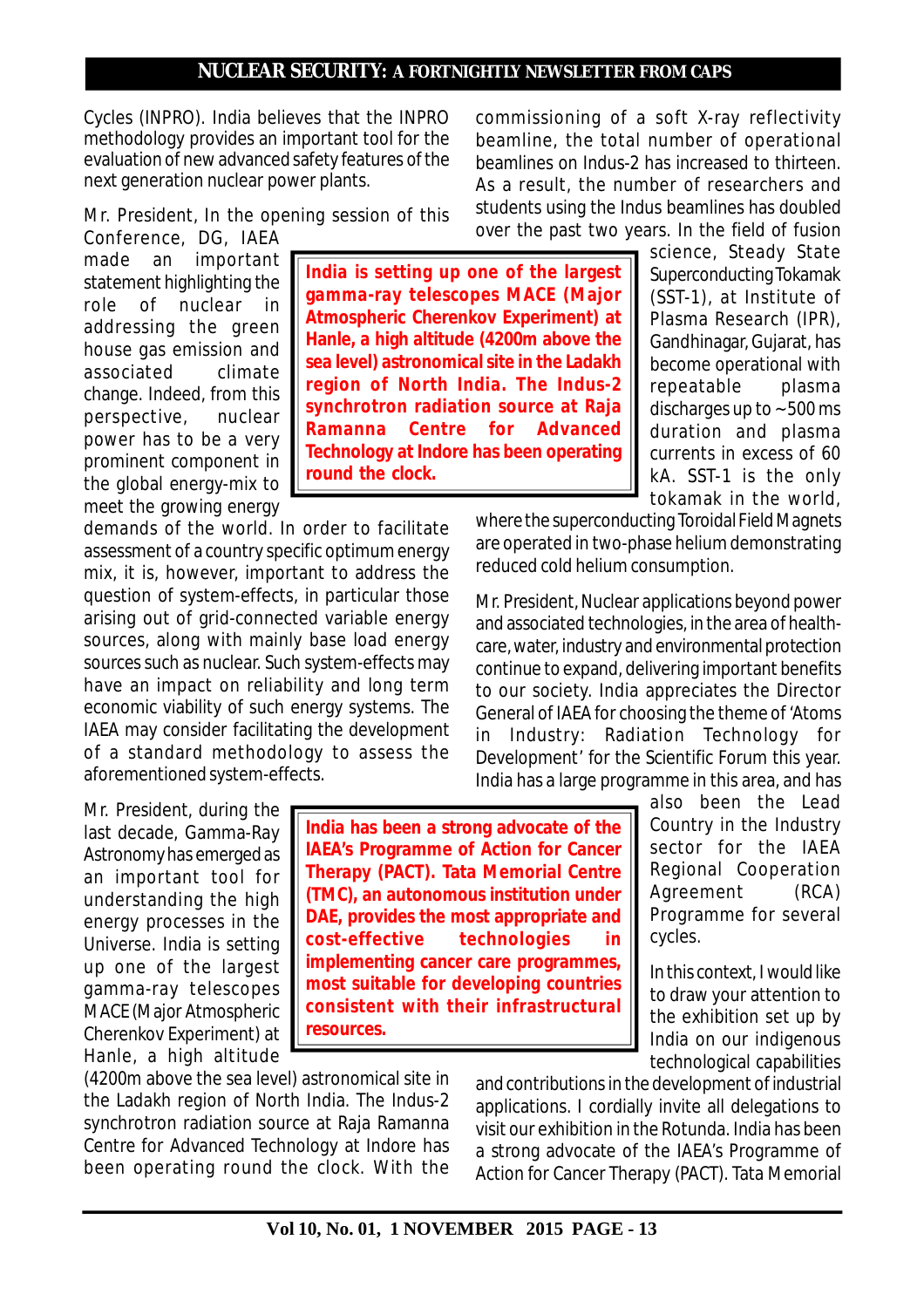Centre (TMC), an autonomous institution under DAE, provides the most appropriate and costeffective technologies in implementing cancer care programmes, most suitable for developing countries consistent with their infrastructural resources. Objective staging of cancer is crucial for deciding on effective treatment options. TMC, along with the IAEA and RCA, has developed a smart phone App for Cancer Staging. This TNM (Tumour, Node, Metastasis) App will facilitate harmonised communication approach among the multi-disciplinary team in staging of patients, and in turn, delivering better cancer care to patients. As I speak, the App is being launched in a GC side-event organised by IAEA and the Embassy of India. We thank IAEA for the opportunity given to India to contribute to this important development of high value for all countries.

Mr. President, as part of implementation of the Arrangement with the IAEA concerning India's voluntary contribution to the Nuclear Security Fund, the services of an Indian costfree expert in information security are being provided to the Division of Nuclear Security of the IAEA. In the same context, and under the auspices of the GCNEP initiative, training events were conducted covering the topics on "Natural Circulation Phenomena

and Passive Safety Systems in Advanced Water Cooled Reactors"; "Vulnerability Assessment for Nuclear Material Security"; "Information and Computer Security for Nuclear Facilities"; and "Physical Protection of Nuclear Material and Nuclear Facilities". India continues to actively participate in Regional Cooperation Agreement (RCA) Programmes of IAEA making significant contributions.

In the last one year, two RCA related events were hosted by India, in which 22 IAEA Member state delegates participated. The services of several Indian Scientists and Engineers were made available to the Agency to carry out the expert assignments. India also continues to participate in a large way in the IAEA's Co-ordinated Research Programmes (CRP's). Currently, Indian institutions are engaged in 65 CRPs. India hosted a 6-day IAEA Inter-regional Training Course related to production of Molybdenum-99, and will be hosting two more events in November this year. India appreciates the efforts of the DG of IAEA in modernising the nuclear applications labs in Seibersdorf and the progress made in the ReNuAL project.

Mr. President, I have been keeping the General Conference informed about the Indian studies on the health effects of low dose radiation. I wish to update that the DAE is continuing its extensive studies on the biological and health effects of low dose and low dose rate radiation in the high level natural radiation areas (HLNRA) of Kerala coast.

> The findings do not reveal any effect of this high level radiation on human population residing in this area. Apart from epidemiology, biological studies in human peripheral blood mononuclear cells using end points such as chromosome aberration, micronuclei, telomere length and DNA strand breaks did not show any dose response.

> Furthermore, and most interestingly, radio-adaptive response studies revealed significant reduction of DNA strand breaks in HLNRA

individuals, even with higher challenging doses. Repair kinetics showed fast and efficient repair of DNA strand breaks in HLNRA individuals, as compared to individuals from normal level natural radiation areas (NLNRA) 7 suggesting in vivo adaptation. Global gene expression analysis revealed abundance of differentially expressed DNA damage response and repair genes in HLNRA individuals, in response to chronic low dose radiation exposure. Further scientific studies on DNA damage and repair at low and high doses are underway using double strand break specific markers. Investigating the role of adaptive response and gene regulation is in progress to

**Under the auspices of the GCNEP initiative, training events were conducted covering the topics on "Natural Circulation Phenomena and Passive Safety Systems in Advanced Water Cooled Reactors"; "Vulnerability Assessment for Nuclear Material Security"; "Information and Computer Security for Nuclear Facilities"; and "Physical Protection of Nuclear Material and Nuclear Facilities". India continues to actively participate in Regional Cooperation Agreement (RCA) Programmes of IAEA making significant contributions.**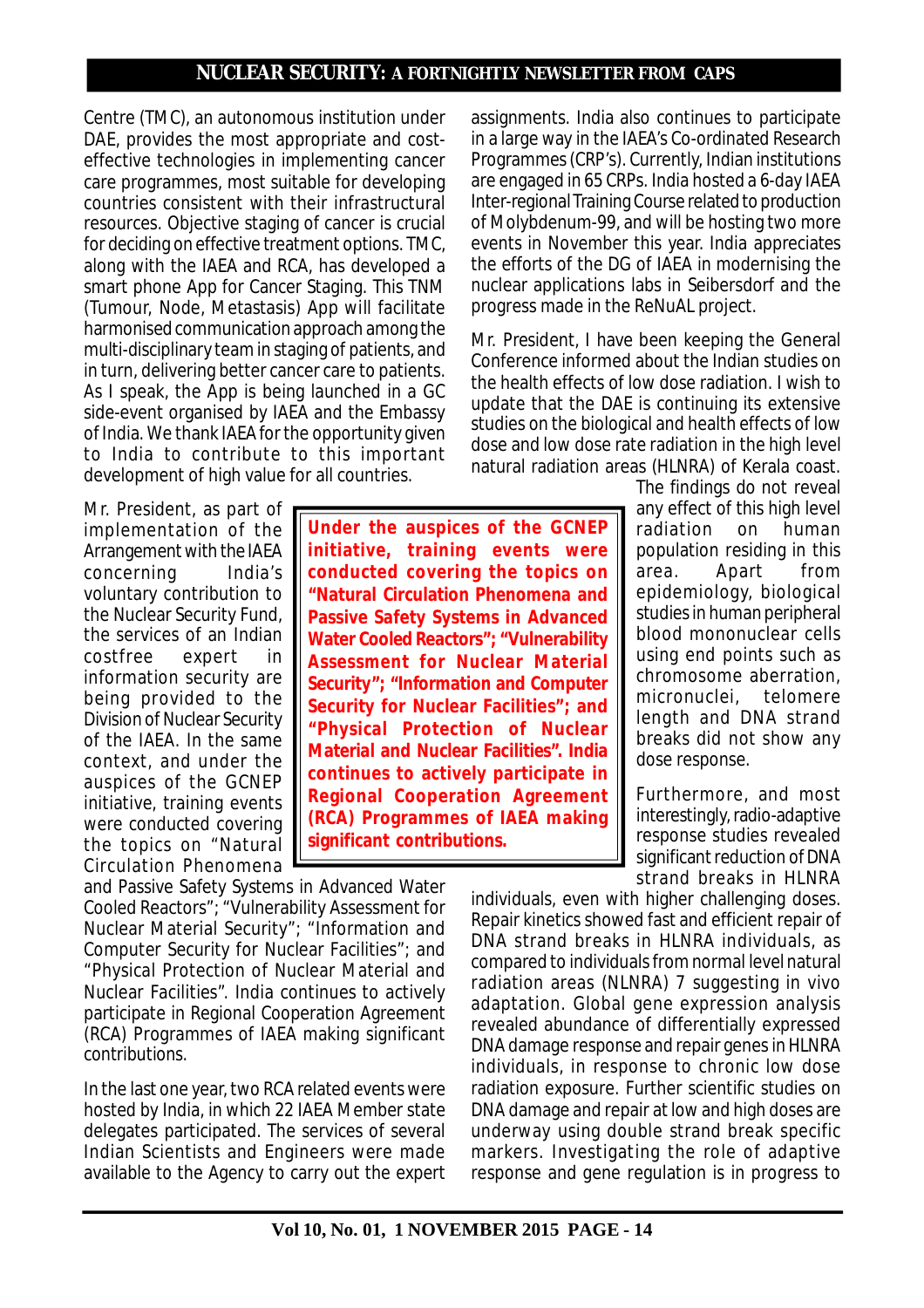delineate the mechanistic effect of low dose radiation, which has important implications for radiation protection science and human health.

I once again suggest that the IAEA should take the lead in this direction, along

with other international bodies, by organising scientific discussions to arrive at a consensus on the current state of understanding on the effect of low dose radiation on human health, and identify any residual gap areas that need further research.

Mr. President, the 59th session of IAEA General Conference is taking place four and half years since

the Fukushima-Daiichi nuclear accident. IAEA has commendably brought out its report on the accident describing what went wrong and the lessons one can draw for the future. It is time that we move beyond the shadows of Fukushima and work to harness the true potential

of nuclear energy as a credible and affordable energy resource to lead the world to a greener growth path. We count on IAEA's leadership to realise that vision. …

*Source: http://www.dae.nic.in/, 16 September 2015.*

#### **BALLISTIC MISSILE DEFENCE**

#### **USA**

#### **Upgraded GaN AESA Radar for Patriot Missile Defense System Moves Forward**

The enhancements include upgrading the Patriot radar main array withGallium Nitride- (GaN) based Active Electronically Scanned Array (AESA) technology. Raytheon is performing the upgrades with internal funding. Raytheon engineers are currently constructing a GaN-based AESA full size main panel radar array and are on track to having a full-scale main array demonstrator operational in early 2016. "The Raytheon-developed GaNbased AESA radar builds on the more than \$150

**It is time that we move beyond the shadows of Fukushima and work to harness the true potential of nuclear energy as a credible and affordable energy resource to lead the world to a greener growth path. We count on IAEA's leadership to realise that vision.**

million invested in GaN technology, and will be a simple upgrade for the more than 220 Patriot fire units fielded by the US and the 12 other Patriot partner nations," says Ralph Acaba, Raytheon Integrated Defense Systems business vice

president of Integrated Air and Missile Defense. "This upgrade is approved for export to all current Patriot partners and a number of future Patriot partner nations such as Poland."It will reduce operation and maintenance cost by as much as 50 percent, he adds.

**Raytheon's GaN-based AESA Patriot radar will work with future open architectures as Integrated Air and Missile Defense Battle Command System and it also maintains backwards compatibility with the current Patriot Engagement Control Station. It is fully interoperable with NATO.**

The GaN-based AESA Patriot uses three antenna arrays mounted on a mobile radar shelter to provide 360-degrees of radar coverage. The main AESA array is a bolt-on replacement antenna for the currentGallium Arsenide based antenna. The GaN-based AESA array measures roughly 9

feet wide by 13 feet tall, and is oriented toward the primary threat. Patriot's new rear panel arrays are a quarter the size of the main array and enable the system look behind and to the sides of the main array, allowing Patriot to engage threats in all directions.Earlier this year, Raytheon experts built a GaN-based AESA Patriot rear-panel array, integrated it with the current Patriot radar using the existing, recently upgraded, back-end processing hardware and software, and tracked targets of opportunity to create a 360-degree view.

The recently accomplished engineering milestones include: Completing construction of the AESA main array structure. Constructing the AESA arrays' radar shelter. Integrating receivers and a radar digital processor into the radar shelter. Delivering the shelter to Raytheon's test facility in Pelham, N.H. Testing the radar's cooling sub-system. Raytheon's GaN-based AESA Patriot radar will work with future open architectures as Integrated Air and Missile Defense Battle Command System and it also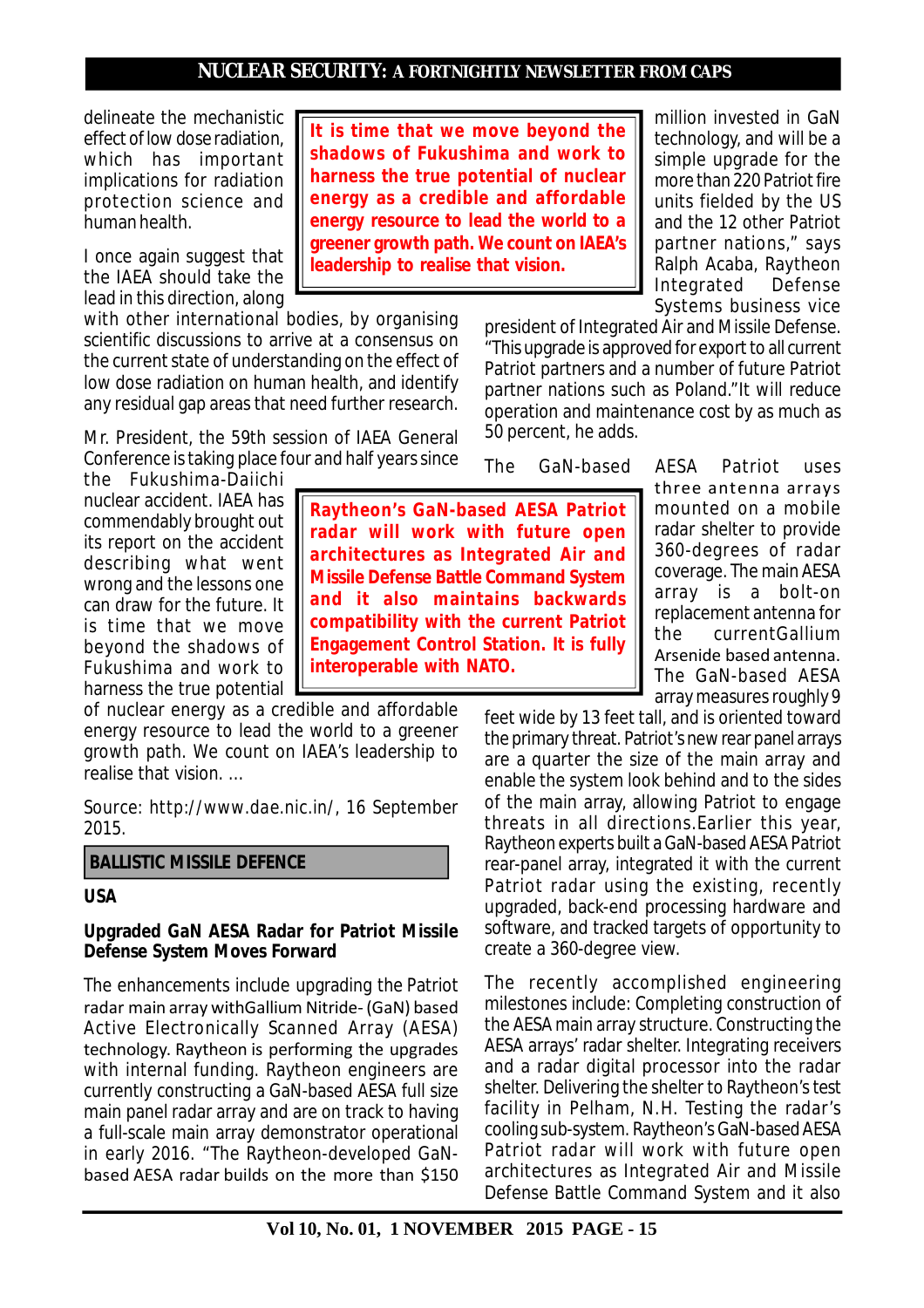**NUCLEAR SECURITY: A FORTNIGHTLY NEWSLETTER FROM CAPS** targeted cannons controlled by joysticks from the

maintains backwards compatibility with the current Patriot Engagement Control Station. It is fully interoperable with NATO.

*Source: http://mil-embedded.com, 19 October 2015.*

# **USA–JAPAN**

# **US Deploys Advanced Missile Defense Ship to Japan**

The United States deployed one of its most

advanced ballistic missile defense warships to Japan on 19 October as part of the Obama administration's rebalance toward the Asia-Pacific region. The USS Benfold berthed at Yokosuka, Kanagawa Prefecture, where it joins seven other destroyers. Its missions may include guarding the US and its allies against ballistic

missiles launched by North Korea, a senior officer said on condition of anonymity. The destroyer has 90 vertical-launch missile tubes and one of the world's most advanced rocket-tracking capabilities, the Aegis Baseline 9 system. …

The deployment comprises part of the ongoing US rebalance toward Asia,

said a spokesman for the US Navy in Japan. "As evidenced by Benfold's arrival today, and (USS) Ronald Reagan a couple of weeks ago, we are putting the most advanced ships and aircraft out here," said Cmdr. Ronald Flanders, spokesman for Naval

Forces Japan. "We're going to have 60 percent of our navy in the Pacific." Launched in 1994, the Benfold, an Arleigh Burke-class destroyer, has recently been refitted with cutting-edge weaponry. In addition to its ballistic missile defense system, it has torpedoes, anti-ship missiles and video-

**Pakistan's so-called "red lines" – events that would trigger a nuclear weapons launch – are unstated and the subject of conjecture. Security analysts have learnt of no more than three such scenarios and they are statements of the obvious for those familiar with recent history.**

It has been more than 17 years since Pakistan detonated five nuclear warheads, in a tit-for-tat exchange with India that announced weapons of mass destruction were now part of the South Asian strategic theatre.Since then, very little has been made public about the underlying philosophy of Pakistan's programme. In fact, the sole stated

"known" is that Pakistan has refused to embrace the no-first-strike commitment made by India, on the ground that Pakistan's strategic weapons exist to discourage India from using its conventional military superiority to overwhelm it. That position was taken in 2001.

> Until recently, the only other information in the public realm was gleaned from Pakistan's ballistic missile tests. For example, its tests two years ago of short-range missiles revealed they would be used, in theory, against an Indian force that had seized a strategically

important parcel of Pakistani territory. However, it has never been specified which parcels of territory would qualify under that inferred criterion. Pakistan's so-called "red lines" – events that would trigger a nuclear weapons launch – are unstated and the subject of conjecture. Security analysts have learnt of no more than three such

**Islamabad Moves Closer to Total Disclosure over Nuclear Weapons**

bridge. *Source: http://www.japantimes.co.jp/, 19 October*

*2015.*

# **NUCLEAR STRATEGY**

# **PAKISTAN**

# **allies against ballistic missiles launched by North Korea, a senior officer said on condition of anonymity. The destroyer has 90 vertical-launch missile tubes and one of the world's most advanced rocket-tracking capabilities, the Aegis Baseline 9 system.**

**The USS Benfold berthed at Yokosuka, Kanagawa Prefecture, where it joins seven other destroyers. Its missions may include guarding the US and its**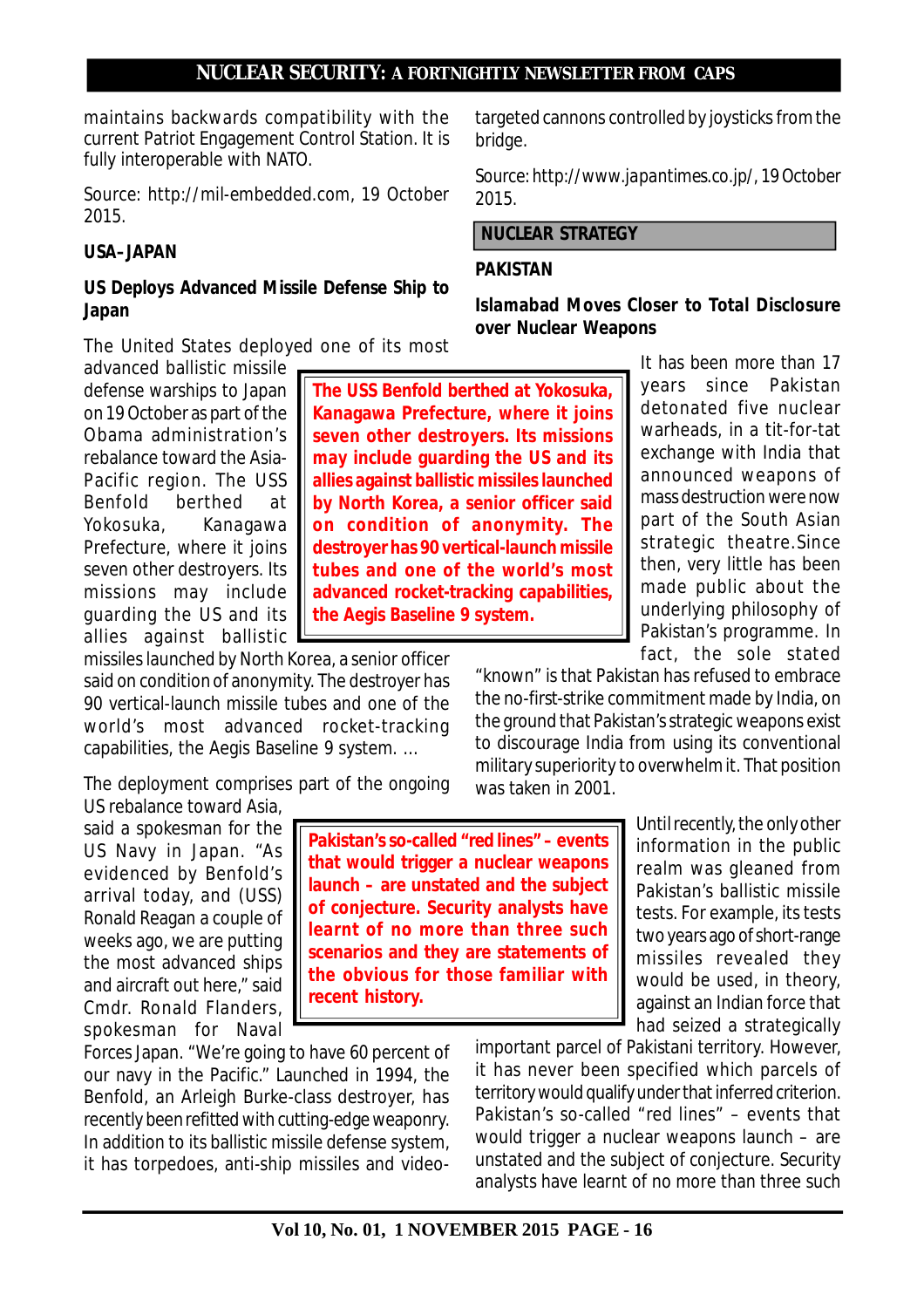scenarios and they are statements of the obvious for those familiar with recent history. One involves the loss of the so-called Ravi-Chenab corridor, which includes the eastern metropolis of Lahore, parts of which are less than 10 kilometres from the border with India, and the satellite cities of Gujranwala and Sialkot.

Another nuclear trigger would be the loss of half of Pakistan's flight of US-made F-16 warplanes, because the technological edge they provide, on paper, guarantees it superiority in its own airspace. A third would be a blockade of Karachi and Bin Qasim ports, Pakistan's only maritime logistical hub – but that red line is fast fading because of China's construction of a third port at Gwadar, far from India's maritime borders.Against that backdrop, and that of annual upward revisions of estimates of the number of Pakistan's nuclear

warheads, there have been occasional outbursts of alarm in the US media, reflecting how little is actually known. Subtly, that situation has begun to change.

In June, a US-Pakistan working group issued a statement about their shared desire to ensure

the security of Pakistan's nuclear arsenal and steps Pakistan had taken to prevent even unintentional proliferation of its technology. Then, in August, the Carnegie Endowment for International Peace and the Stimson Centre proposed that Pakistan's strategic programme should be accepted and brought into the global non-proliferation scheme, in exchange for its commitment to a ceiling on the number of warheads it would produce and the range of its ballistic missile delivery platforms. In October, *Washington Post* columnist David Ignatius disclosed that Carnegie's proposals had, in fact, been adopted by the Obama administration and offered to Islamabad. The veracity of the disclosure was confirmed, by inference, in a statement issued after a meeting of Pakistan's civilian and military leadership held the next day

**India is now testing its first nuclearpowered, nuclear-armed submarine, which would give it an edge Pakistan could only blunt if its ally China agrees to transfer its "boomer" technology that allows subs to be armed with nuclear strike missiles. This is unlikely, since China has chosen not to deploy its own emerging fleet in the western Pacific.**

and, the following day, by the White House.

But a deal is not imminent. Indeed, Pakistan's leadership had appeared to turn down the offer outright. It said it would continue to work towards the development of a full-spectrum nuclear arsenal – one with the ability to launch weapons from the air, land and sea. India and Pakistan both have the air and land platforms, and India is now testing its first nuclear-powered, nuclear-armed submarine, which would give it an edge Pakistan could only blunt if its ally China agrees to transfer its "boomer" technology that allows subs to be armed with nuclear strike missiles. This is unlikely, since China has chosen not to deploy its own emerging fleet in the western Pacific.

On 21 October, however, 24 hours before Prime Minister Nawaz Sharif's meeting with Barack

> Obama, Pakistan's press, quoting the same unnamed official sources, reported the government's position was markedly different to the longperceived policy of zero compromise. It would not accept limits on the number of tactical battlefield warheads, it was reported. No mention

was made of other types of devices, the strong hint being that a compromise could be reached on those, eventually, if India were prepared to make a matching commitment. That is, by far, the biggest shift in – and disclosure of – Pakistan's nuclear doctrine since the 1998 tests.

Indeed, the US offer is a significant development in as far as it underlines its belief that Pakistan's nuclear programme is not the leaky sieve it had been up to December 2003. That is when AQ Khan, the founder of the programme, was caught in the act of selling used uranium enrichment centrifuges to the Qaddafi regime in Libya, which disclosed the transaction as part of its short-lived rapprochement with the West. He also sold designs for uranium-enrichment centrifuges to Iran and North Korea.It would appear Pakistan has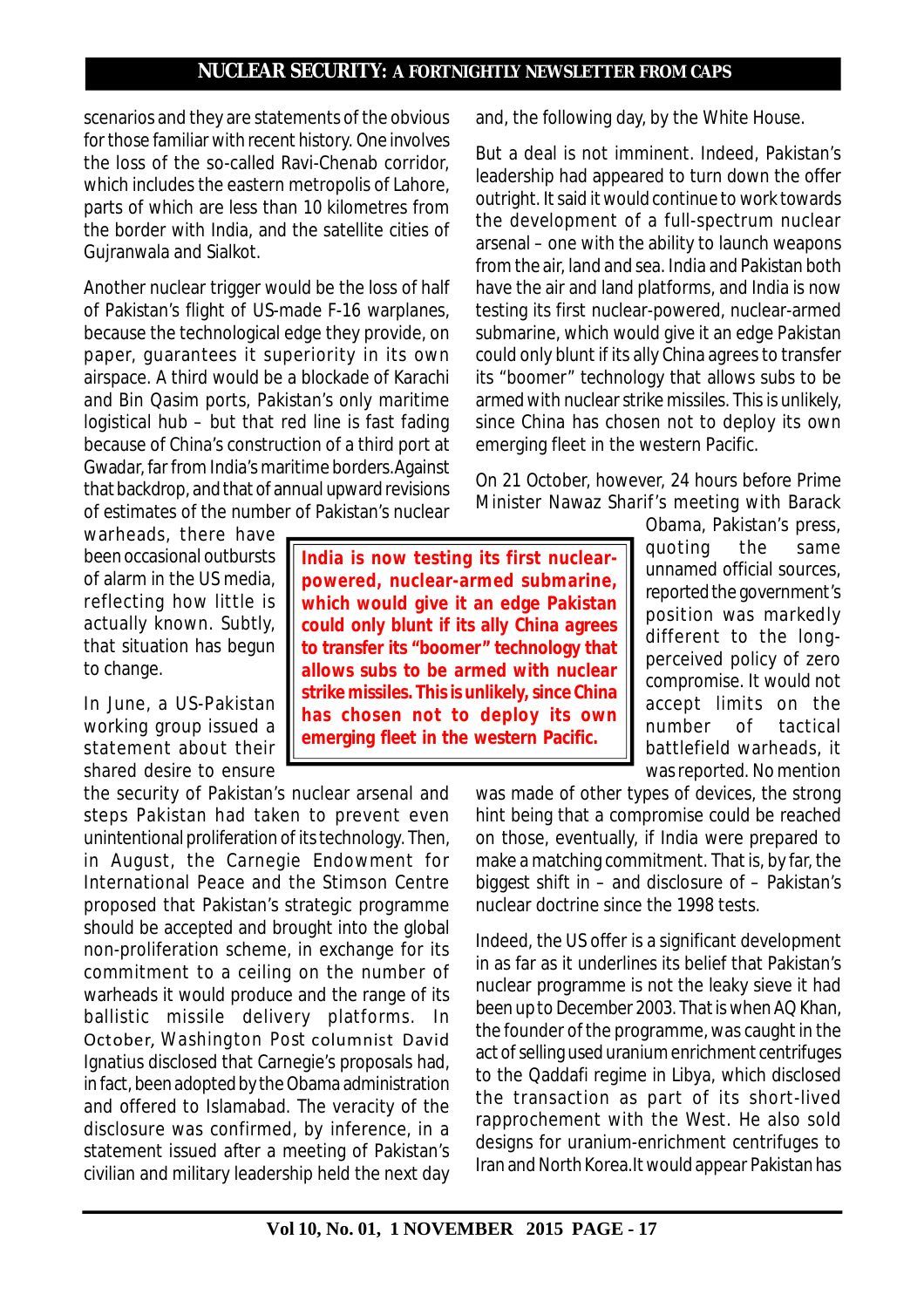**The RS S-400 "Triumf" is designed to knock down aerodynamic flying targets (tactical and strategic aircraft, jammers, such as the AWACS and aerodynamic missiles), including those equipped with stealth technologies, at a distance of about 400 kms. It can also take out ballistic missiles, hypersonic targets and current aerial threats.**

taken the first steps towards joining the global non-proliferation regime. Nobody is suggesting a breakthrough will happen soon, but in a world increasingly characterised by regional conflicts, Pakistan's willingness to negotiate is an encouraging sign that responsible attitudes are being adopted.

*Source: http://www.thenational.ae/, 25 October 2015.*

#### **RUSSIA–INDIA**

#### **Russian Missile "Umbrella" to Bolster Indian Air Defence: Experts**

India plans to buy the S-400 'Triumf' advanced antiaircraft missile systems from Russia. According to the newspaper The Times of India, India's Defence Ministry will consider a proposal to buy around ten S-400 systems. Delivery dates have not

been specified. The RS S-400 "Triumf" is designed to knock down aerodynamic flying targets (tactical and strategic aircraft, jammers, such as the AWACS and aerodynamic missiles), including those equipped with stealth technologies, at a distance of about 400 kms. It can also take out ballistic missiles, hypersonic targets and current

aerial threats. Compared with its predecessor, the S-300, the new S-400 'Triumf' has a 2.5 times faster firing rate. This is the most modern, far-reaching air defence system in the Russian arsenal. The Almaz-Antey Concern is already working on the next

generation system, the S-500 but those are not ready for mass production.

*"Long Arm":* India needs a modern and effective air defence system. The purchase of the S-400 systems will radically change the face and structure of the country's defence capabilities.

According to Oleg Zheltonozhko, an independent expert, the combat capabilities of the S-400 are strongly based on its complement of different types of missiles. The most important are the "long arm" 40N6E missiles, with a strike range up to 400 kilometres, up to a height of 185 km (near space), which have just been completed. With these missiles, the S-400 acquires the properties of a local missile-defence system.

However, whether these missiles will be included in the S-400's export version is not confirmed. Even without the "long arm" in the export version,

> Zheltonozhko is certain that, given India's geographic extent, by using the S-400 systems, its military can create a comprehensive defence system that will not only cover threatened areas, but the entire country. This would be so if 10-12 divisions are supplied (one division includes eight

launchers, and appropriate means for detection and control, the composition of which may vary). "India is not in a position to develop its own antiaircraft system of this level, but requires a modern air defence system.

Current and potential conflict zones are located

**If India buys the S-400 system from Russia, it will restore the military balance in the region, balancing the growing military might of China, which was the first foreign buyer of the S-400 missile systems, earlier this year. China will get six such systems by 2017, for an estimated three billion dollars.**

extremely close to India," Oleg Zheltonozhko told RIR. If India buys the S-400 system from Russia, it will restore the military balance in the region, balancing the growing military might of China, which was the first foreign buyer of the S-400 missile systems, earlier

this year. China will get six such systems by 2017, for an estimated three billion dollars. China's procurement of the S-400 will enable it to dominate the skies. Indian air defence systems, on the other hand, are increasingly inadequate to meet the country's strategic requirements. The proposed deal between Russia and India will,

**Vol 10, No. 01, 1 NOVEMBER 2015 PAGE - 18**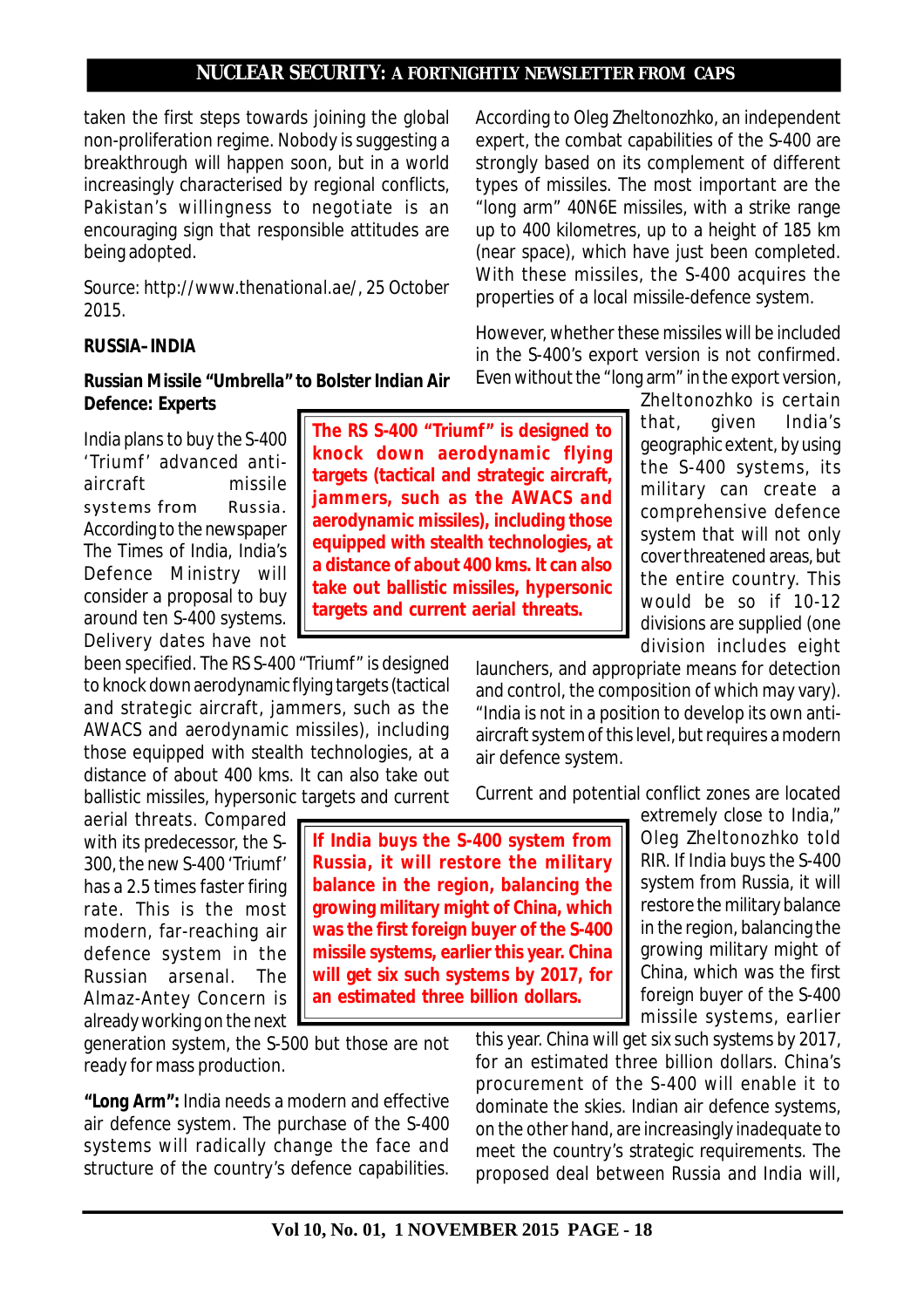therefore, restore some parity in the region, rather than disturbing the balance of power. …

India's primary objective in acquiring the S-400 appears to be driven by the country's need for an anti-ballistic missile system. The assumption is that the S-400 systems can intercept missiles from Pakistan, and less so, from China. Given that China has long-range

**Russian medium-range air defence weapons, both land and sea-based (like Pantsir, Buk, Tor, and Strela) are popular with foreign buyers, and in service in many countries. The sale of S-400 Triumf systems to such significant partners as India and China will help Russia gain a stronger foothold in the niche market of long-range missiles.**

ICBMs, the ability to successfully intercept Chinese missiles may not be realized.Procurement of the S-400 is significant for short and mediumrange ballistic missile threats that India faces from Pakistan, in the regional context.

*More Than the Economic Benefit:* Russian medium-range air defence weapons, both land and sea-based (like Pantsir, Buk, Tor, and Strela) are popular with foreign buyers, and in service in many countries. The sale of S-400 Triumf systems to such significant partners as India and China will help Russia gain a stronger foothold in the niche market of long-range missiles. In addition to economic benefits, that the S-400 has been bought by two large countries will provide Moscow a military-political "bonus," in the form of a

possible coordinated air defence/missile defence system for the entire continent.

The spread of Russian air defence systems will lead to improved military cooperation between Russia, India and China, says Zheltonozhko. The sale of the 'Triumf' to these countries makes it possible to "de facto"

create a Eurasian continent-wide defence system, and facilitate interlinking of air defence systems of Russian origin in other segments (medium and short-range defence), not just in China and India, but also in third countries. Likely acquisition of the S-400 by the Indian Defence Ministry is still at an initial stage. Since delivery times are being

> called "lightning fast," the wait for them may be short. However, limited production capacity has not allowed Russia to produce all the S-400 systems it needs. Russian Aerospace Forces have 19 divisions now, which will be raised to 56 divisions by the end of 2020. Russia will need to find a

reasonable compromise between executing foreign contracts and fulfilling its own defence needs.

*Source: http://in.rbth.com/, 16 October 2015.*

#### **NUCLEAR ENERGY**

#### **CHINA**

#### **China Plans to Operate 110 Nuclear Power Plants by 2030**

To meet the need for clean energy, China announced its target of operating 110 nuclear power plants by 2030. The country eyes to build six to eight plants yearly for the next five years.A total of 50 billion yuan will be used as an

> investment for the domestically developed facilities, according to a report by the China Times. For Zhou Dadi, vice director of the China Energy Research Society, China has the capability to reach the said target. "After decades of development, China boasts advanced technology and valuable experience to build more nuclear power plants," he

remarked. According to the report, the government intends to increase China's electricity generation capacity to 58 gigawatts in five years' time. The figure if thrice the 2014 statistic.

# **The country eyes to build six to eight plants yearly for the next five years.A total of 50 billion yuan will be used as an investment for the domestically developed facilities, according to a report by the China Times. According to the report, the government intends to increase China's electricity generation capacity to 58 gigawatts in five years' time. The figure if thrice the 2014 statistic.**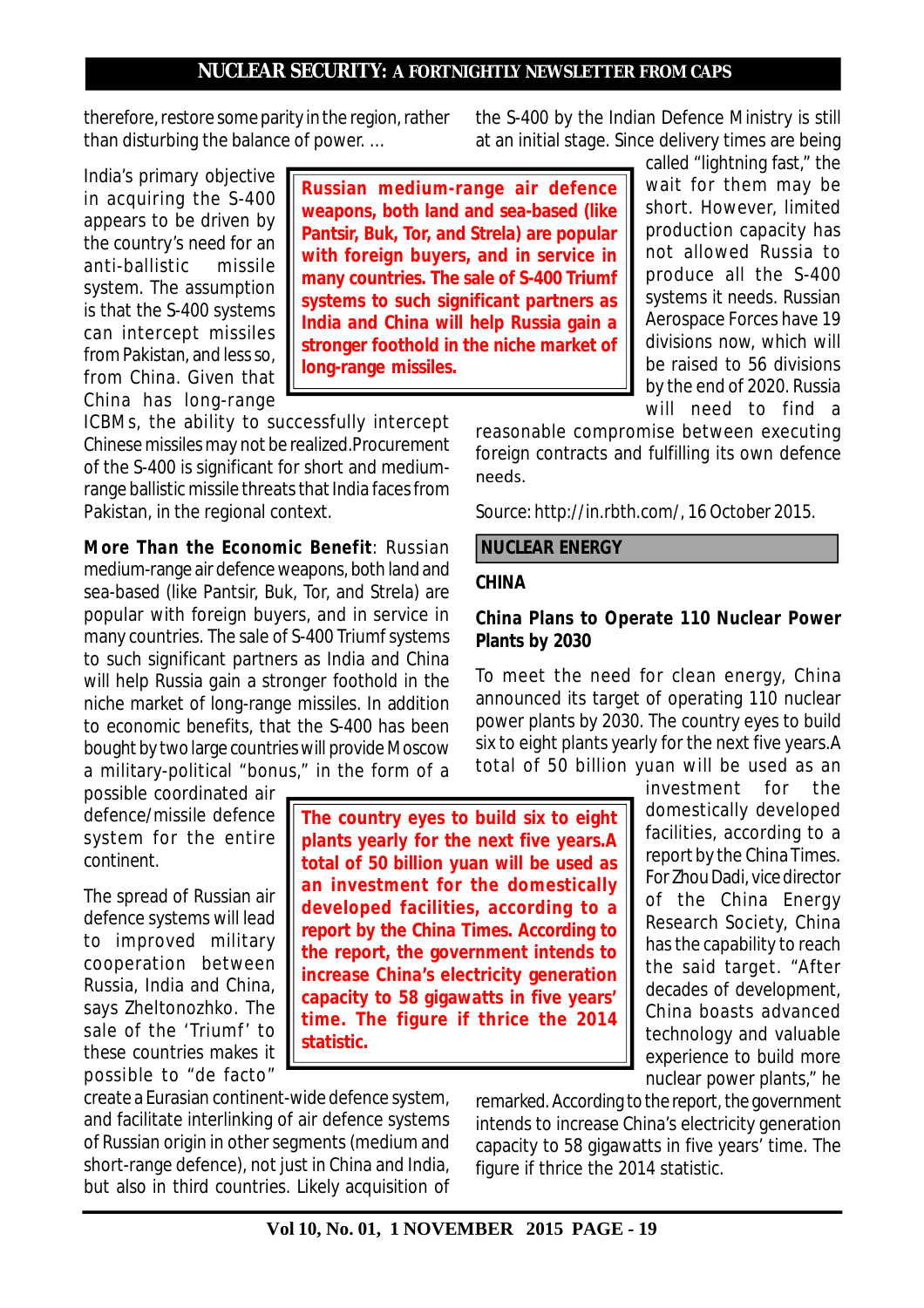Meanwhile, the targeted 110 nuclear power plants are expected to overtake the number of plants operated by the United States. Back in 2011, the Chinese authorities have halted nuclear power plant

approvals after the Fukushima accident in Japan.However, as pointed out by a nuclear safety expert, the urgent need for clean energy in order to reduce carbon dioxide emissions and meet increasing power demand has prompted the government to look into the development of nuclear ventures. Zhou revealed that China generates only around 2 percent of its electricity

from nuclear power hubs, way below the global average of 14 percent. The official, nonetheless, noted that the government is beefing up its efforts to develop nuclear endeavours, citing that

these projects can make China less dependent on imported energy like gas and oil. Zhou also assured that the Chinese government is giving great importance to the safety risks posed by nuclear power plants.

*Source: http://en.yibada.com/, 17 October 2015.*

# **INDIA**

# **Concerns about Nuclear Liability Act 'Unwarranted': Jitendra Singh**

Terming the concerns raised about the Civil Liability for Nuclear Damage Act (CLND) as 'misplaced' and 'unwarranted', Union Minister Jitendra Singh on 16 October that the Act is actually in the interest of the country. "I want to clarify that the concerns raised about the CLND are misplaced and unwarranted. It is not only in the interest of foreign investors but also in the interest of India and nobody has to actually worry for that," Singh, who is the MoSPMO, said at the India Nuclear Energy summit here.

Clauses in the CLND Act (2010), which gives the operator the Right to Recourse and allow it to sue

**I want to clarify that the concerns raised about the CLND are misplaced and unwarranted. It is not only in the interest of foreign investors but also in the interest of India and nobody has to actually worry for that.**

**atomic power plants each at KAPS in Gujarat and RAPS. For NPCIL that has**

**700 MW PHWRs.**

the suppliers in case of any accident, were seen as being a major hindrance to the growth of the nuclear industry. He said to address these concerns the government has launched an insurance pool to the

tune of Rs. 1,500 crore, which is mandatory under the CLND in a bid to offset financial burden of foreign nuclear suppliers. "The kind of follow up that has been done by the government through the nuclear insurance pool is in the operators interest. Their concerns are being looked after through this mechanism. "Therefore, it is not only in the interest of foreign operators but also in our

> interest to have made them secure. So, therefore, this should be a reassurance if anyone (operators) tends to say that the government has not adequately addressed the concern about the investors from

overseas," he said.

Under the Rs. 1,500 crore pool, set up by General Insurance Corporation of India (GIC Re) and 11 other non-life insurers including New India, Oriental Insurance, National Insurance and United India Insurance from the public sector apart from private insurance companies, policies offered will be a nuclear operators liability insurance policy and a nuclear suppliers special contingency (against right to recourse) insurance policy.

*Source: http://www.prnewswire.co.in, 16 October 2015.*

# **Four India-Designed 700 MW Reactors being Built at Brisk Pace**

Construction of four India designed 700 MW PHWR are progressing at a quick pace and the first one is expected to go on stream end 2016 or early 2017, said senior officials of NPCIL. The NPCIL is building two 700 MW atomic power plants each at KAPS in Gujarat and RAPS. For NPCIL that has been building 220 MW and 540 MW PHWRs, it is a major jump to go in for 700 MW PHWRs. "It

# **The NPCIL is building two 700 MW been building 220 MW and 540 MW PHWRs, it is a major jump to go in for**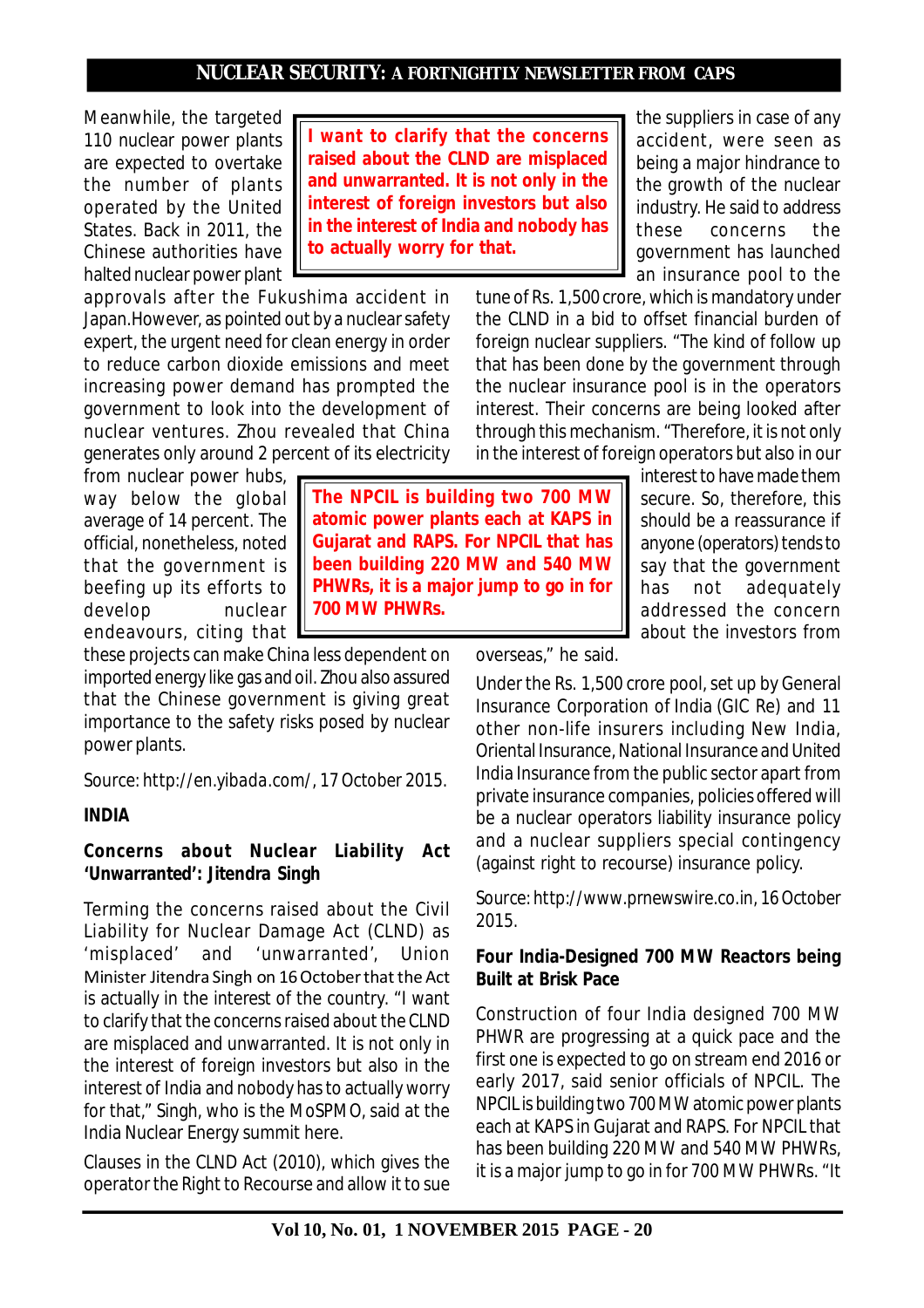**The overall project cost for the two units**

**install the coolant channels are on for the seventh unit under construction.**

is the first of its kind reactor in the country," Lokesh Kumar, project director for the third and fourth units at KAPS told IANS over phone from Kakrapar in Gujarat on 19 October. The AERB, the sectoral regulator, is carefully poring over the reports submitted by the units before according its sanction. NPCIL has two units of 220 MW each at KAPS which are operating successfully.It is the third unit at KAPS with a capacity of 700 MW that is expected to go operational first out of the four under construction. "We are the torch bearers for

this kind of reactor in the country now. Once the first unit goes on stream, it will be easy for other three," Kumar said.

Queried about the project status, he said: "We are in a crucial stage. The construction work is at its peak. We have energised the start-up transformer. The power system is ready

for the unit that would go on stream."According to him, work on commissioning of the other systems have begun while the civil construction work is nearing completion.... He said stator installation work on the turbine will begin. "We plan to start unit 3 by the end of 2016 or early 2017. Then commissioning of unit 4 would happen," Kumar said.Concrete was first poured in November 2010 for the 3rd unit at KAPS and in March 2011 for the fourth unit.

Though the first unit was expected to go on stream in 2015, owing to erratic supply of components the progress of work got delayed, Kumar said.As to the percentage of physical progress, Kumar said the third unit is 75 percent complete and the fourth unit is 65 percent. "The overall project cost for the two units is around Rs. 11,459 crore. The project would be completed within the budget. There will be no cost escalation," he added. At RAPS where the other two 700 MW reactors are built at an outlay of Rs.12,300 crore, the preparatory work to install the coolant channels are on for the seventh unit under construction. "Welding of end shield and calandria is over. Preparation work for core components – coolant channels – has started. It will take six months to

complete," B.C. Pathak, project director for 7th and 8th units at RAPS, told IANS. He said the seventh unit was expected to go on stream sometime in 2017-18 and almost 57 percent of the physical work had been completed. The NPCIL already has six units at RAPS, with a total capacity of 1,180 MW (4×220 MW and one each of 100 MW and 200 MW). Ruling out any cost escalation, Pathak added: "We expect to complete the project within the budget. The softening of steel prices has resulted in lower escalation in costs." As for

the eighth unit, the overall physical progress was around 40 percent. "All the tenders have been finalised and contracts issued. There is no major tender that needs to be processed," he added. **is around Rs. 11,459 crore. The project would be completed within the budget. There will be no cost escalation," he added. At RAPS where the other two 700 MW reactors are built at an outlay of Rs.12,300 crore, the preparatory work to**

The senior NPCIL official said both the upcoming units will share many common facilities like the

switchyard, control building and others. The other first of its kind reactor in India located at Kudankulam in Tamil Nadu is expected to restart power generation on October 30. The unit has been jumping restart deadlines. The first 1,000 MW unit at KNPP was shut down this June for annual maintenance. The unit was connected to the southern grid in December 2014. The unit was operating at 60 percent capacity for some time before it was shut down for annual maintenance. At the time of its shut down in June, NPCIL said the unit will restart after 60 days post annual maintenance and refuelling. The NPCIL is setting up two units at KNPP with Russian equipment. The second unit on which work has been completed to the extent of 98.50 percent is expected to start the fission process in December 2015.

*Source: http://www.newsgram.com/, 20 October 2015.*

# **PAKISTAN**

# **Pakistan Not Entering Nuclear Deal with US: Sartaj Aziz**

Advisor to Prime Minister on National Security and Foreign Affairs Sartaj Aziz on 18 October has said that Pakistan is not entering any deal with US and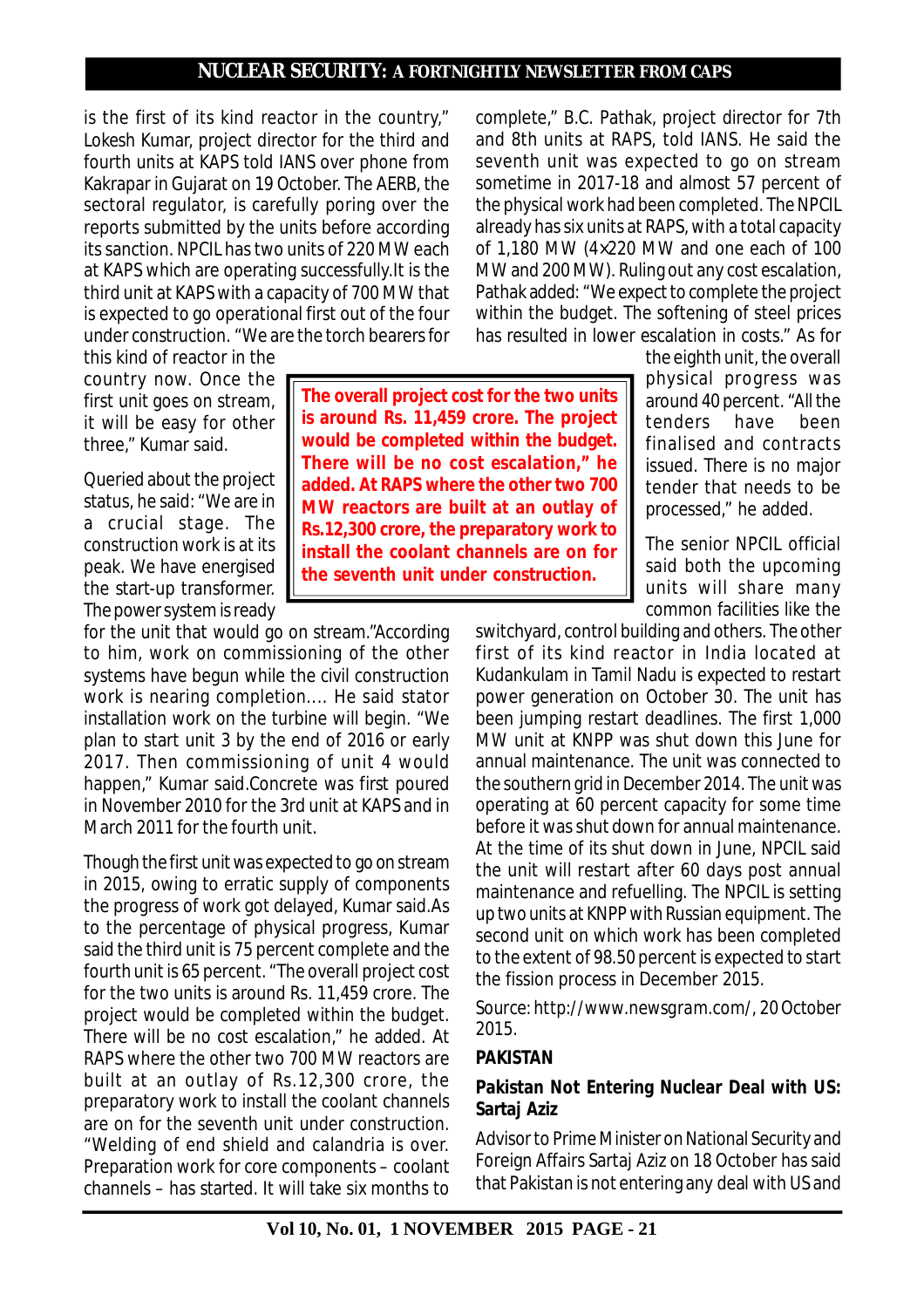**Aziz said that Pakistan could only reach an understanding if its interest is safeguarded. He said that Pakistan would not compromise on national**

**interest and security.**

there would be no compromise over national security.... Aziz said that Pakistan could only reach an understanding if its interest is safeguarded. He said that Pakistan would not compromise on national interest and security. In a statement issued, the spokesperson has said, "No "deal" is

being discussed between the two countries. Nor has the US made any demand on Pakistan. In any case, history is a testimony to the fact that Prime Minister Nawaz Sharif accepts no demand from any state. He

firmly believes in policies directed at preserving, protecting and promoting Pakistan s national interests."

On the other hand, Special Assistant to PM on Foreign Affairs, Tariq Fatemi said that all outstanding issues including Indian aggression would be raised in the four-day US visit. He thrashed India saying that the neighbor has not responded positively on Pakistan's peace initiative for the region. He vowed to expose India on international level during US visit. Earlier, Aziz had put forth a rather solid stance and clearly barred US from sparking instability in South Asia. He said that US should refrain from creating strategic imbalance in the region. The statement surfaced after foreign media claimed that US will make Pakistan join NSG.

But, the joining is conditional as Pakistan would

restrictions, the media reported. It was revealed after US attack on Doctors Without Borders (MSF) installment in Afghanistan's Kunduz that special analysts were tasked to collect intelligence over Pakistani operative's possible coordination with Taliban. In an interview with BBC Urdu, Aziz discarded

the possibility that the alleged intelligence operation would impact talks with US. He said that the world is aware of Pakistan's activities and efforts to restore peace in the region. He rejected reports regarding compromise over defense

capabilities and said that PM Nawaz's Washington visit aims at discussing nuclear safety.

He cleared time and again that Pakistan could not compromise over national interest. He hoped that Pakistan would be included in NSG however, the

> NSA said that US could retain desired ties with India. But, he said that US should not fan imbalance when Pakistan-India relations are quite tense. While talking about peace process in Afghanistan, he

said that Pakistan would not hesitate to play a mediator's role after US has shown interest in talks with Afghanistan. Aziz said that Pakistan would welcome any US decision regarding peace and stability in Afghanistan. He dwelled further on the US visit saying that the PM would discuss economic cooperation and trade enhancement besides nuclear talks….

*Source: http://dunyanews.tv/, 19 October 2015.*

# **USA**

#### **US Allows a New Nuclear Reactor to Open for the First Time in 20 Years**

The Nuclear Regulatory Commission issued the first new operating license for a nuclear power plant in more than 20 years. The license was given to the Tennessee Valley Authority for its Watts Bar Unit 2 reactor located in Spring City,

Tennessee, which has been in development limbo for the past 40 years. After<br>finally finishing finishing construction on the site and undergoing numerous inspections, TVA can now start loading uranium into the reactor and begin generating electricity.

The license grants TVA authority to operate Watts Bar Unit 2 for the next 40

years. Watts Bar Unit 2 has had the "longest construction history of any reactor in the world," according to the Bulletin of the Atomic Scientists. Construction first began on the reactor in 1972, but things came to a halt in 1985 when it

have to accept certain **It was revealed after US attack on Doctors Without Borders (MSF) installment in Afghanistan's Kunduz that special analysts were tasked to collect intelligence over Pakistani operative's possible coordination with Taliban. In an interview with BBC Urdu, Aziz discarded the possibility that the alleged intelligence operation would impact talks with US.**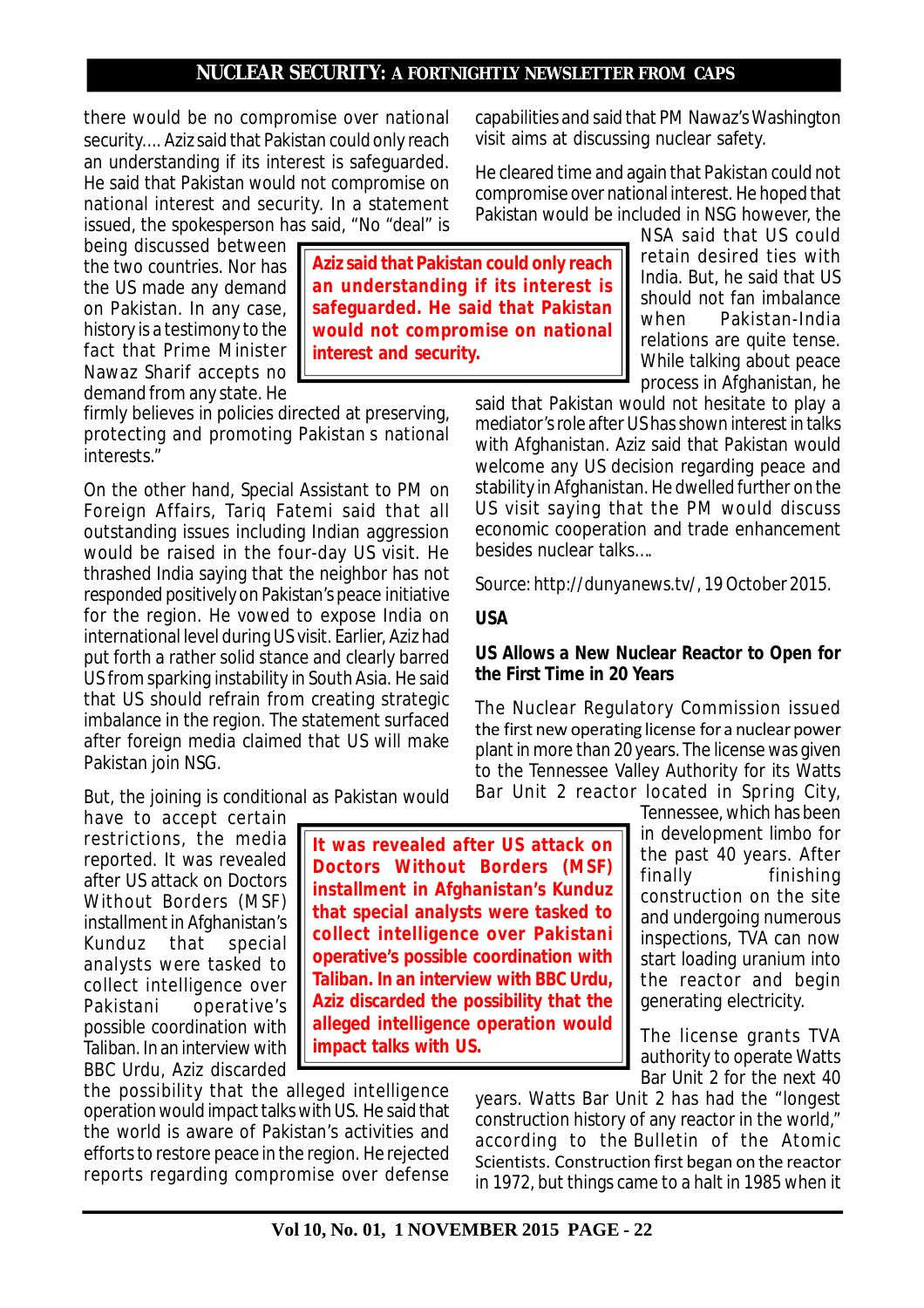was only 60 percent complete. At that point, TVA had spent \$1.7 billion on the project, much more than the estimated \$825 million it would take to build both Watts Bar Unit 2 and its identical twin, Unit 1. TVA only started working on the site again

in 2007. But after the Fukushima disaster in 2011, the agency had to comply with a new host of safety regulations, further delaying completion of the reactor. Watts Bar Unit 2 is the first reactor to meet the new Fukushimarelated safety orders issued by the NRC. The total cost of completing

Unit 2 and complying with these regulations is thought to be around \$4.5 billion.

These high construction costs may explain the licensing hiatus, and why there are so few reactors scheduled to start up operations soon. Only four reactors are expected to power up by

the end of 2020, and currently, just 100 nuclear power plants in the US provide 19.6 percent of the electricity for the nation. Other power alternatives, like natural gas, serve as much cheaper options for producing electricity, requiring less initial investment than nuclear power. However, newly implemented carbon emission regulations may

heighten the cost of maintaining natural power plants, making nuclear power a more favorable option.

*Source: http://www.theverge.com/, 26 October 2015.*

#### **NUCLEAR PROLIFERATION**

#### **NORTH KOREA**

#### **North Korea Preparing for Fourth Nuclear Test: Report**

South Korea's spy service believes North Korea is preparing for a fourth nuclear test but not in the immediate future. The office of lawmaker Shin Kyung-min says the National Intelligence Service made the assessment in a closed-door meeting with lawmakers on20 October. A memo provided by Shin's office cited the agency as saying it has

**Only four reactors are expected to power up by the end of 2020, and currently, just 100 nuclear power plants in the US provide 19.6 percent of the electricity for the nation. Other power alternatives, like natural gas, serve as much cheaper options for producing electricity, requiring less initial investment than nuclear power.**

been monitoring activities at the North's main<br>Nyongbyon nuclear Nyongbyon complex using human and technical intelligence assets. In September North Korea said it had upgraded and restarted all of its atomic fuel plants, sparking speculation that it might conduct a fourth nuclear

test explosion. The speculation subsided after North Korea didn't go ahead with a threat to implement a banned long-range rocket test. All of the North's previous three nuclear tests came after it launched long-range rockets.

*Source: http://timesofindia.indiatimes.com/, 20 October 2015.*

**Fu Cong noted that over the years, Japan has accumulated a huge amount of sensitive nuclear materials, giving rise to grave risks both in terms of nuclear security and nuclear proliferation. At present, Japan possesses about 1200 kilograms of HEU and about 47.8 tons of separated plutonium, among which 10.8 tons are stored on Japanese territory, enough to make 1350 nuclear warheads.**

#### **JAPAN**

#### **Chinese Ambassador: Japan has Serious Nuclear Security and Proliferation Risks**

China's Ambassador for Disarmament Affairs Fu Cong expressed concerns over Japan's excessive accumulation and serious s u p p l y / d e m a n d

imbalance of nuclear materials when delivering a speech on nuclear weapon at the first committee of the UN general assembly in New York on October 20, 2015.

Fu Cong noted that over the years, Japan has accumulated a huge amount of sensitive nuclear materials, giving rise to grave risks both in terms of nuclear security and nuclear proliferation. At present, Japan possesses about 1200 kilograms of HEU and about 47.8 tons of separated plutonium, among which 10.8 tons are stored on Japanese territory, enough to make 1350 nuclear warheads. "The fact that Japan accumulates more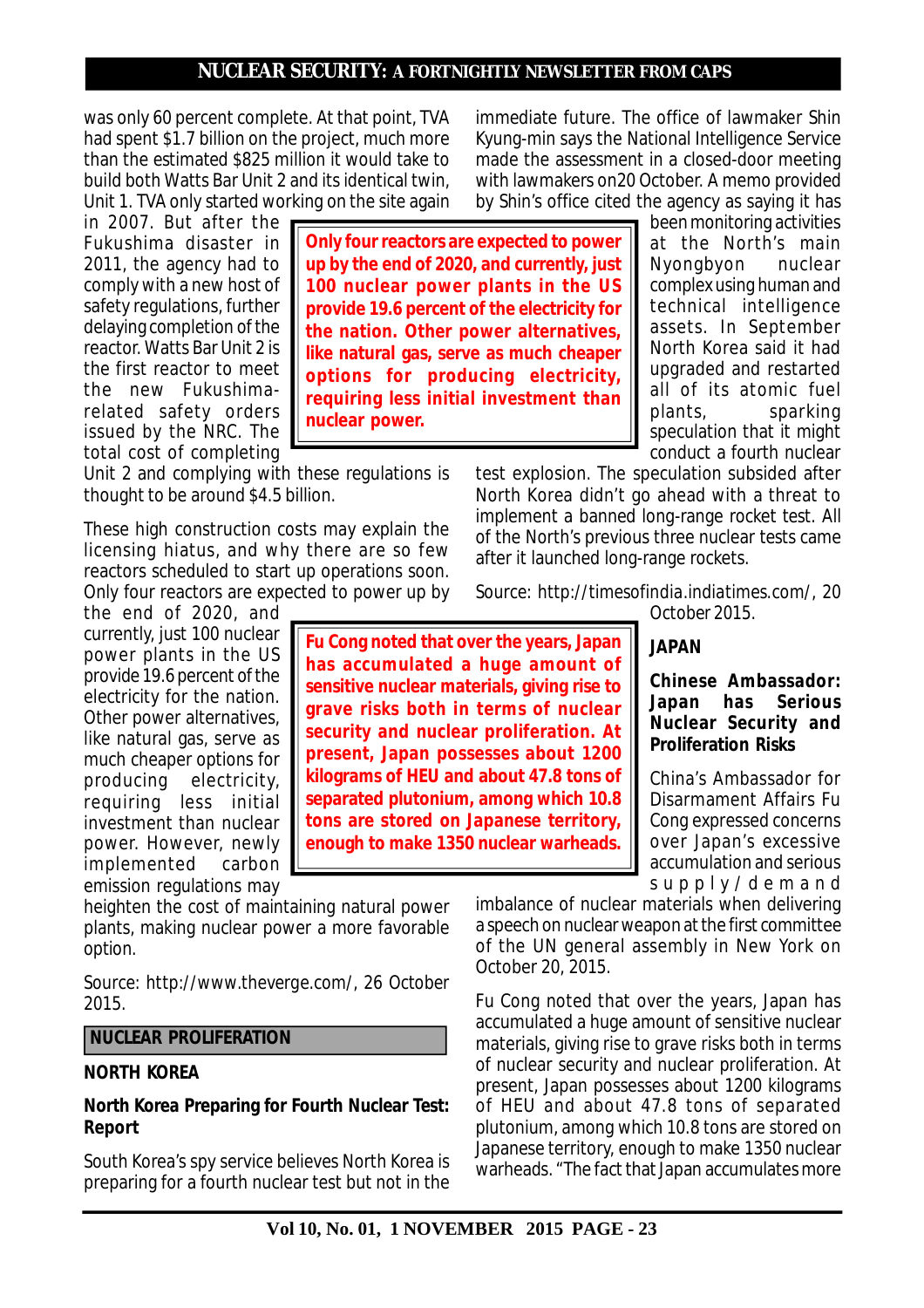and more weapon-grade fissile materials, especially separated plutonium, will put Japan, and its neighboring countries and the whole world at risk," a joint study by China Arms Control and Disarmament Association and the China Institute of Nuclear Information and Economics said.Fu Cong pointed out that the current stockpile of nuclear materials of Japan far exceeds its legitimate needs. This situation not only contravenes to Japan's proclaimed policy of "no excess plutonium" and its own proposal to reduce the use of HEU, but also violates the relevant rules and guidelines of the IAEA and the purposes and objectives of the Nuclear Security Summit.

Fu further illustrated that twenty years after announcement of its "no excess plutonium" policy,

Japan's total amount of separated plutonium was doubled rather than reduced. Obviously, such a situation is a cause of grave concern for the international community. Fu said that against this background, instead of taking any serious step to reassure the world, Japan is

taking the following actions which further aggravate the situation: first, Japan restarted the first nuclear power unit this August; second, Japan plans to start in March 2016 operation of Rokkasho reprocessing plant, with a designed capacity to produce 8.9 tons of separated plutonium annually. Japan does not need that much enriched uranium for producing nuclear energy. So we are suspicious for any ulterior motives by the Japanese government to invest such a large amount of money in that, said Zhu Xuhui, a senior consultant affiliated with the China Arms Control and Disarmament Association.

Given the lack of feasible ways to consume these materials, it can be predicted that the imbalance of supply and demand of nuclear materials in Japan will aggravate further. On top of these, despite the fact that, in March 2014 Japan promised to return 331 kg of weapon-grade plutonium and part of its HEU to the US, so far, we have not seen any progress reported in this regard, Fu continued."Japan's nuclear materials

problem is not insolvable," Chinese Foreign Ministry spokeswoman Hua Chunying said in response to the issue. "The linchpin lies in its sincere and responsible attitude, adopting tangible measures to address the concerns of the international community," she said. Fu Cong said we have also noted with concern that, over the years, some political forces in Japan have continuously clamored for the development of nuclear weapons, claiming that Japan should have nuclear weapons if it wants to be a power that could sway the international politics.

In light of all these developments, we strongly urge the Japanese government to respond to the concerns of the international community in a

> responsible manner and take concrete measures to address the existing problems. For this has a significant bearing on the international nonproliferation system, nuclear safety and security as well as prevention of the threat of nuclear terrorism, Fu said. Fu Cong also

comprehensively expounded China's nuclear policy to the UN, stressing that China firmly sticks to a path of pursuing peaceful development, and adopts an open, transparent and responsible nuclear policy. China has consistently advocated and promoted complete prohibition and thorough destruction of nuclear weapons.

*Source: http://eng.mod.gov.cn/, 21 October 2015.*

# **NUCLEAR NON-PROLIFERATION**

# **INDIA**

# **Nuclear Non-Proliferation Requires Support of All: India**

India has stressed at the need for international community to ensure that terrorists are prevented from gaining access to nuclear weapons and other sensitive materials and technologies, saying strengthening the global objective of nonproliferation requires support of

**Japan does not need that much enriched uranium for producing nuclear energy. So we are suspicious for any ulterior motives by the Japanese government to invest such a large amount of money in that, said Zhu Xuhui, a senior consultant affiliated with the China Arms Control and Disarmament Association.**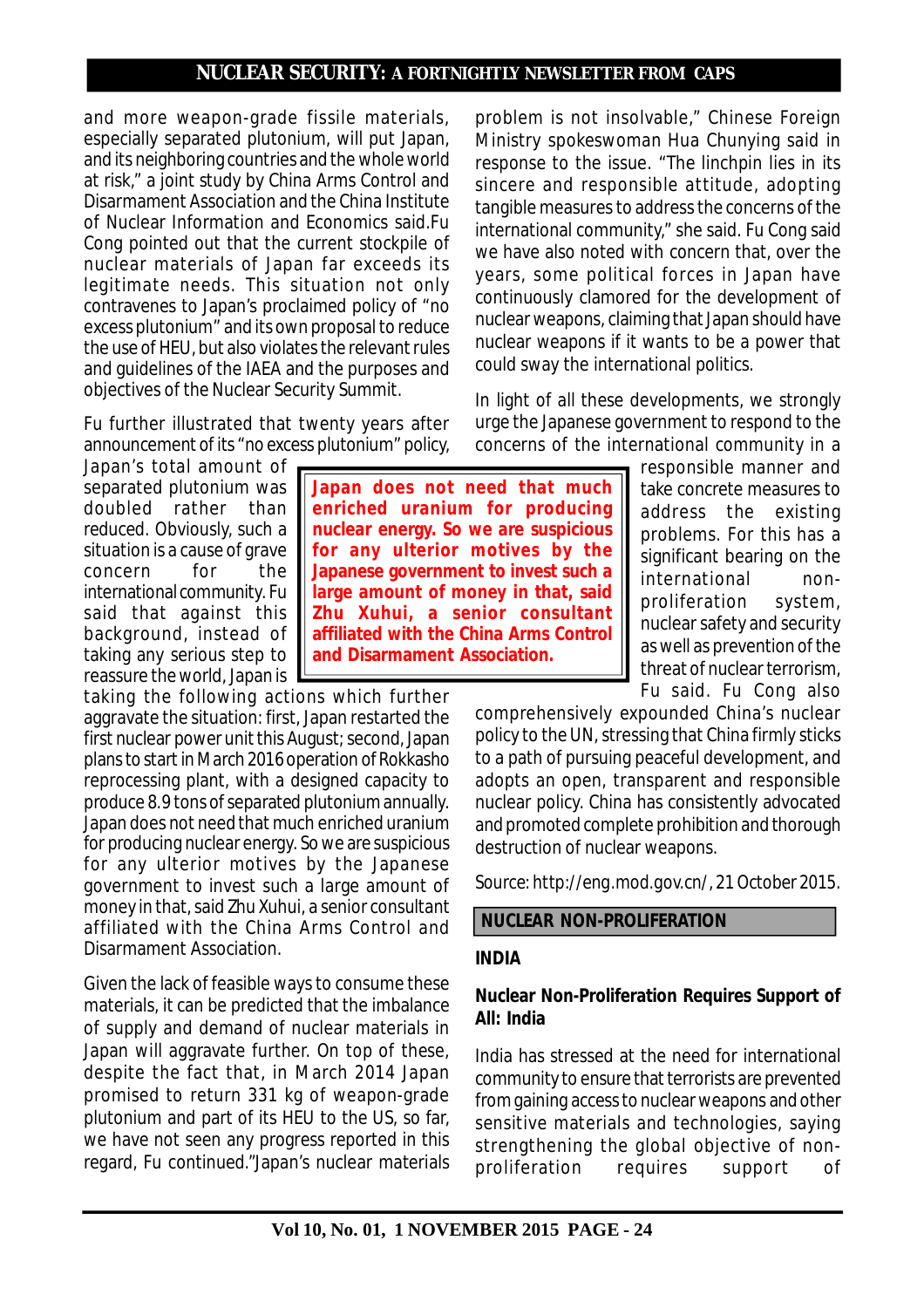all. "Strengthening the global objectives of nonproliferation requires the support of all states and the full and effective implementation of obligations arising from the respective agreements and treaties. India is committed to making its contribution including through participation in the multilateral export control regimes," India's Permanent Representative to the Conference on Disarmament, Geneva, Ambassador DB Venkatesh Varma said. The international community has a vital interest in preventing terrorists from gaining access to nuclear weapons and other sensitive materials and technologies, he said at a debate on nuclear weapons at the First Committee of the 70th

session of the general assembly.

He said achieving nuclear disarmament requires a step-by-step process underwritten by a universal commitment and an agreed global and non-discriminatory multilateral framework. "Reducing the role of nuclear weapons is the first step along the path of progressive steps

towards their de-legitimisation and achieving nuclear disarmament," he said. "Increasing restraints on use of nuclear weapons would reduce the probability of their use - whether deliberate, unintentional or accidental," Varma said adding that India has called for a meaningful dialogue among all nuclear-weapon states to build confidence and for reducing the salience of such weapons in international affairs and security doctrines. He noted that India, as a responsible nuclear power, has a policy of credible minimum deterrence based on a 'No First Use' policy and no-use of nuclear weapons against a non-nuclear weapon states. "We are prepared to convert these into bilateral or multilateral legally binding arrangements. India's position on the NPT is wellknown and needs no reiteration. There is no question of India joining the NPT as a non-nuclear

**Strengthening the global objectives of non-proliferation requires the support of all states and the full and effective implementation of obligations arising from the respective agreements and treaties. India is committed to making its contribution including through participation in the multilateral export control regimes," India's Permanent Representative to the Conference on Disarmament, Geneva, Ambassador DB**

**Venkatesh Varma said.**

weapon state," he said. …

*Source: http://timesofindia.indiatimes.com, 22 October 2015.*

### **IRAN**

### **Iran Notifies IAEA of its Willingness to Implement Additional Protocol for Nuclear Deal**

Iran on 18 October, notified IAEA Director General Yukiya Amano that it will provisionally apply the Additional Protocol to its Safeguards Agreement when the Joint Comprehensive Plan of Action (JCPOA) comes into effect, the IAEA announced in a statement. It said the Additional Protocol, a voluntary agreement that grants the IAEA

expanded rights of access such as to information and unannounced access of nuclear facilities, is pending ratification by the Iranian parliament. The statement comes on the so-called Adoption Day of the JCPOA nuclear deal, 90 days after it was endorsed by the UN Security Council. The JCPOA, agreed upon by Tehran and the P5+1 group in Vienna on July 14

after nearly two years hard negotiations, sets out limits to Iranian nuclear activities in exchange for a lifting of imposed sanctions. The IAEA on15 October announced the completion of activities set out in the "Road-map" deal between the nuclear watchdog and Iran on July 14 to clarify "past and present outstanding issues regarding Iran's nuclear program." Amano will release a final assessment on the resolution of "all past and present outstanding issues" by Dec. 15, the IAEA said.

According to JCPOA, from the beginning of the Adoption Day, "JCPOA participants will make necessary arrangements and preparations for the implementation of their JCPOA commitments." On the Implementation Day, which many believe could be more than two months later, simultaneously with the IAEA report verifying implementation by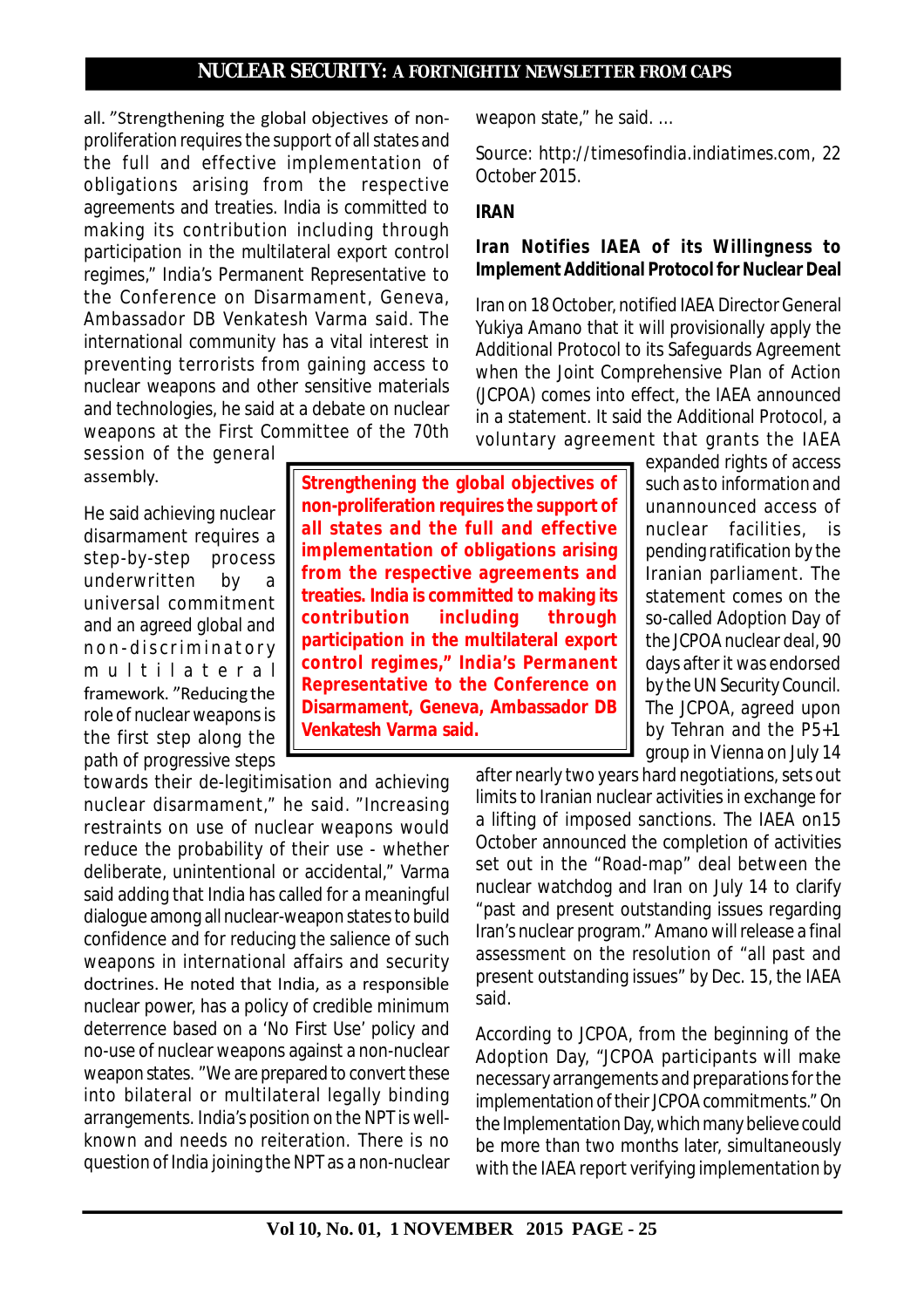Iran of the nuclear-related measures, the EU is expected to "terminate" all nuclear-related economic and financial sanctions, while the United States will "cease the application" of most of the nuclear-related economic and financial sanctions.

*Sources: http://famagusta-gazette.com/, 20 October 2015.*

#### **NUCLEAR COOPERATION**

# **CHINA–UK**

# **Chinese President Xi Jinping Visits UK to Seal Nuclear Deal**

The Chinese President's trip to the UK is intended to focus on plans to build two nuclear reactors in England. His country's human rights record is likely to be overlooked – even by the Royal Family. Chinese President Xi Jinping is due to arrive in London later on 19 October for a four-day trip. He praised Britain's initiative in strengthening its trade relations with China as he prepared for his first state visit to the United Kingdom. His stay in London is expected to cement ties between Britain and China, focusing on a number of business deals. Xi said that China looked forward to engaging with the UK "in a wider range, at a higher level and in greater depth."

"The UK has stated that it will be the Western country that is most open to China. This is a visionary and strategic choice that fully meets Britain's own long-term interest," he said. Xi's visit to Britain, during which he and his wife Peng Liyuan will stay at Buckingham Palace as guests of Queen Elizabeth II, will also include meetings with various members of the Royal Family, including Prince Charles, who has been a vocal supporter of the Dalai Lama for years. Xi's visit marks the first state visit by a Chinese president to the UK since 2005.

*Slowing Growth:* The trip comes at a time of global anxiety about China's slowing growth, which Xi himself acknowledged. Xi said that China itself is worried about the slowing of the broader global economy, while he showed confidence in China's eventual recovery. We do have concerns about the Chinese economy, and we are working

hard to address them. We also worry about the sluggish world economy, which affects all countries, especially developing ones," he said.

Xi added that the slowing was normal as a part of structural adjustments, as the government sought to wean it off an over-reliance on investment in infrastructure and housing. Britain was the first Western state to join the China-led AIIB earlier this year, leading to many other countries to follow suit. Britain said that joining the AIIB would "create an unrivalled opportunity for the UK and Asia to invest and grow together".

*Cameron: a "Golden Time" in Bilateral Relations:* Xi's visit comes amid debate in Britain over what is the best way to engage with a Communist-ruled China which has grown economically and diplomatically but maintained stances that are often seen as at odds with those widely held in the West. These include human rights issues and the expansion of Chinese influence in the South China Sea. Tensions were on display when Xi visited the United States in September, with the issue of cyber theft causing particular friction. Britain's finance minister George Osborne visited China in September, where he tried to attract further Chinese investment into Britain. Chinese state media praised Osborne for having the "etiquette" not to press human rights issues.

However, Jeremy Corbyn, the newly elected opposition leader from the Labour party, said he intended to bring up the issue of human rights during Xi's visit. Xi meanwhile called on Britain and other countries to avoid what "bias against Chinese companies."But European businesses have previously complained about what they saw as an increasingly restrictive environment for doing business, with new rules on technology sales limiting firms to choose between forgoing the market and handing potentially sensitive data to Chinese authorities.

*Nuclear Deal and London Trade:* One particular deal expected to be finalized during Xi's visit is a plan for two state-owned Chinese utilities to invest in a 16 billion UK pound (\$25 billion) nuclear power project built by French utility EdF at Hinkley Point in the southwest of England.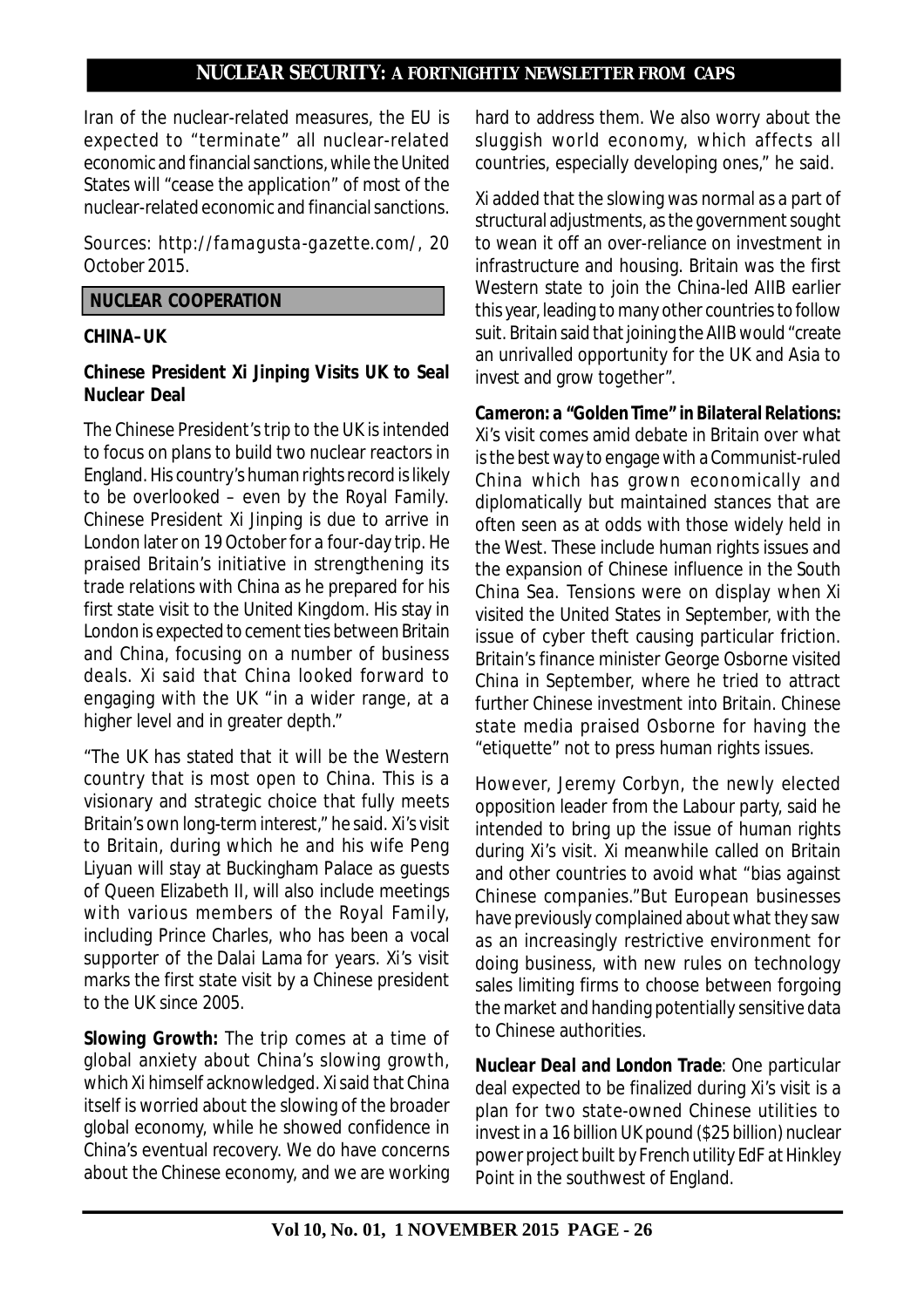China had previously announced its ambitions to sell its own nuclear technology overseas, including in Western nations. "Hinkley Point is the product of tripartite cooperation among China, the UK and France. I hope that the companies of the

three countries will fully leverage their respective strengths to ensure the successful launch of this project and deliver benefits to the British people," Xi said. EdF-chief Jean-Bernard Levy said

that his company was in final negotiations with its Chinese partners."If all goes well, we will be able to announce major news in coming days; the first nuclear new-build in Europe since the Fukushima accident," Levy said on television station iTELE. …

*Source: http://www.dw.com/, 19 October 2015.*

#### **SAUDI ARABIA–HUNGARY**

# **Saudi Arabia and Hungary Sign Nuclear Energy Pact**

Riyadh is trying to diversify its energy streams as domestic consumption in the kingdom continues to rise quickly.Oil giant Saudi Arabia, which is trying to diversify its energy sources, signed an

agreement on 19 October 2015 with Hungary to cooperate in the use of atomic energy. It is the latest pact of its kind signed by Riyadh, which earlier this year reached similar agreements with Russia and South Korea.

**Moscow.**

The deal with Hungary includes cooperation in reactor design, construction and operation, security, waste management and training, the official Saudi Press Agency (SPA) said. Hashim bin Abdullah Yamani, president of the King Abdullah City for Atomic and Renewable Energy (K.A.CARE),

financed with a 10-billion-euro (\$11-billion) loan from Moscow. Saudi Arabia is entirely dependent on oil and gas for its electricity production, and according to SPA its energy demand is growing between six and eight percent annually.

In June, France and Saudi Arabia announced a feasibility study for building two nuclear reactors in the kingdom.SPA said Saudi Arabia has reached additional cooperation pacts with China, Argentina

signed the latest deal with Hungary's Minister of National Development Miklós Seszták. The agency quoted Yamani as saying that the agreement with Hungary will help the kingdom to establish atomic

> for more. The late King Abdullah established K.A.CARE in 2010 to develop alternate energy, including atomic power. Saudi Arabia is pursuing its own nuclear projects while it worries about the nuclear drive of its regional rival Iran. …

*Source:http://www.middleeasteye.net/, 19 October 2015.*

# **USA–KAZAKHSTAN**

#### **Kazakh, USA Join Forces in Nuclear Fuel Supply**

KazAtomProm and Centrus Energy have signed a memorandum of cooperation that "specifies the development of mutually beneficial relations on competitive supplies of Kazakhstan's uranium to the world market", the Kazakh state-run company said. The document was signed by KazAtomProm

**Vol 10, No. 01, 1 NOVEMBER 2015 PAGE - 27**

**China had previously announced its ambitions to sell its own nuclear technology overseas, including in Western nations. "Hinkley Point is the product of tripartite cooperation among China, the UK and France.**

and renewable energy in a sustainable way to help preserve depleting hydrocarbon resources. Hungary signed a deal last year with Russia's Rosatom to expand its sole nuclear plant, Paks, with two power blocks of 1,200 megawatts

and Finland, and hopes **The agreement with Hungary will help the kingdom to establish atomic and renewable energy in a sustainable way to help preserve depleting hydrocarbon resources. Hungary signed a deal last year with Russia's Rosatom to expand its sole nuclear plant, Paks, with two power blocks of 1,200 megawatts financed with a 10-billion-euro (\$11-billion) loan from**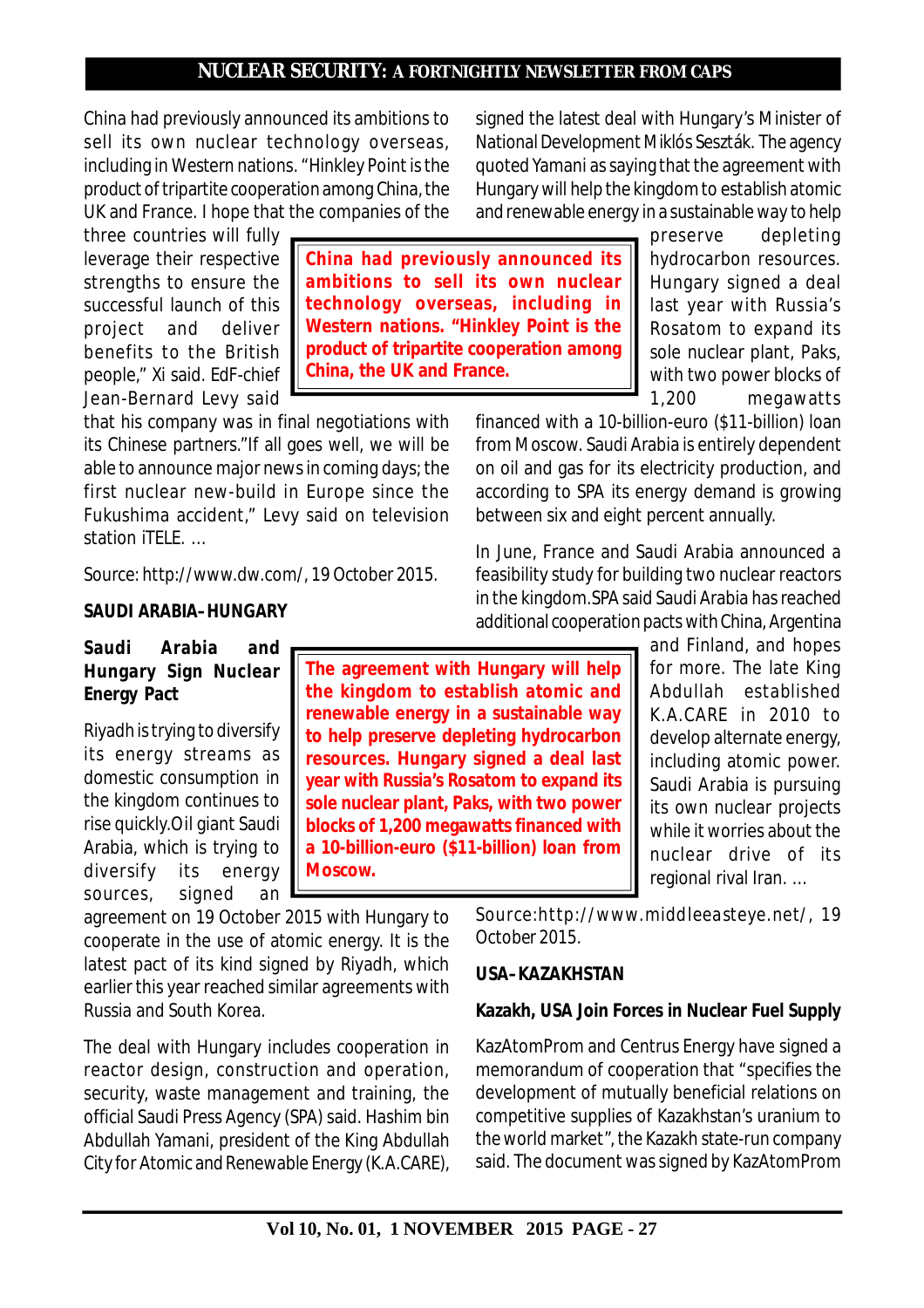chairman AskarZhumagaliyev and Centrus Energy senior vice-president Kevin Alldred during Zhumagaliyev's official visit to the USA. KazAtomProm is the world's biggest uranium producer, while Bethesda, Maryland-based Centrus Energy supplies enriched uranium fuel for commercial nuclear power plants in the USA and around the world.

KazAtomProm said that, during his trip, Zhumagaliyev will meet with the president and CEO of Westinghouse Electric Company, Danny Roderick, and the president

of Cameco, Tim Gitzel. Zhumagaliyev will then invite companies to take part in the Astana EXPO-2017 conference and exhibition to be held from 10 June to 10 September 2017. He will hold a number

of business meetings with companies engaged in the nuclear energy sector and visit the site of a nuclear reactor under construction "to become acquainted with" Westinghouse's work on fuel

assembly production, KazAtomProm said.... Zhumagaliyev said the company plans "to become the leading supplier of natural uranium on the world market, to diversify production at the front end of the nuclear fuel cycle, in particular, to start production of fuel assemblies". A former deputy minister for investment and

development, Zhumagaliyev was appointed the new head of KazAtomProm in May.

Kazakhstan became the leading supplier of uranium to US nuclear power plants in 2014, overtaking Australia, according to the US Energy Information Administration (EIA). According to the EIA's Uranium Marketing Annual Report, published in May, of the uranium purchased by US reactor owners and operators, 23% was of Kazakh origin, while 20% came from Australia and 18% from Canada.

*Source: http://www.world-nuclear-news.org/, 21 October 2015.*

#### **US–VIETNAM**

# **US Willing to Assist Vietnam in Civil Nuclear Power: Scientists**

During his visit to Vietnam in mid-October, Assistant Secretary of State for International

**KazAtomProm is the world's biggest uranium producer, while Bethesda, Maryland-based Centrus Energy supplies enriched uranium fuel for commercial nuclear power plants in the USA and around the world.**

Security and Nonproliferation Thomas Countryman stated that the US was willing to help V ietnam in its nuclear energy program, whether or not Vietnam buys US technology. Countryman

emphasized the necessity of setting up a committee independent tothe government and other organizations which will be in charge of controlling the safety of nuclear power plants and ensure they can operate in an effective and

**Kazakhstan became the leading supplier of uranium to US nuclear power plants in 2014, overtaking Australia, according to the US Energy Information Administration (EIA). According to the EIA's Uranium Marketing Annual Report, published in May, of the uranium purchased by US reactor owners and operators, 23% was of Kazakh origin, while 20% came from Australia and 18% from Canada.**

transparent way. The statement has caught the special attention of scientists, who think the statement implies that the US would help Vietnam control the safety of nuclear power plants. Dr. Nguyen Mong Sinh, former deputy head of the Da Lat Nuclear Research Institute, said if troubles occurred, dangers would spread to

different countries. Therefore, it is impossible to develop nuclear power just within the countries' border and keep nuclear technology secret. Any country which plans to develop nuclear power needs to learn from the experiences from other countries. The US knows that Vietnam is considering building the first nuclear power plant and it has discussed Russian support for the project.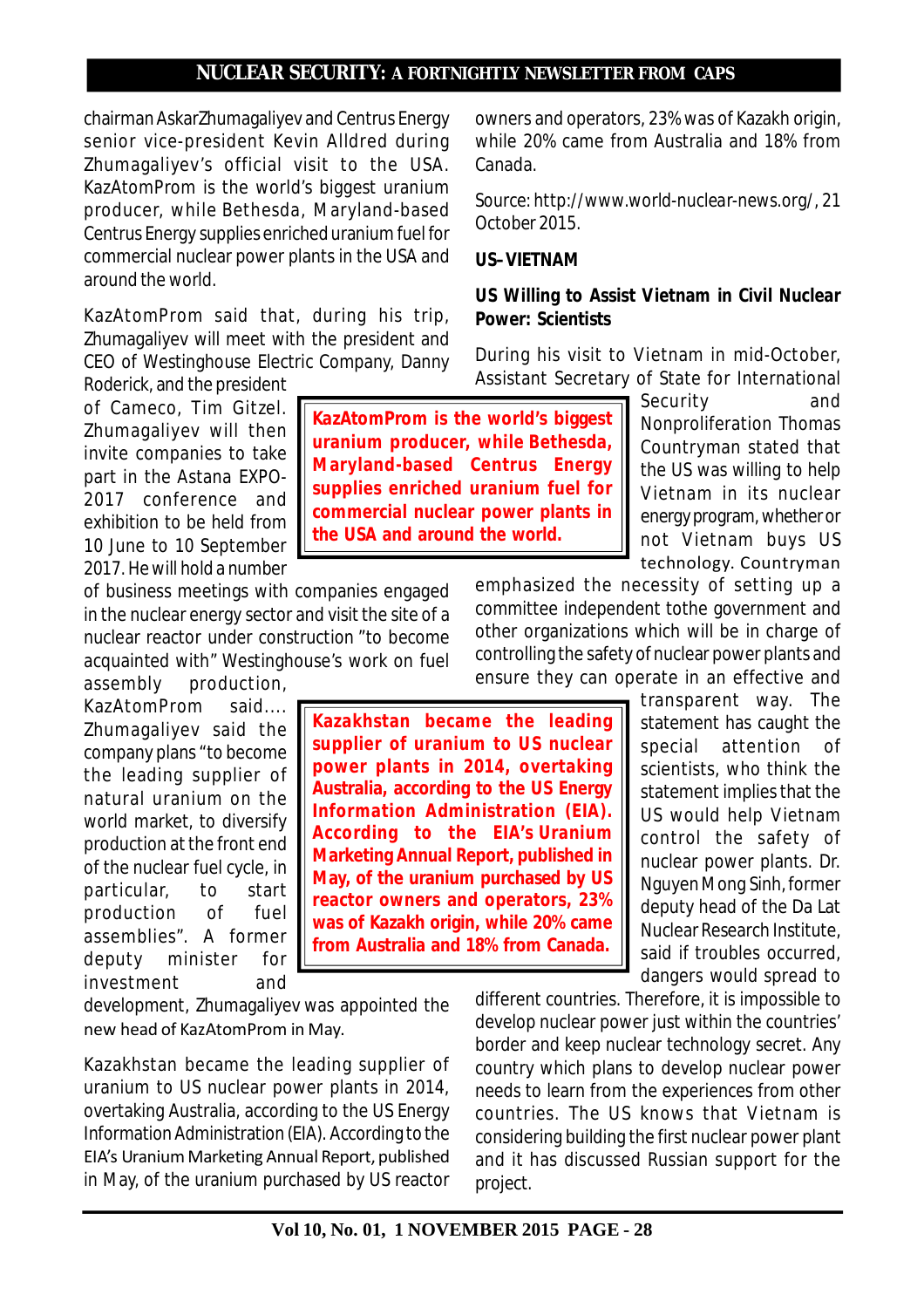However, the US has reasons to show its interest in the matter. The US began giving assistance to Vietnam in many different fields, even before Vietnam set to build its first nuclear power plant. The US once cooperated with Russia, the IAEA and Vietnam in a mutual agreement on converting fuel rods at the Da Lat nuclear reactor from high enriched to low enriched. This aims to

ensure the operation safety. "I believe that the US has reasonable approach in the issue and Vietnam needs to take full advantage of the other countries, not only the US, but the other countries ahead of Vietnam in nuclear power development as well," Sinh said. Regarding the US suggestion that Vietnam should establish an

independent committee in charge of supervising nuclear power plants, an analyst said it was reasonable. The US believes that nuclear power plants run with complicated technologies need supervision by objective bodies. A comprehensive cooperation agreement between Vietnam and the

US was signed on consultancy capability, research and development, and training and services in the nuclear energy field in late October 2014. Prior to that, the 123 Agreement on the US-Vietnam civil nuclear cooperation took effect on October 3.

*Source: http://english.vietnamnet.vn, 25 October 2015.*

#### **NUCLEAR SAFETY**

#### **GENERAL**

#### **UN Atomic Energy Chief Encourages States to Improve Global Emergency Preparedness and Response**

Opening a week-long conference in Vienna, Austria, on strengthening national systems in dealing with nuclear and radiological emergencies, the head of the IAEA told delegates today that national-level response plans in preparedness need to be in line with international safety standards and best practices. "We provide guidance to Member States that covers all areas of emergency preparedness and response. This includes support in understanding and mastering

**The US has reasons to show its interest in the matter. The US began giving assistance to Vietnam in many different fields, even before Vietnam set to build its first nuclear power plant. The US once cooperated with Russia, the IAEA and V ietnam in a mutual agreement on converting fuel rods at the Da Lat nuclear reactor from high enriched to low enriched. This aims to ensure the operation safety.**

the latest IAEA concepts, principles and safety standards."

IAEA Director General Yukio Amano said i n o p e n i n g remarks opening remarks to the IAEA International Conference on Global Emergency Preparedness and Response. "We assist in the design, conduct and evaluation of

emergency exercises. We provide technical support to national and regional capacity-building projects," he added. In addition, the IAEA plays the central role in responding and establishing response framework to international nuclear or radiological emergency, according to the Director

General. "I encourage all countries to use the many services provided by the IAEA, including our emergency preparedness review missions," he noted, adding: "I also encourage all countries to test their existing o p e r a t i o n a l arrangements, including

through international exercises such as ConvEx, to identify areas that may require further improvement."

Mr. Amano went on to note the weaknesses of the emergency preparedness and response arrangements in 2011 Fukushima Daiichi accident, which had been highlighted in his recent report. Acting quickly and responding properly requires extensive preparation, said Elena Buglova, Head of the IAEA Incident Emergency Centre (IEC). "Emergency response begins with preparedness," she added. As the global focal point for

# **Emergency response begins with preparedness, As the global focal point for coordinating international communication, assistance, and response to nuclear and radiological emergencies, the IEC helps Member States to improve their emergency preparedness and response capabilities.**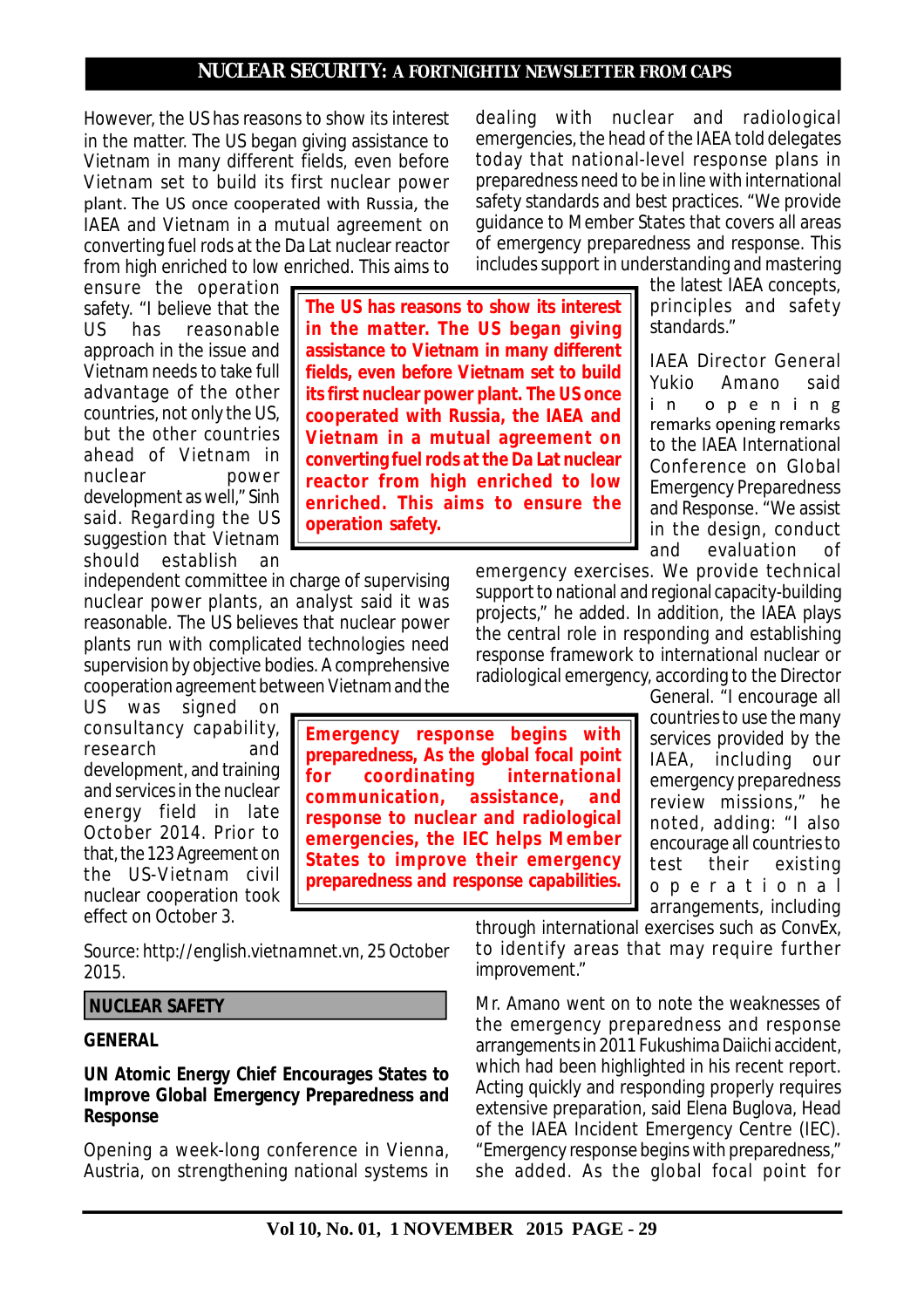coordinating international communication, assistance, and response to nuclear and radiological emergencies, the IEC helps Member States to improve their emergency preparedness and response capabilities. Mr. Yukiya also indicated that Japan and other users of nuclear power had taken important steps to address these and other nuclear safety issues in the years following the accident. "I have seen major improvements in safety in every nuclear power plant that I have visited since the accident. I believe the key message – that complacency

about safety must be avoided at all costs – is fully understood."

More than 470 experts in emergency preparedness and response from 85 States and 19 international organizations are gathered for the conference, which runs through 22 October. The Director-General concluded his statement emphasizing that despite the best safety efforts, the

possibility of radiation-related emergencies cannot be totally excluded. "This makes an efficient emergency preparedness and response system essential."

*Source: http://www.un.org/,19 October 2015.*

# **SOUTH KOREA**

# **S. Korea Calls for Regional Body on Nuclear Safety**

South Korea on 22 October called for the establishment of a regional body tasked with promoting nuclear safety, saying it would mark a milestone in Northeast Asian cooperation. Foreign Minister Yun Byung-se made the remarks during the opening of the International Forum on Northeast Asia Nuclear Safety Cooperation, which brought together government officials from South Korea, China and Japan, as well as the United States, Russia, Mongolia, France and Canada. The two-day forum, which has been held annually since 2013, expands on the Top Regulators' Meeting involving senior nuclear safety regulators from South Korea, Japan and China, with

the participation also of nuclear experts from international organizations, such as the IAEA and the WANO. "As of August this year, South Korea, China and Japan have a total of 93 nuclear plants, with a total of 92 plants currently under construction or planned for construction," Yun said. "In terms of regional cooperation, Northeast Asia has a regional cooperation mechanism for nuclear safety that is larger than in any other place."

This year's session, held under the theme

**Uranium sector went into a downturn in recent years, especially after Japan's post-tsunami nuclear reactor meltdown caused that country to shut down reactors, with ripple effects in other countries. However, with new reactors being built, especially in Asia, and the expected restart of more Japanese reactors in the next few years, some analysts are calling for demand, and spot prices, to increase.**

"Enhancing Northeast Asian Leadership in Nuclear Safety," will review the IAEA's report on the 2011 Fukushima nuclear accident and its implications for Northeast Asian cooperation on nuclear safety. It will also discuss various measures to strengthen cooperation on nuclear safety regulations, responding to nuclear accidents and

carrying out related research. "If a consultative body for Northeast Asian nuclear safety is launched, it will be a historic milestone for peaceful cooperation in Northeast Asia," Yun said. The minister also urged North Korea to abandon its nuclear weapons program and join efforts for nuclear safety, saying the North's nuclear facilities are a concern for the entire region.

*Source: http://english.yonhapnews.co.kr/, 22 October 2015.*

#### **URANIUM PRODUCTION**

#### **GENERAL**

#### **Uranium Miner Sees China and India as Key Growth Markets**

Canada is the world's second largest uranium producer in the world, next only to Kazakhstan, according to the World Nuclear Association. But the uranium sector went into a downturn in recent years, especially after Japan's post-tsunami nuclear reactor meltdown caused that country to shut down reactors, with ripple effects in other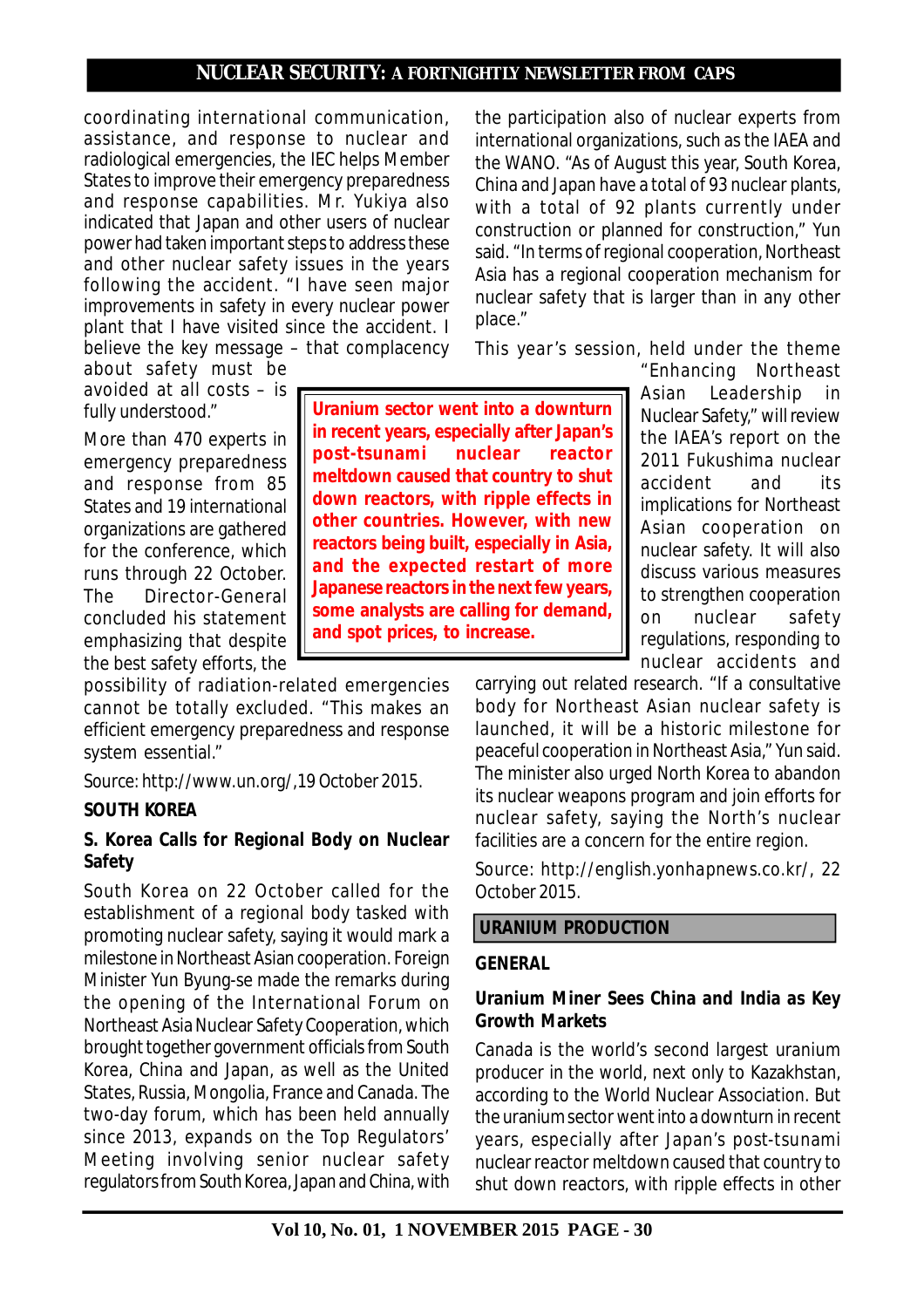countries. However, with new reactors being built, especially in Asia, and the expected restart of more Japanese reactors in the next few years, some analysts are calling for demand, and spot prices, to increase.

Even with decreased global demand, the value of Canadian-origin uranium exports in 2013 amounted to about \$1 billion, according to government figures. Exports are mainly to the United States, Europe and Asia. Tim Gitzel, president and chief executive officer

of Saskatoon-based Cameco Corp., oversees the largest high-grade uranium mines in the country: McArthur River and Cigar Lake, both in Saskatchewan. Mr. Gitzel sees two major growth opportunities: China and India.

"China has the largest number of nuclear power plants under construction in the world," Mr. Gitzel says. Twenty-five reactors are under construction, and 26 are already in use.Furthermore, according to the World Nuclear Association, China is looking to have more than a three-fold increase in nuclear capacity by 2020-21. Uranium is typically used in nuclear reactors to produce electricity, and a small portion is used for producing medical isotopes.

India, which is the world's second-fastest-growing market for nuclear fuel, signed its first long-term

contract with Cameco earlier this year. The deal, unveiled by Prime Minister Stephen Harper and Indian Prime Minister Narendra Modi, is worth \$350-million and involves Cameco supplying 3,220 metric tonnes to power India's reactors over the

**Outside of China and India,"Vietnam, Indonesia and Malaysia are also considering building nuclear power plants." Inside North America, Mr. Gitzel expects the demand for nuclear energy to remain relatively flat over the next decade.**

Canadian dollar, though detrimental for some exporters – depending on what currency they sell their goods in – has not been too problematic for Cameco. Its products are priced in US dollars, and

The current weaker

being more self-reliant. "In China and India, reducing import dependency is an explicit priority in energy policy." Ms. Kincaide says China is in fact developing

reliance on imported uranium. However, the desire to become self-reliant is hindered by inadequate domestic production. Ms. Kincaide uses India as an example, with approximately 250 million people still lacking access to energy. So it may be more viable to use imported energy, compared to domestic, simply because the resources are not there. Outside of China and India Ms. Kincaide says, "Vietnam, Indonesia and Malaysia are also considering building nuclear power plants." Inside North America, Mr. Gitzel expects the demand for nuclear energy to remain relatively flat over the next decade. "There are a number of other sources of cheap energy at this time, which is likely why we do not see as much demand here as we do in other markets."

supply their growing populations and economies with a clean, reliable energy source," Mr. Gitzel says.

Heather Kincaide, program manager at the Asia

Pacific Foundation of Canada, points out one potential problem for Canadian uranium exporters is that India and China are interested in nuclear energy technologies to help reduce **The deal, unveiled by Prime Minister Stephen Harper and Indian Prime Minister Narendra Modi, is worth \$350 million and involves Cameco supplying 3,220 metric tonnes to power India's reactors over the next five years. Nuclear reactors in India provide 3 per cent of the country's electricity needs, but with six reactors under construction Mr. Gitzel expects that number to increase.**

next five years. Nuclear reactors in India provide 3 per cent of the country's electricity needs, but with six reactors under construction Mr. Gitzel expects that number to increase. "Both countries are pursuing rapid nuclear growth strategies to the majority of production is incurred in Canadian dollars, so the effect of a lower loonie has generally been positive for the company.

Canada is poised to meet any uptick in global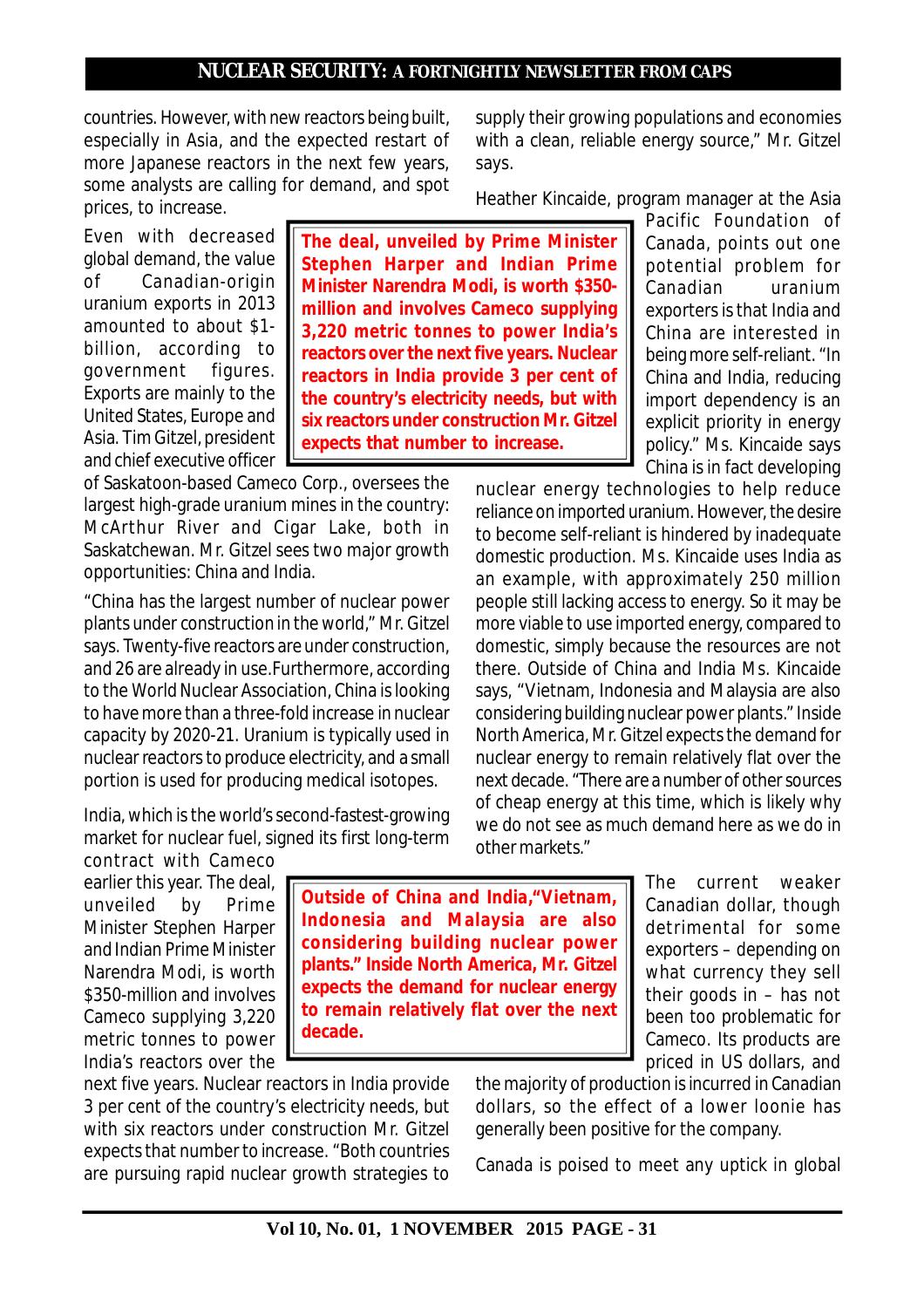uranium needs. In addition to mining operations already planned for the near future, active exploration involving more than 40 companies continues in many parts of Canada, according to the World Nuclear Association. Aside from Saskatchewan, new prospects include Labrador and Nova Scotia in the Atlantic provinces, as well as Quebec, Nunavut and Ontario's Elliott Lake area.

*Source: http://www.theglobeandmail.com/, 20 October 2015.*

 **NUCLEAR WASTE MANAGEMENT**

#### **AUSTRALIA**

**Australia could Store Nuclear Waste for other Countries, Malcolm Turnbull Says**

Australia should "look closely" at expanding its role in the global nuclear energy industry, including leasing fuel rods to other countries and then storing the waste afterwards, Malcolm Turnbull has said. But the prime minister said he was "sceptical" about whether Australia would ever build its own nuclear power stations to provide electricity to domestic

customers, given the country had plentiful access to coal, gas, wind and solar sources.

Turnbull made the observations in a radio interview, a day after he named Dr Alan Finkel, a vocal advocate of nuclear power and the outgoing chancellor of Monash University, as Australia's next chief scientist. He was asked to weigh in on the issue during a visit to South Australia, where the state Labor government has launched a royal commission into options for participation in the nuclear fuel cycle. Turnbull praised the premier, Jay Weatherill, for setting up the inquiry.

"As Brett, the chef, was saying, and I think a lot of South Australians feel like this and it's a perfectly reasonable view: we've got the uranium [and] we

mine it; why don't we process it, turn it into the fuel rods, lease them to people overseas; when they're done, bring them back – and we've got very stable geology in remote locations and a stable political environment – and store them? "That is a business that you could well imagine here." Turnbull was less confident about the possibility of a domestic nuclear power industry. "Would we ever have a nuclear power station in Australia, or like the French do, dozens of nuclear power stations? I would be a bit sceptical about that," he said.

"I'm not talking about the politics. We've got so much other affordable sources of energy, not just fossil fuel like coal and gas but also wind, solar. The ability to store energy is getting better all the time, and that's very important for intermittent sources of energy, particularly wind and solar. But

> playing that part in the nuclear fuel cycle I think is something that is worth looking at closely."

> The 2006 report suggested that up to 25 nuclear reactors could be built in Australia, producing a third of the country's electricity by 2050. But it also found nuclear power would be much more expensive to produce than coal-fired

power if a price was not put on carbon dioxide emissions. The Labor leader, Bill Shorten, said that the cost of setting up a nuclear industry from scratch was expensive. Shorten said it would be interesting to see what the South Australian royal commission proposed. …

*Source: http://www.theguardian.com, 28 October 2015.*

# **Ship Laden with Nuclear Waste Heading to Australia from France, Despite Safety Concerns**

A ship laden with nuclear waste is heading to Australia from France, despite concerns raised over its safety record. The BBC Shanghai, flagged to Antigua and Barbuda, is on its way to Port

**25 nuclear reactors could be built in Australia, producing a third of the country's electricity by 2050. But it also found nuclear power would be much more expensive to produce than coalfired power if a price was not put on carbon dioxide emissions. The Labor leader, Bill Shorten, said that the cost of setting up a nuclear industry from scratch was expensive.**

**The 2006 report suggested that up to**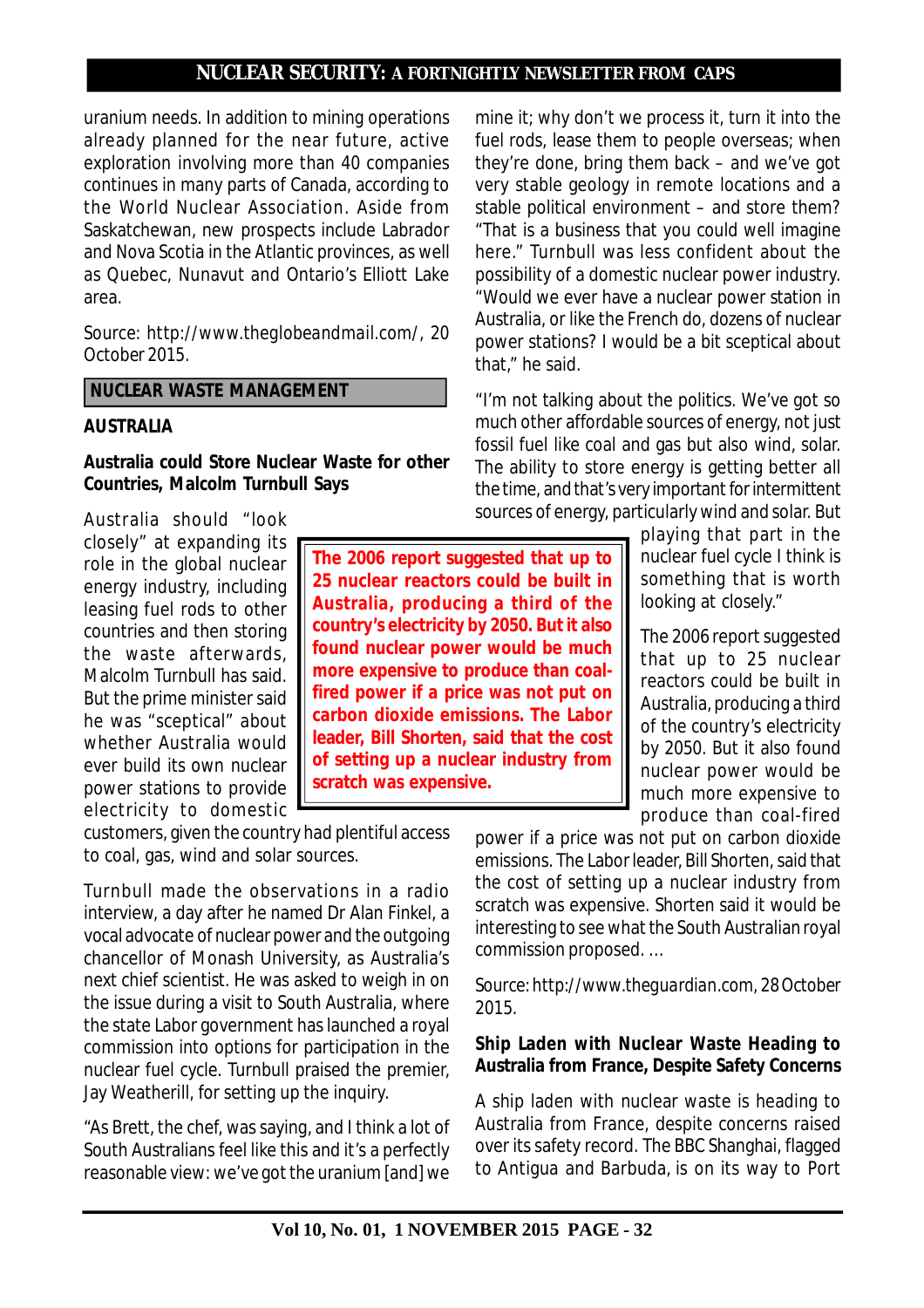Kembla in New South Wales from the French port of Cherbourg with a cargo of reprocessed nuclear waste. … The 25 tonnes of waste was originally generated by the Australian Nuclear Science and Technology Organisation and sent to France in 2001 for reprocessing.

Environmental groups have raised concerns over the safety of the BBC Shanghai, pointing out it has been blacklisted by the US due to its record. Greenpeace and French environmental campaigners called for the shipment, sent by French nuclear company Areva, to be halted. But following an inspection, the vessel was sent on its way and is set to arrive in Australia on November 27. An Areva spokesman said some small flaws had been found in the inspection that had been corrected. Once in Australia, the waste is set to be held at the Lucas Heights facility in Sydney. "It's outrageous that the BBC Shanghai is

heading towards Australia and it is not outfitted to safely carry nuclear waste," said Emma Gibson, head of program for Greenpeace Australia Pacific. "What we have is a vessel that will be illequipped to deal with any sort of accident involving the nuclear waste. It's an

**Following an inspection, the vessel was sent on its way and is set to arrive in Australia on November 27. An Areva spokesman said some small flaws had been found in the inspection that had been corrected. Once in Australia, the waste is set to be held at the Lucas Heights facility in Sydney.**

environmental disaster waiting to happen. "The last official inspection in August this year showed problems with shipboard operations and emergency preparedness. This is not the sort of ship that should be allowed to carry radioactive waste or anything hazardous, for that matter." ...

*Source: http://www.alternet.org/, 19 October 2015.*

# **USA**

# **No Air Radiation Found, Ground Testing Next after Fire at Nevada Radioactive Waste Burial Site**

Radiation wasn't immediately detected during flyovers of a burned trench containing long-buried radioactive waste at a commercial disposal site

in rural southern Nevada, state and federal officials said on 19 October. Ground testing was scheduled next, headed by a US Environmental Protection Agency radiological emergency team sent to the site about 115 miles northwest of Las Vegas, said Rusty Harris-Bishop, spokesman for the EPA Region 9 office in San Francisco. "No gamma radiation has been detected at this time," Harris-Bishop said in a statement announcing the federal agency was joining a damage and danger assessment headed by the state and involving the Nevada National Guard, Nye County officials and US Energy Department. The EPA said the unknown amount of low-level radioactive waste that burned had been deposited sometime in the 30 yearperiod before 1992, when facility operator US Ecology stopped accepting such material. It was one of six in the nation that accepted low-level radioactive waste, which typically includes tools, protective clothing, and parts and machinery from

> nuclear plants. The fire was out by 19 October morning and no injuries were reported, said Bud Marshall, southern Nevada regional supervisor for the state Division of Emergency Management and Homeland Security.

Nye County Sheriff Sharon

Wehrly said in a statement 19 October evening that US 95, a key north-south highway past the site, was reopened after ground and air testing found no contamination. The closure had stretched nearly 140 miles, from State Highway 160 in the Pahrump area to US 6 in the county seat of Tonopah. Several other roads were still closed, in part due to storm damage.

The Nye County School District shut its two closest schools in Beatty because of the fire, but was set to reopen on 20 October.... Aerial testing was conducted on 19 October with a twin-engine airplane and a helicopter from the former Nevada Test Site flew, Nevada National Security Site spokesman Darwin Morgan said. A four-member Nevada Guard hazardous materials detection team arrived for ground testing, Maj. Mickey